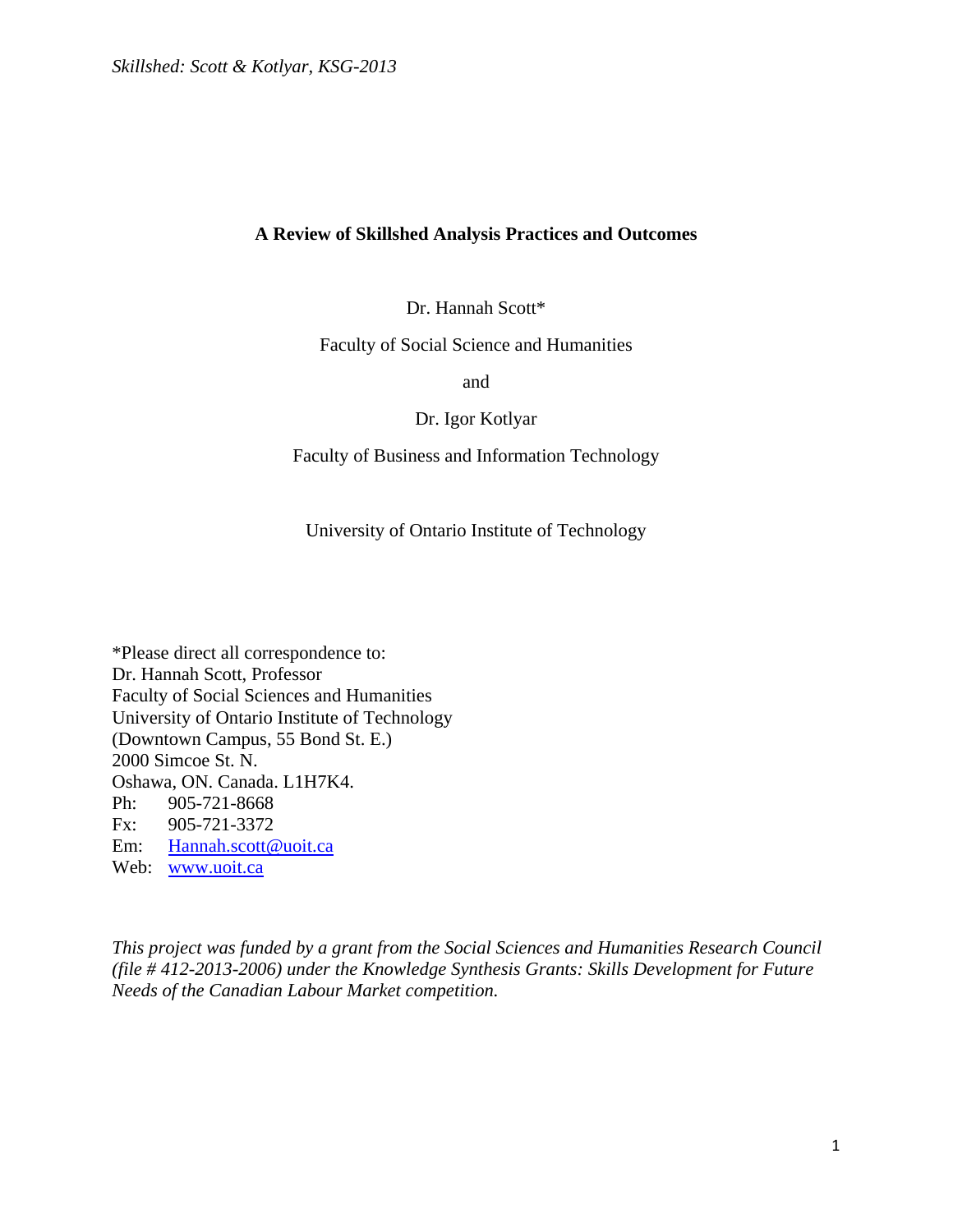#### **Main Messages**

 The skills gap – whether in the form of wide ranging skills shortages or the result of skills being mismatched to employment opportunities – has been described as one of the great challenges facing the Canadian economy. Communities have identified a growing need for data gathering at the local level to address the community response to putting workers in touch with jobs in their communities. Provincial and federal studies looking at the "skills gap" between the skills workers have and the skills employers need do not provide sufficient direction for addressing local responses to what is needed within the community.

One response to this issue, undertaken in the United States, is conducting a "skillshed study." A skillshed is an area from which employers pull their workforce and workers receive locally relevant training and education. Skillshed studies can be done within a relatively small geographic area and/or be sector-specific in their focus (e.g., skills associated with the manufacturing or information technology sectors within a specific region). Both the workforce and the business community are surveyed in efforts to assess which skills each has and/or needs, in efforts to determine an appropriate community response to addressing unemployment and preparing future employees for the ever-changing labour market.

 Skillshed analysis is a promising tool for evaluating skills within a labourshed and skills needs at a local level, however the methodology for conducting this form of analysis still needs to be further systematized and refined. Furthermore, the economic impact of skillshed analysis is unclear, as there are generally no systematic follow-up efforts to assess or measure the impact of conducting skillshed analysis.

 If conducting a skillshed analysis, we recommend a few practices that may help in assuring the effectiveness of the effort. First, it is important to determine, in advance, the exact purpose of the report and its target audience: *Who* the information is intended for and *how* it is going to be used? For example, reports intended to assist the business community with site selection decisions should contain different information than those intended to assist economic development officials in developing economic growth initiatives and to create policies that ensure the workforce is adequately prepared to support emerging occupations and industries.

Second, these surveys require that they be done by telephone or in person and randomized sampling methods to enhance response rates and make the study meaningful to the entire community. This can be expensive and, therefore, having a financial strategy is important before initiating the study. Third, make reports easy to understand. According to survey results, users of skillshed studies experience difficulties understanding skillshed reports and have indicated that they might benefit from assistance in interpreting the data provided. Fourth, educate the public and potential stakeholders on the importance of studying a skillshed and the benefits that such an assessment would have for the community. Finally, conduct follow-up evaluation analyses to assess whether the study is of value to stakeholders and learning if, when, and how the data is actually being used.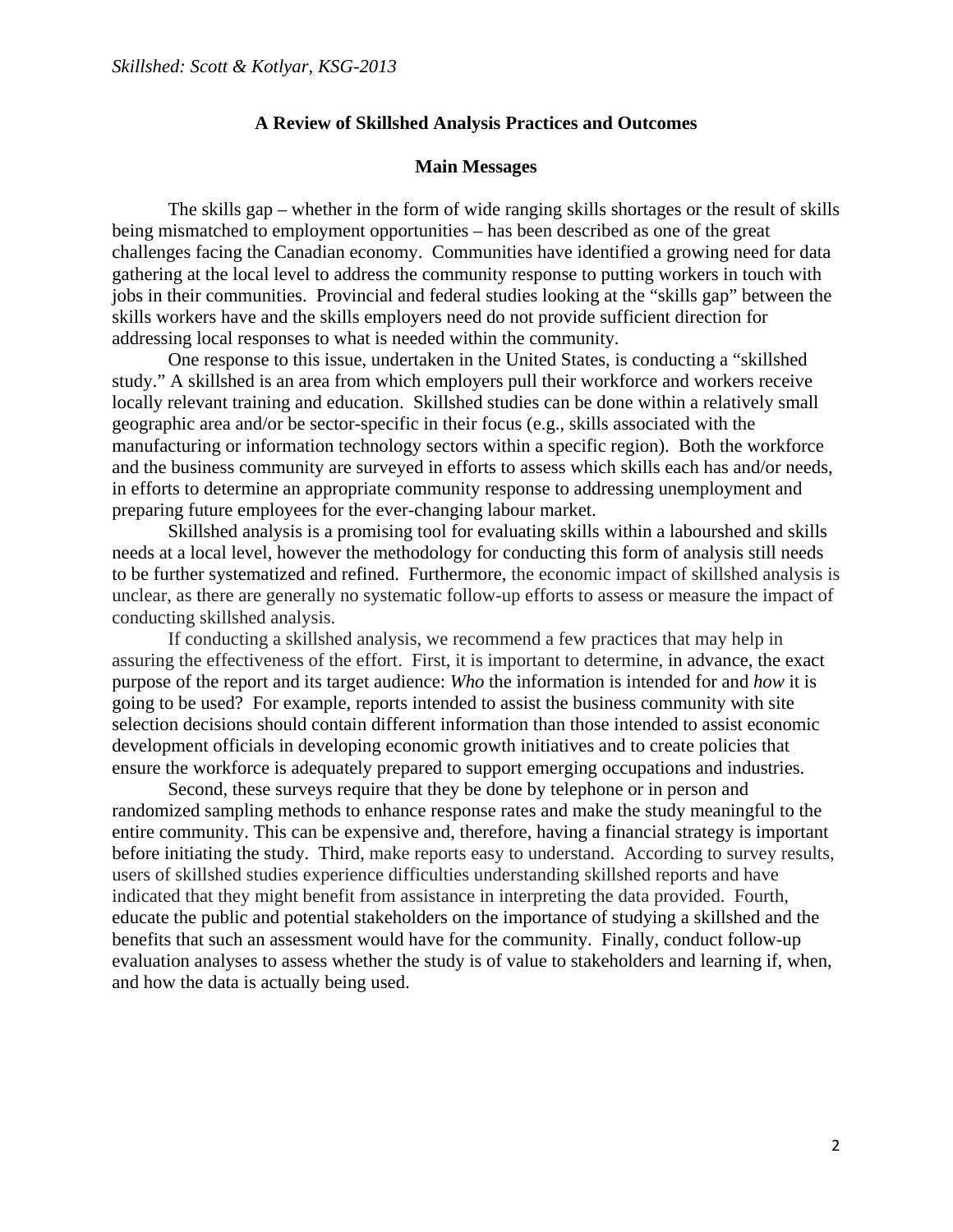# **Executive Summary**

- Canadian companies are encountering increasing challenges in finding qualified job candidates with the appropriate skill sets. The shortage of skills is affecting most sectors and regions of the country and impeding Canada's economic growth and innovation capacity particularly in technology-based and knowledge-based sectors.
- There is some disagreement on whether the Canadian workforce is experiencing a skills gap (i.e., the skills needed for jobs in Canada are not available) or a skills mismatch (i.e., the skills needed for jobs exist within the workforce, but they have not been matched for a number of reasons to the right employers).
- Communities have identified a growing need for data gathering at the local level to address the community response to putting workers in touch with jobs in their communities. Provincial and federal studies looking at the "skills gap" between the skills workers have and the skills employers need do not provide sufficient direction for addressing local responses to what is needed within the community.
- *Skillshed* analysis is a process for evaluating and projecting skills needs at a *labourshed* level, which refers to the geographic area from which an employer draws its commuting employees and skills, level education, and experience that the workforce possesses. The two elements that make this form of analysis unique include (i) its focus on the geographic area meaningful to employers and employees (as opposed to following municipal or provincial boundaries) and (ii) its focus on skills (as opposed to types of jobs). While this innovative approach to projecting skills needs has been gaining popularity in the United States, it has not been done in the Canadian context.

# **Approach/Methodology**

- For the purposes of this project, extensive searches of newspapers, academic and trade journals, and industry and consulting reports were conducted using the search terms skillshed, labourshed, skills gap, gap analysis, and labour availability. We have examined skillshed analysis reports completed in the states of Colorado, Iowa, South Dakota, Texas, Illinois, Indiana, Tennessee, Mississippi, Michigan, Minnesota, Rhode Island, and Virginia. Skillshed studies have not been done, to date, in Canada or the United Kingdom.
- Templates of both a workforce and an employer skillshed survey have been prepared based on best practices, based on the studies reviewed, and are available in the Appendix.

# **Results**

• Studies vary in how analysts establish boundaries of a labourshed area to conduct a skillshed study. Tactics ranged from surveying within a 15 to 65 mile radius around a community node. Factors typically included for consideration in establishing boundaries of s skillshed are population density, local geography (e.g., rivers), and transportation infrastructure (e.g., roads and highways). Studies have also focused on a series of skill sets (for example occupational or essential skills) in a geographic region.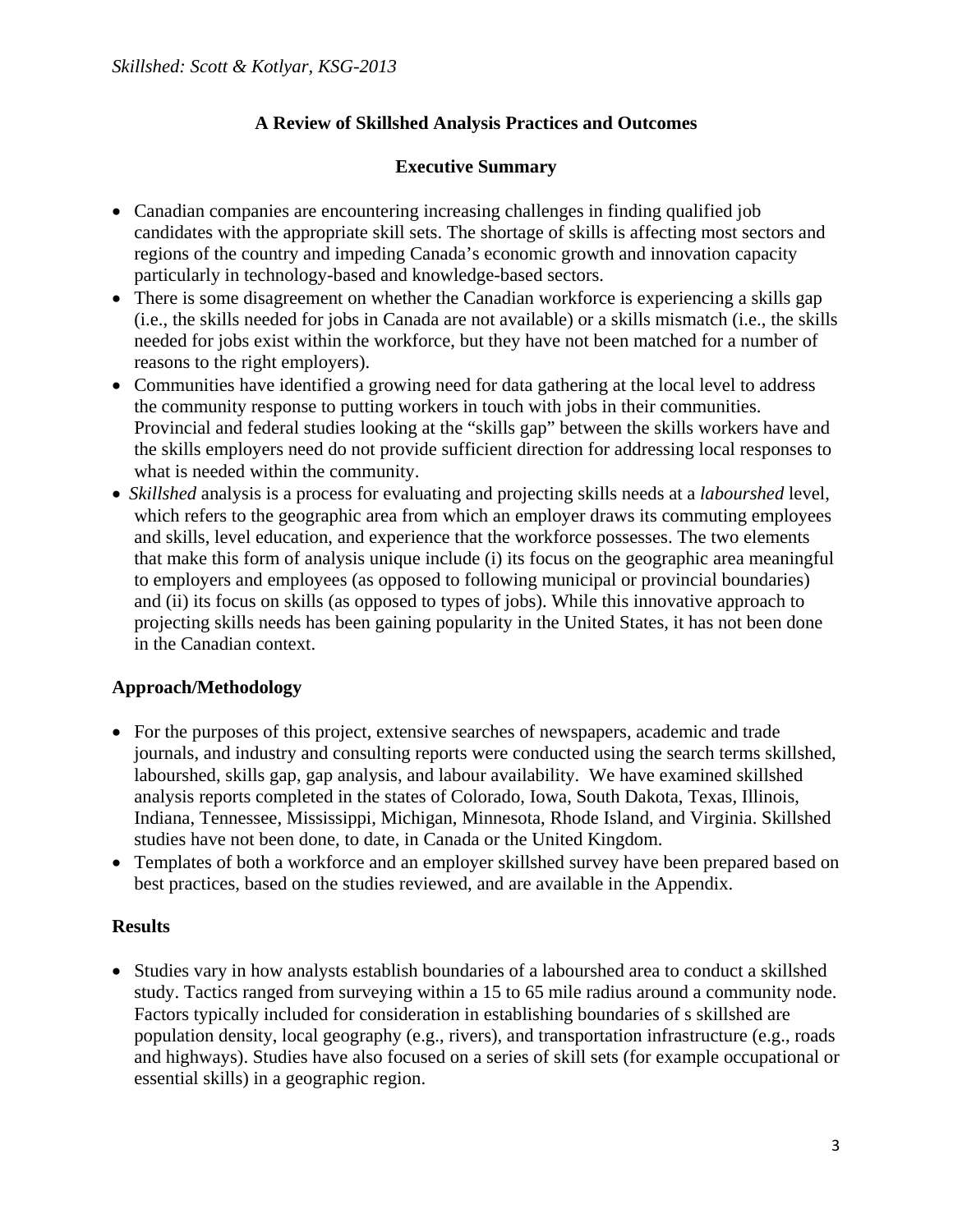- The two key components of skillshed analysis include the *workforce survey* and the *employer survey*. The *workforce survey* is used to measure the supply of available workers within a labourshed tapping into the skillsets, work activities, and tasks of workers. The *employer survey* is used to measure the demand for workers within a skillshed, as well as understanding what education, training, and skills are needed to produce consumer products.
- *Workforce surveys* generally collect the following information on individuals including, but not limited to: age, gender, race, educational background, areas of study, certifications attained, desired/current commute times, employment status, current or desired employment type and/or current or desired occupation. Respondents are also often asked their desired salary, the lowest salary they would accept to live closer to their worksite, openness to jobspecific training, willingness to move for work, and the tools and resources they use to search for a jobs.
- Some *workforce surveys* measure the supply of skills at the basic skills level (i.e., literacy, numeracy), while others measure skills at the occupational level (e.g., analytic, managerial). For example, respondents are often asked to identify the knowledge or skills used in their current or past occupation and the length of time that they have used each skill. Some initiatives indirectly measure a respondent's skills by identifying the knowledge levels and work activities associated with their job by using software aids such as the Occupational Information Network (O\*NET).
- *Workforce surveys* are generally conducted via telephone. Phone numbers associated with landlines and/or cell phones belonging to a skillshed area are randomly selected using tools such as Computer Assisted Telephone Interviewing (CATI) software. To avoid respondents being geographically clustered in one area of the skillshed, areas are sometimes divided into different zones that require equal representation in the sample (i.e., quota sampled). Cell phone numbers can be problematic as these numbers are not tracked by geographic locators (such as ZIP or postal codes) and users may be less willing to participate in the survey as some have to pay for the call.
- Sample sizes in the studies examined tended to range substantially, from 98 to 773, and some initiatives maintain an annual or biannual 'rolling survey' in which over-sampling from a specific area is used.
- In contrast to workforce surveys, *employer surveys* collect data primarily through face-to-face interviews. Other initiatives utilize a combination of both in person and telephone interviews, as well as email correspondence. Most surveys rely on interviews with area employers, while others also collect information from educators and human resource professionals. Most studies appear to have only 30 to 35 participants, however at least one study used 586 employer surveys in order to conduct its skillshed analysis.
- Employers are commonly asked about the following: size of their workforce; future plans to expand or downsize (including an assessment of the number of employees who are eligible to retire within the next five years and of plans to replace retiring employees), the number of job vacancies and the degree of challenge employers face when filling positions; the availability of skilled workers in their area, the type of skills that they think are needed in the workforce, perceived quality of area educational institutions, and any partnerships or programs that such institutions have in place to respond to the needs of the area workforce. Employers are also asked about starting pay rates and the competitiveness of those rates, and perceived worker attitudes and productivity. This last variable is assessed through measures of employee turnover, tardiness, absenteeism and substance abuse.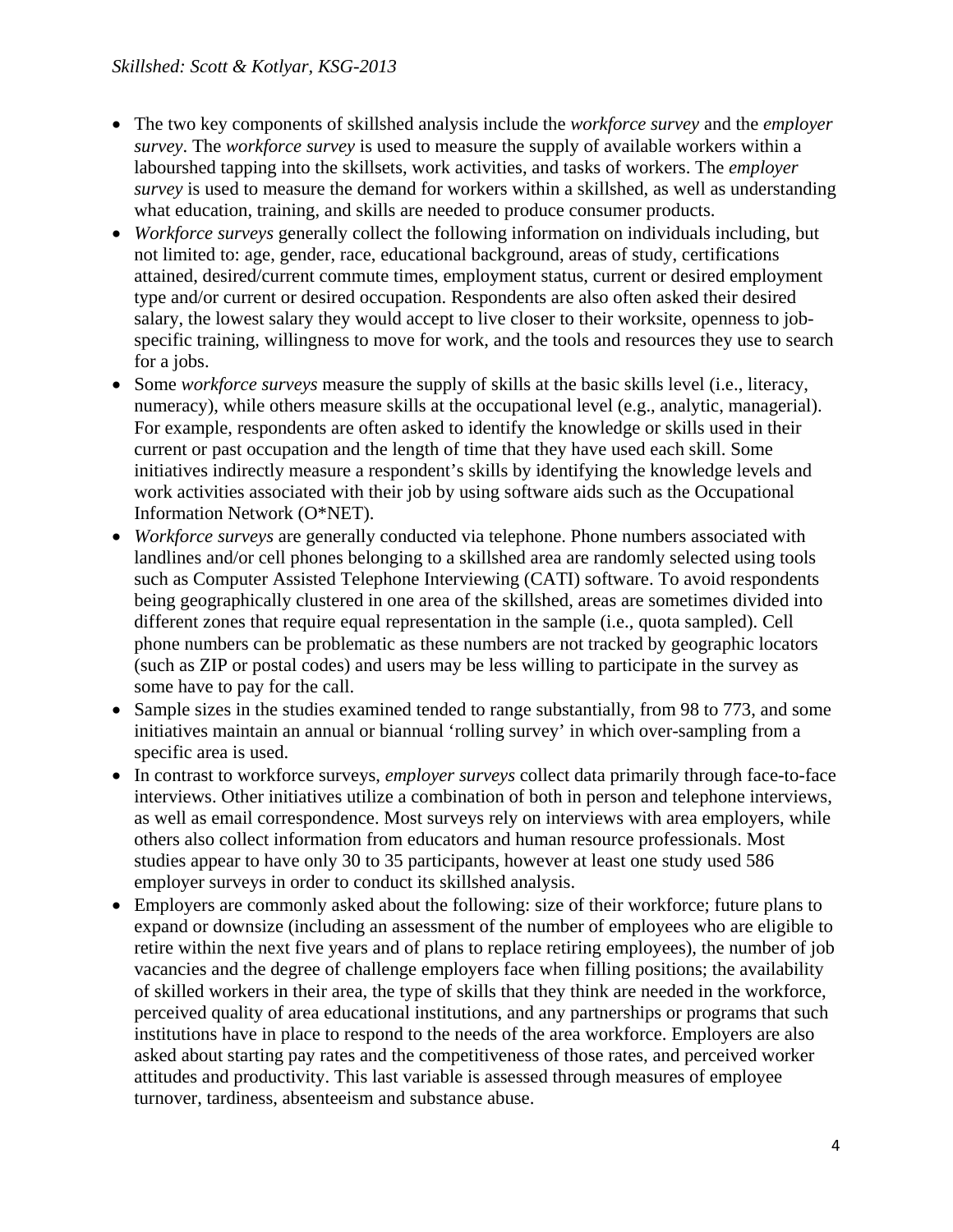• Studies vary greatly in the level of analysis conducted in each of the skillshed reports, ranging from simple data summaries, to assessments of workforce skill levels and/or recommendations about future directions. For example, the most detailed study reviewed included an in-depth analysis of three occupational clusters in the labourshed that were believed to have the most potential based on consideration of the labourshed trend analysis, current workforce needs, projected employment growth, and median wages. The study focused on these criteria in order for the region to make an easier transition in terms of advancing economic development and narrowing the skills gap.

# **Further Research / Research Gaps**

- Skillshed analysis is a promising technique for gathering relevant data needed to help with local economic planning. The methods surrounding this type of activity, however, have to be further refined and consistently documented. It appears there is no common practice for conducting skillshed studies.
- In reviewing publicly available skillshed reports, the target audience is not entirely clear. Many of the reports are intended for use by the business community to assist companies with decisions pertaining to site selection, relocation, expansion, employee retention and training requirements. Other reports indicate that the information is intended for use by broader community and economic development officials in order to help retain and expand existing businesses, recruit new businesses to the area, develop economic growth initiatives, and to create policies that ensure the workforce is adequately prepared to support emerging occupations and industries.
- The economic impact of conducting skillshed analysis is unclear. There are generally no systematic follow-up efforts to assess or measure the impact of conducting skillshed analysis. Some surveys reveal that individuals who have used labourshed/skillshed reports were generally satisfied with the analysis and information provided. There are also periodic accounts of skillshed analysis serving as an effective economic tool, however these are largely unreferenced and anecdotal testimonials. There are some limited reports that availability of skilled and semi-skilled workers was reportedly improved and skills that were previously noted as being difficult to find became increasingly available. However, our search of newspaper articles has not produced any stories detailing economic development, economic growth, or a distinguishable effect on the unemployment rate in the region within the two years following the completion of a skillshed report.
- Future research should work on the development of better methods for measuring specific skills at a sufficient level of detail. The present measures of skills are too broad to be meaningful for assessing the exact skills gaps in the case of occupations that are changing and the new occupations that are emerging. Organizations are redefining jobs and recognizing a need for additional skills in their employees. Skill shortages are more related to workers not possessing the right combination of specific skills and experience, rather than a lack of general skills associated with a particular profession. This issue is reflected in survey feedback which indicated that some individuals find the results to be too generic, lacking job specific information.
- Further research should also seek to develop better methods for evaluating and assessing the impact and effectiveness of skillshed initiatives. There is a need to establish criteria and methods for measuring benefits of such studies.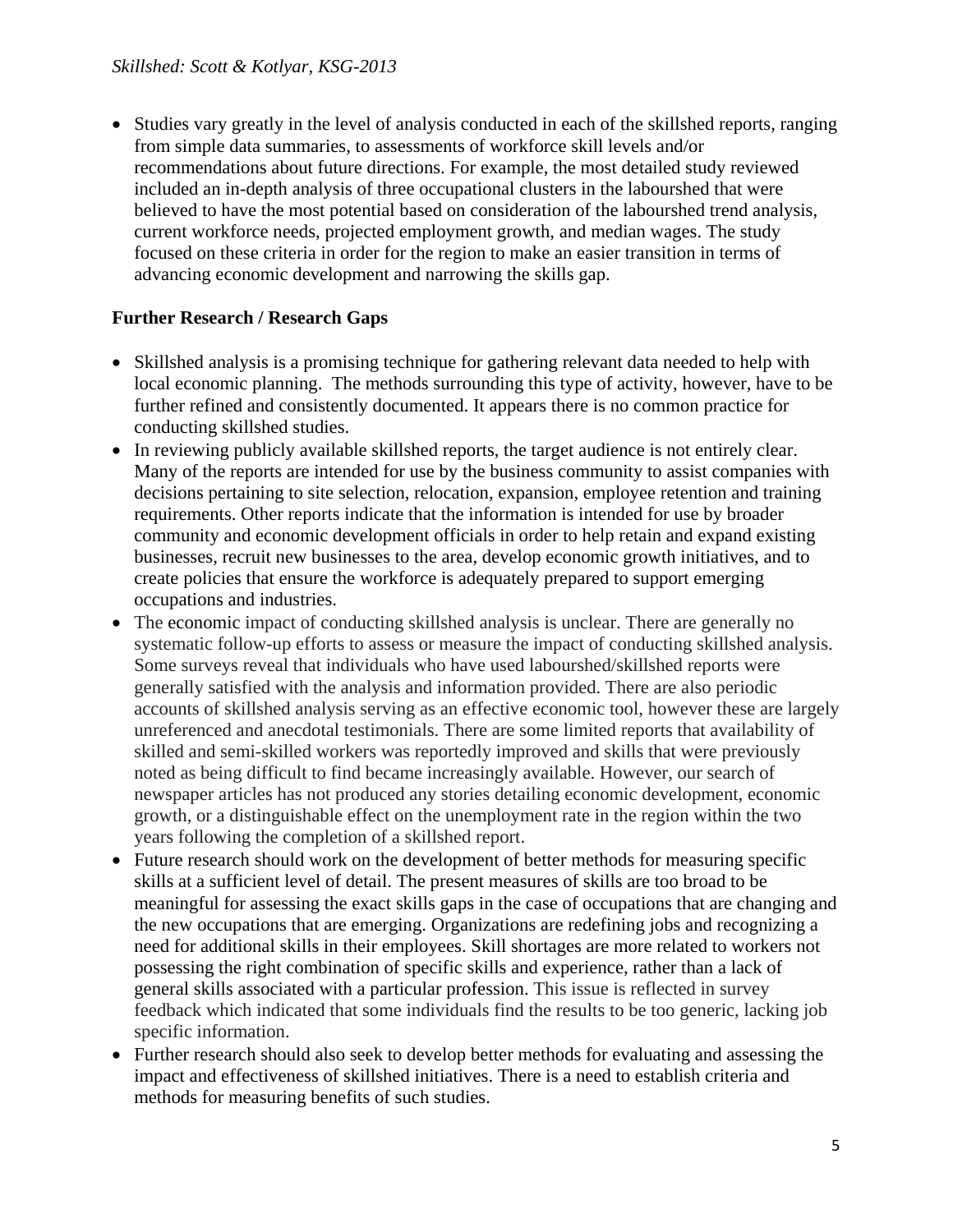#### **Final Report**

#### **Context:**

 Canadian companies are encountering increasing challenges in finding qualified job candidates with the right skill sets. The shortage of skills is affecting most sectors and regions of the country and impeding Canada's economic growth and innovation capacity particularly in technology-based and knowledge-based sectors. This presents a challenge to the Canadian economy and its workforce. There is growing need to know which specific skills are in short supply in various communities to be able to respond effectively to each situation, as communities differ in terms of their skills needs. Correspondingly, there is increasing demand for knowledge on conducting skills needs analysis at a local level. Unfortunately, in Canada, there has not been a single effective method identified for collecting such information. The purpose of this review of the American practice of *skillshed* analysis is to generate a synthesis of practices for conducting such a study, and to develop a template for use by pertinent stakeholders across this country.

*Skillshed* analysis is a process for evaluating and projecting skills needs at a *skillshed* level, which refers to the geographic area from which an employer draws its commuting employees and skills, education, and experience that the workforce possesses. The two elements that make this form of analysis unique include (i) its focus on the geographic area meaningful to employers and employees (as opposed to following municipal or provincial boundaries) and (ii) its focus on skills (as opposed to types of jobs).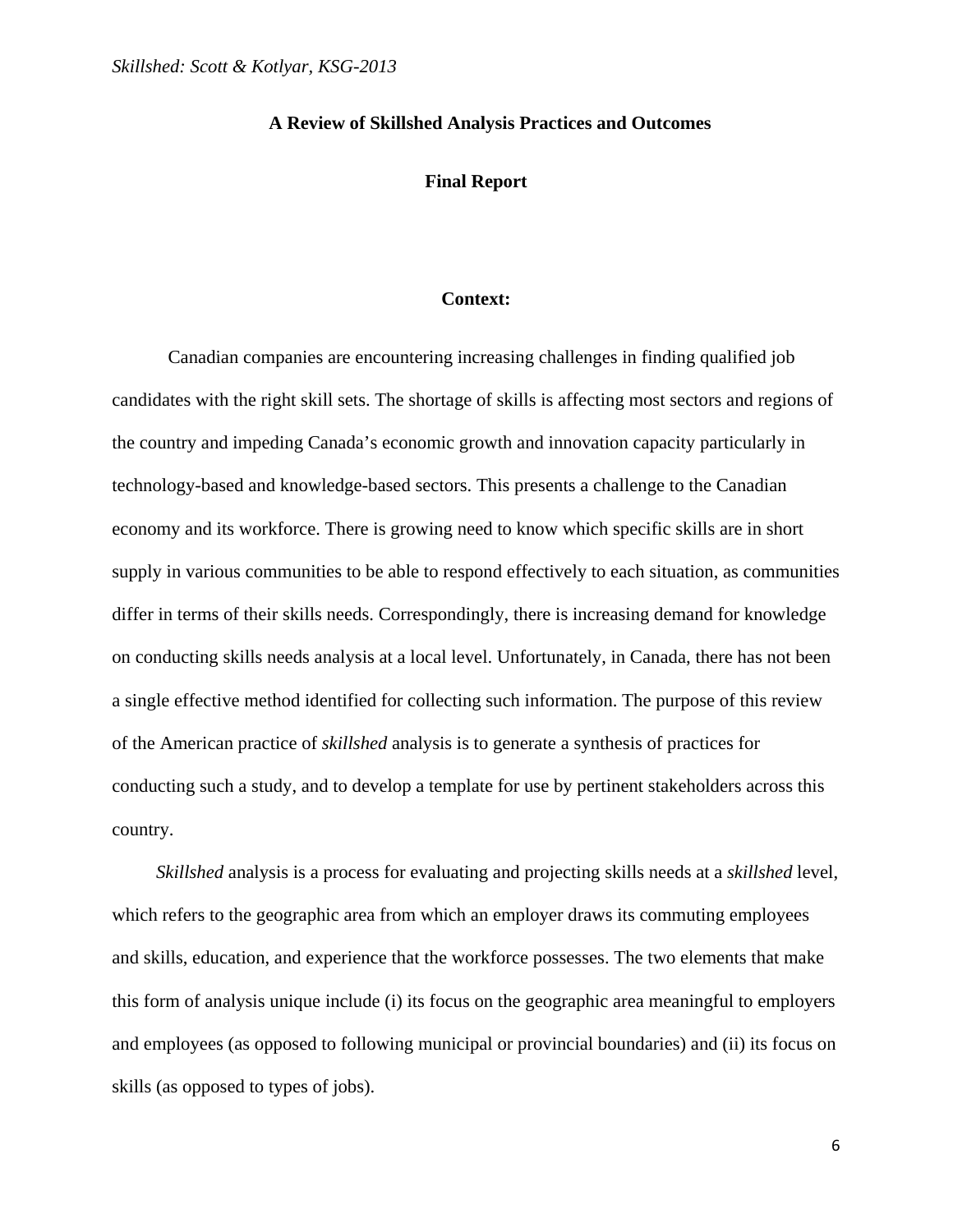Recently, we were approached by the Durham Workforce Authority (DWA) which "provides leadership in labour market planning through the creation of the annual labour market plan"<sup>1</sup> and is one of 25 Workforce Planning Boards spread across Ontario. The DWA was looking for data that revealed more labour market information, information for site selectors, information for economic development, etc,. at the local level. The data that were available to them at provincial and federal levels were not effective in helping the members of this organization understand what they needed to do in their own region. The data analysis was too broad, showing amalgamated numbers which were of little use, and not specific to the employment needs of The Regional Municipality of Durham. They needed local data for local solutions. The goal was to create an understanding of the available skills and the desired skills within the area for which they were charged. The DWA was looking for data that could speak to the need to have the appropriate level of detail for their planning process.

The DWA also brought with them documentation on a practice that had been conducted in the United States, called a "skillshed analysis." They wanted to know if we could try to replicate it here. They stated that it looked like the level data and analysis that was provided in these studies would be appropriate for their planning process. Further, the Durham Region Local Training Board's mandate calls upon the DWA to promote and facilitate the development of a skilled, relevant, inclusive and adaptive labour force. The DWA's mandate outlines that this be achieved through improving the availability of labour market information, planning frameworks that advise on training and adjustment programs which can be deployed locally, and promotion of life-long learning within the region. They also suggested that if this skillshed analysis was successful within the Regional Municipality of Durham, that other Workforce Planning Boards have hinted that this might also be a useful in their communities.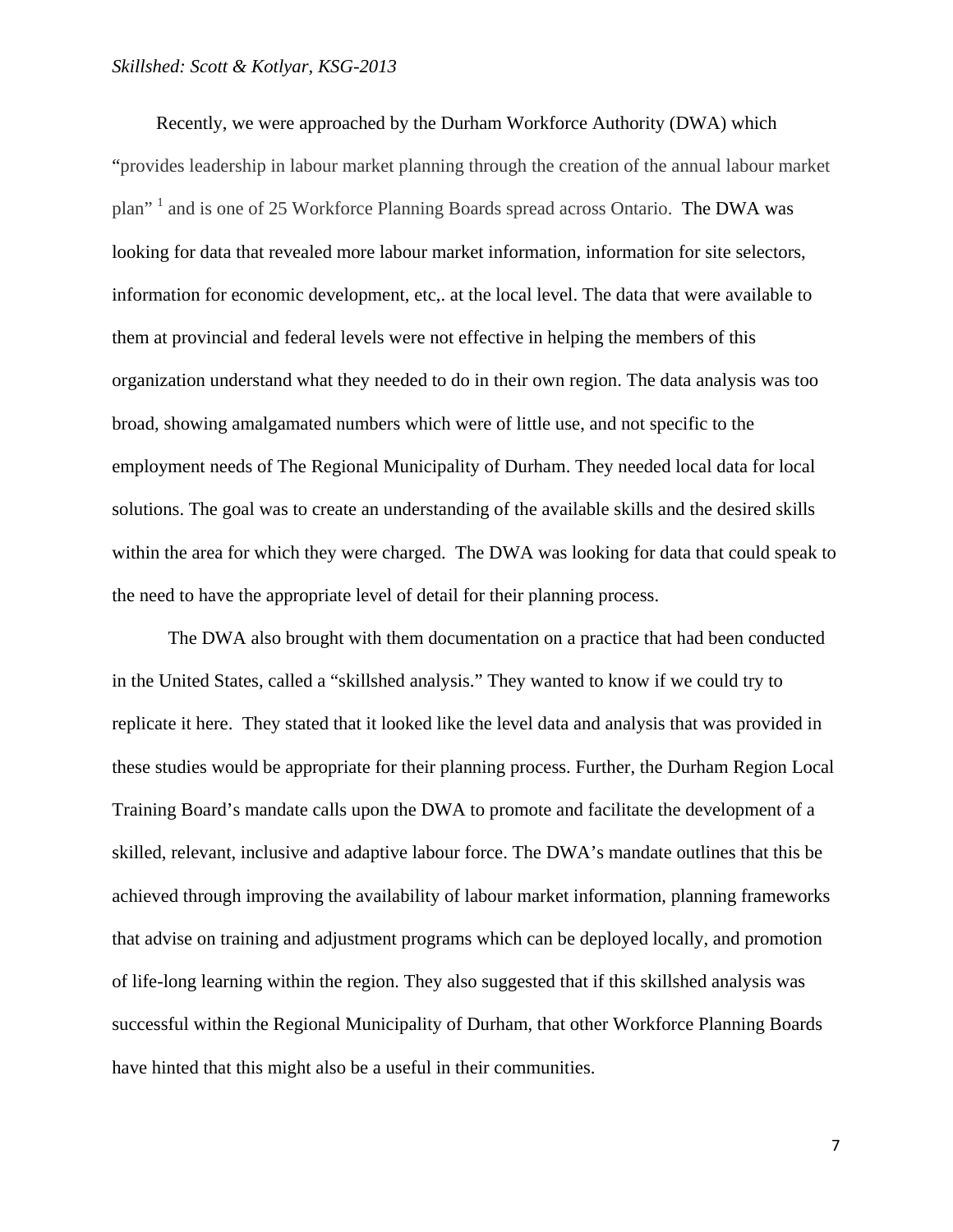#### **Approach:**

 A number of studies were collected from a variety of sources on skillshed analyses that had been conducted in the United States by both private and public entities. Further, research was also collected and summarized on other similar data collection processes and reporting systems that currently exist here in Canada that have been used to assess similar issues: skills gap, labour shed, and labour studies. These studies were reviewed for methods used to collect this data, how the data from the studies were used, and whether the outcomes produced by the studies were useful. For the purposes of this project, extensive searches of newspapers, academic and trade journals, and industry and consulting reports were conducted using the search terms skillshed, labourshed, skills gap, gap analysis, and labour availability. We have examined reports completed in the states of Colorado, Iowa, South Dakota, Texas, Illinois, Indiana, Tennessee, Mississippi, Michigan, Minnesota and Virginia. Results from this review were used to build a template for both a workforce and an employer survey, using best practices that emerged out of this review. These survey templates are available in the Appendix.

#### **Literature review:**

### **Addressing the skills gap in the Canadian context:**

Recently, there has been a significant amount of attention focused on the shortage of skilled workers and the growing challenges that Canadian companies face when trying to recruit employees who have the skills needed for a position.<sup>2</sup> The shortage of skills, or the skills gap, may have a negative effect on a company's ability to be productive, profitable, and innovative. If occurring on a grand scale, this can reduce the country's competitiveness, prosperity, and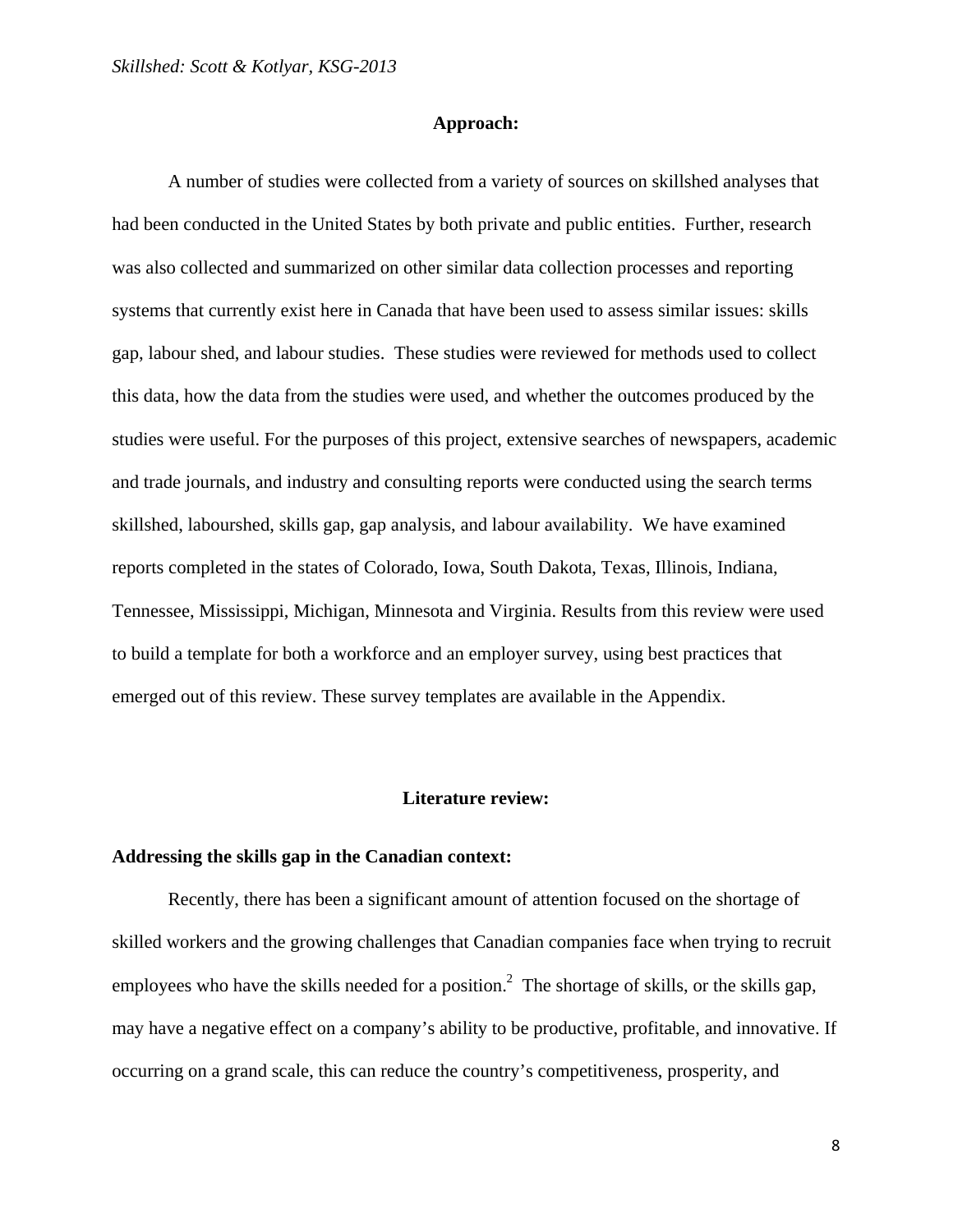potential for economic growth. As a result, the skills shortage has been described as "one of the great challenges facing Canada and has been identified as the country's leading economic  $i$ ssue." $3$ 

The economic implications of the skills gap are illustrated by Stuckey and Munro, $4\text{ who}$ estimate that, in the province of Ontario alone, the shortage of skills results in \$24.3 billion in lost Gross Domestic Product (GDP), \$4.4 billion in lost federal tax revenues, and \$3.7 billion in lost provincial tax revenues each year. On a more individual level, there is a growing disparity between the wages of employees who are considered to be 'more skilled' and the wages of employees who are considered to be 'less skilled.<sup>5</sup> As a result, marketable skills are now considered to be a "critical asset" for those who are searching for jobs and for those who already have jobs.<sup>6</sup> In this sense, the skills gap can affect a person's employability and salary level and can, as a result, also influence one's quality of life.<sup>7</sup>

While the concept of a skills gap has been subject to various different meanings and applications, at a more basic level, it refers to the difference between the skills required for a job and the skills possessed by a job-seeker. $8$  The extent or severity of the skills gap is shown by the fact that workers are unable to find jobs and employers cannot find workers with the skill sets that they require. This is emphasized by Miner, who explains that there is a "looming shortage of skilled labour occurring in the midst of a surplus of unskilled labour." 9

The growing demand for skilled workers is closely associated with the development of a knowledge-based workplace, which has resulted in changes to both the nature and organization of work. As a result, jobs are now more specialized than in the past, and therefore require workers to have higher levels of education and skills.<sup>7, 10</sup> Jobs can be classified within the knowledge-based workplace depending on measures of research, development, and human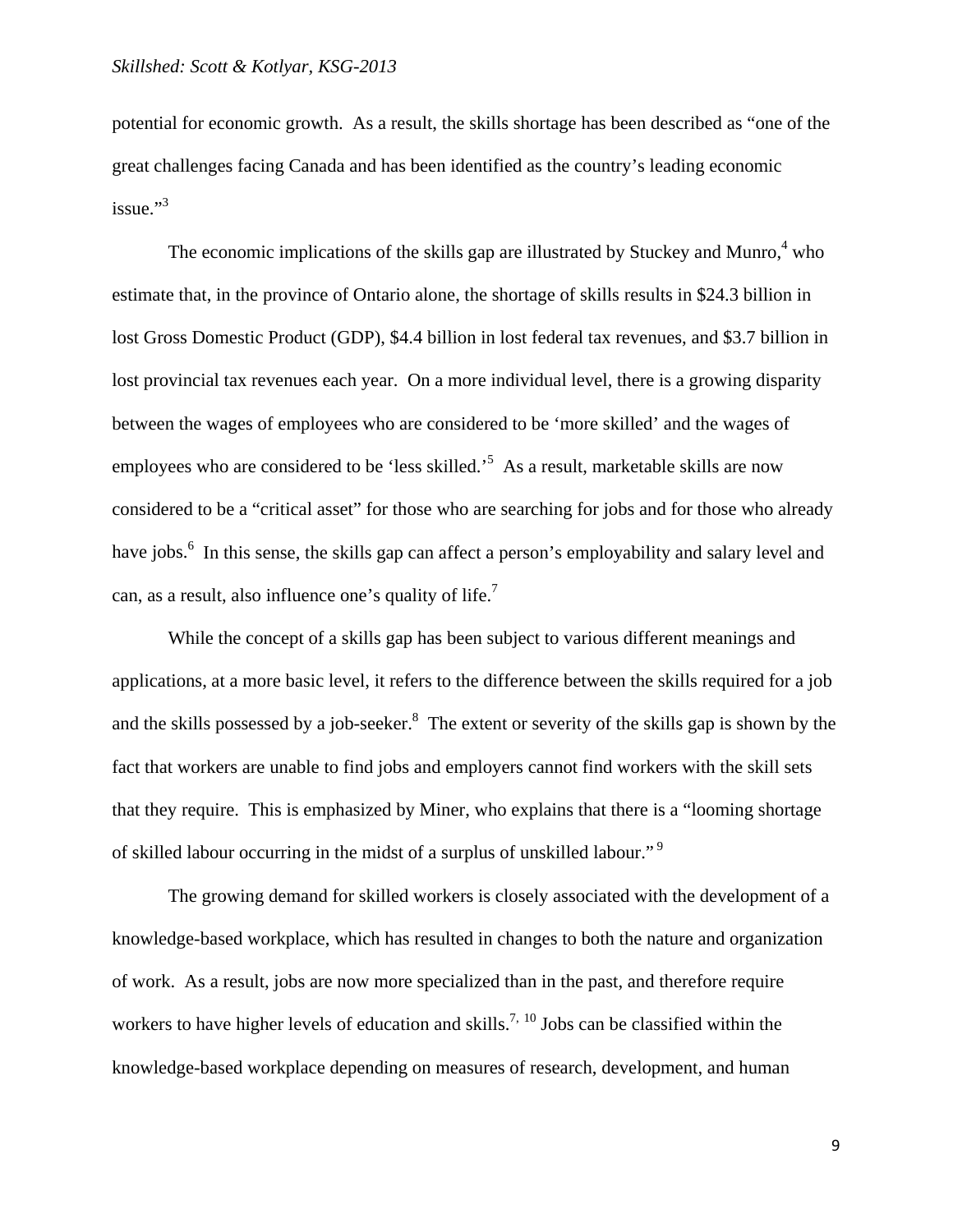capital. For example, a job or profession could be categorized as being of a high, medium, or low-knowledge depending on the proportion of employees who have a post-secondary education or the proportion of employees who conduct innovative research to advance their field.<sup>10</sup>

In order to illustrate the pervasive shift toward a knowledge-based workplace, the Canadian Council of Learning noted, in 2006, that, between 1991 and 2003, there was a 12% increase in the number of businesses in Canada. However, despite the moderate increase in the number of businesses over this period, there was a 78% growth in the number of high-knowledge businesses, a 14% growth in the number of medium-knowledge businesses, and a 3% decrease in the number of low-knowledge businesses.<sup>10</sup> The demand for highly skilled workers that has accompanied the transition to a knowledge-based workplace is not unique to Canada; in a review of the transitioning economies in Hungary, Romania, and Russia, Commander and Kollo found a corresponding "strong bias against unskilled labour" in each nation.<sup>11</sup>

One of the identifying features of the knowledge-based workplace is the presence of advanced and sophisticated technology, which can increase productivity and facilitate both communication and information sharing.<sup>10</sup> This has contributed to the skills gap, as such technologies are constantly evolving and, as a result, require workers to continually engage in learning and skill upgrading.<sup>12</sup> At the same time, the shortage of skills is intensified by a worker shortage, which may be the result of an aging population where a large number of the "Baby Boomer" generation will be retiring from the workforce over the next few decades.<sup>7, 13</sup> Another factor that has contributed to the skills gap is related to globalization and the growing competition that Canadian businesses face as a result of the increased level of skills held by people in developing countries.<sup>7</sup> As a result of markets now being connected globally, labour that has in the past been completed by domestic unskilled workers is now often outsourced to foreign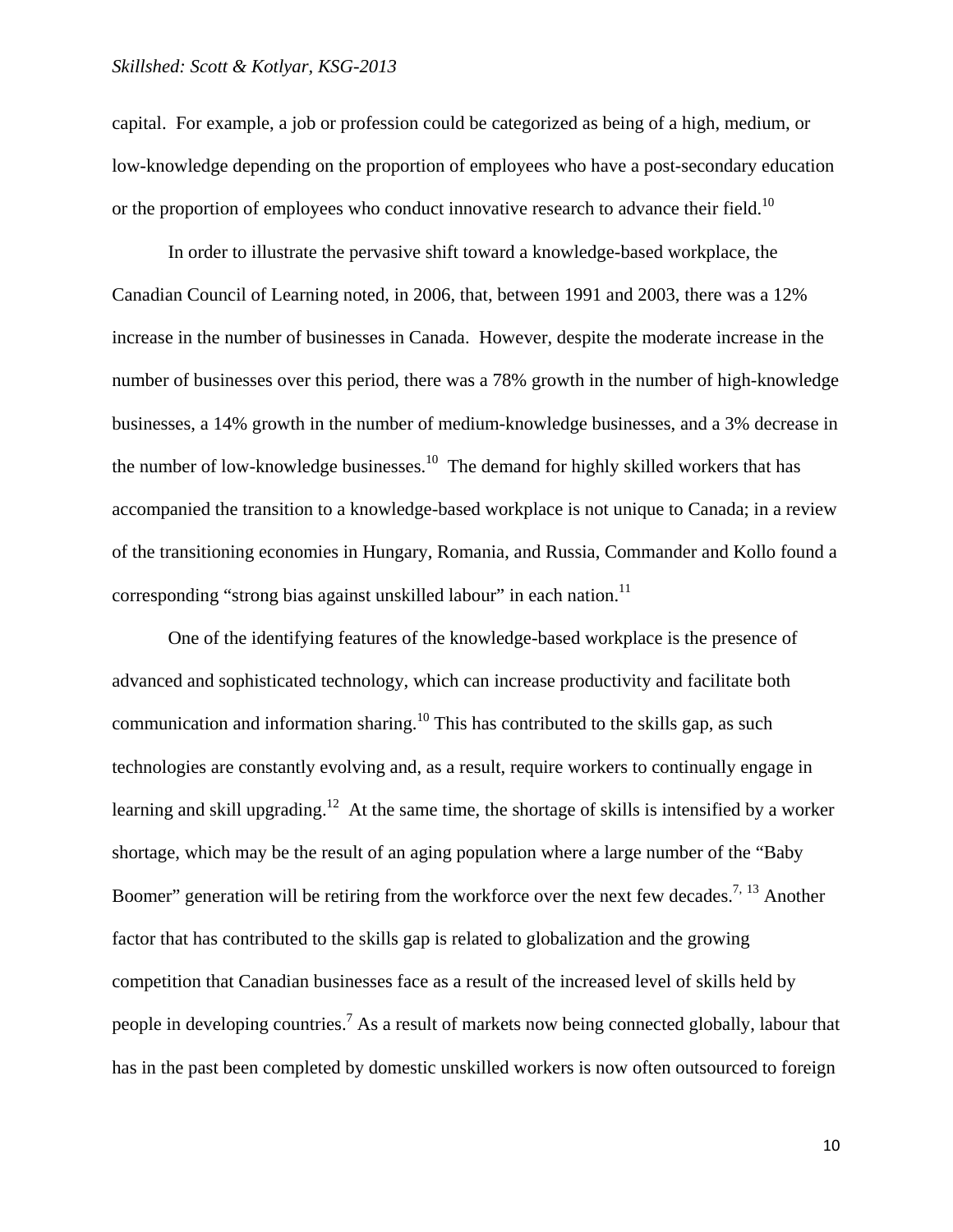countries. This reduces the domestic demand for unskilled labour, which in turn increases the overall demand for skilled workers.<sup>5, 10</sup>

#### **Solutions for the Skills Gap:**

 Unsurprisingly, discussions of how to address the shortage of skills often focus on education. For example, Stuckey and Munro conclusively state that the shortage of skills is the "result of too many Ontarians not obtaining adequate levels of education."14 In this context, it would appear that the most basic solution to the skills gap is to re-train existing workers and to educate current students differently. Consequently, it follows that innovative measures are required within the education system in order to prepare the country's 'human resources' for the current and future demands of businesses and industries.<sup>15</sup> However, despite education often being at the center of discussions on skill shortages, it is apparent that the education system is only one of many factors that are responsible for both creating and maintaining the skills gap. As such, in order for solutions to the skills shortage to have any merit or effectiveness, they must be formed through a comprehensive and rounded analysis that examines the issue as a whole.<sup>13, 16</sup>

 It is worth noting that there is a degree of skepticism as to the existence and severity of a skills gap in Canada. For example, Burleton, Gulati, McDonald and Scarfone conclude that there is no evidence that the country is suffering a broad-based or aggregate-level skill shortage. While this may be the case, their findings do support the existence of skill mismatches at an occupational and regional level. In other words, studies done at the federal level have suggested that we Canadians may have the skilled workerswe need within our own borders, but the local level knowledge suggests that those skilled labourers may not be where the jobs are. They conclude that "bold movement is warranted to maintain Canada's standard of living today and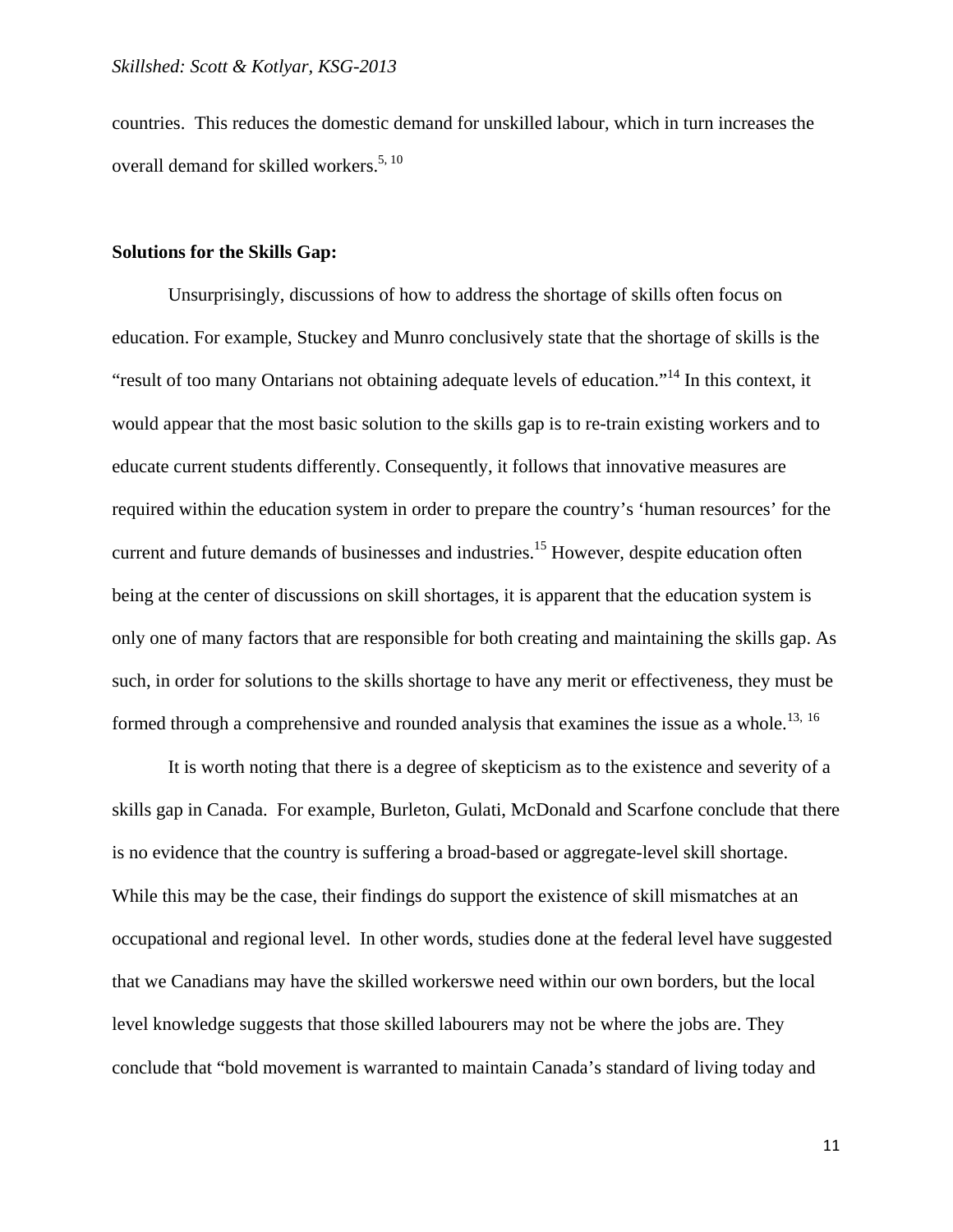into the future."17 In order to do this, Burleton et al., in 2013, recommend that comprehensive and *specific* labour market information be collected in order to develop and guide *targeted* strategies and polices to address the skills gap. Furthermore, Custodia-Loria et al. suggest that "more creative solutions" be used to help match skilled employees with appropriate job openings, 13 and Act concludes that any forms of addressing the skill shortages must be practical in nature.<sup>8</sup>

#### **Measuring Skills in Canada:**

 In Canada, there has not been a single effective method identified for collecting skillsbased information at a local level, which is important because communities differ in terms of their skills needs. In other words, it is a safe assumption that the skills needed in Fort McMurray, AB, are not the same as those needed in Vancouver, BC, Saskatoon, SK, Trois-Rvieres, QU, or Charlottetown, PEI. This is a serious shortcoming in the effort to develop a skilled labour pool, as local skills-based information is not easily obtainable in a suitable format from other sources. While sources that provide information on labour gaps in Canada do exist, they generally focus on labour as opposed to the skills workers have. At the national level, the Canadian Occupational Projection System (which is maintained by Human Resources and Skills Development Canada) provides projections of labour demand and supply and identifies occupations that may face a shortage or surplus of workers. There are also numerous studies that have been conducted at a provincial, regional and even local level.<sup>18</sup> However, these too have largely focused on labour shortages and surpluses, whether by industry or by the National Occupational Classification code,<sup>19, 20</sup> instead of focusing on specific skill sets people possess.<sup>21</sup>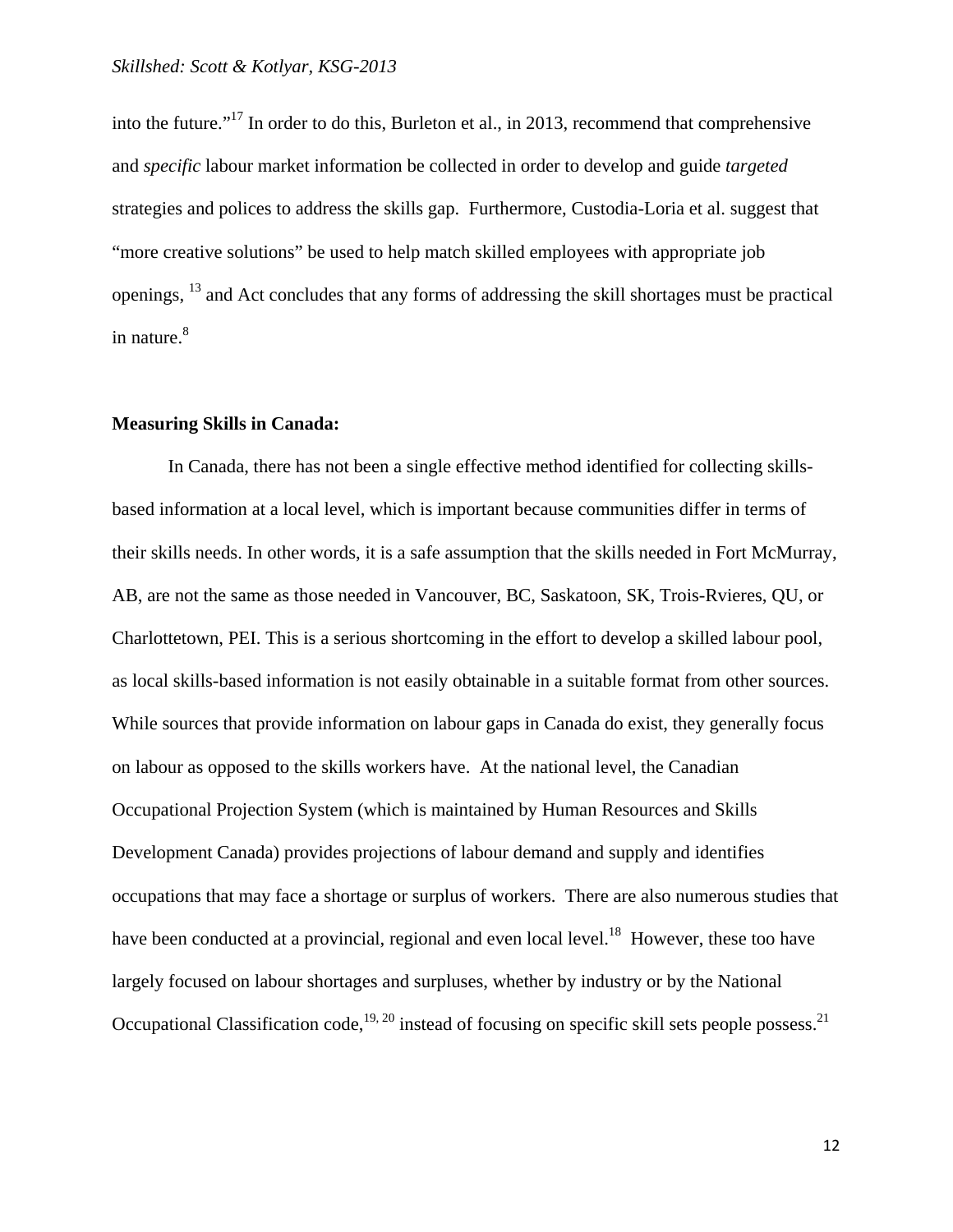Several challenges do exist when drawing conclusions from this type of information. First, it is often too broad to be meaningful for assessing the exact skills gaps that exist within a relatively small geographic area. For example, while there could be a sufficient number of representatives for a certain occupational group, there could still be a skills gap, as many individuals may lack certain critical skills required by employers in the area. This is shown in the case of information and communication workers, as Industry Canada, in 2010, has recognized that "skill shortages are more related to workers not possessing the right combination of specific skills and experience required by Canadian employers, rather than a lack of formal qualifications."22

Second, the information collected at the national and provincial level is not very meaningful for employers, many of whom draw labour from a narrow geographic area, or for individuals who may not find travel or relocation to be a feasible option. The demand and supply of particular skills tends to differ substantially by locality across Canada, and there is a great need for knowledge on evaluating and projecting skills needs in an employer's specific recruiting area. This is supported by the Canadian Chamber of Commerce's observation that: "Educators may not be fully aware of local employers' needs. We need better systems for predicting future skills needs. There are limitations in the current labour market information, which is national and provincial, not local."  $^{23}$ 

Finally, while analysis of occupational groups can be valuable for industries characterized by a stable occupational structure and for research and policy development, such analysis is less useful when the required knowledge, skills and attributes of an occupation are changing, when new occupations are emerging, or when there are great ranges in the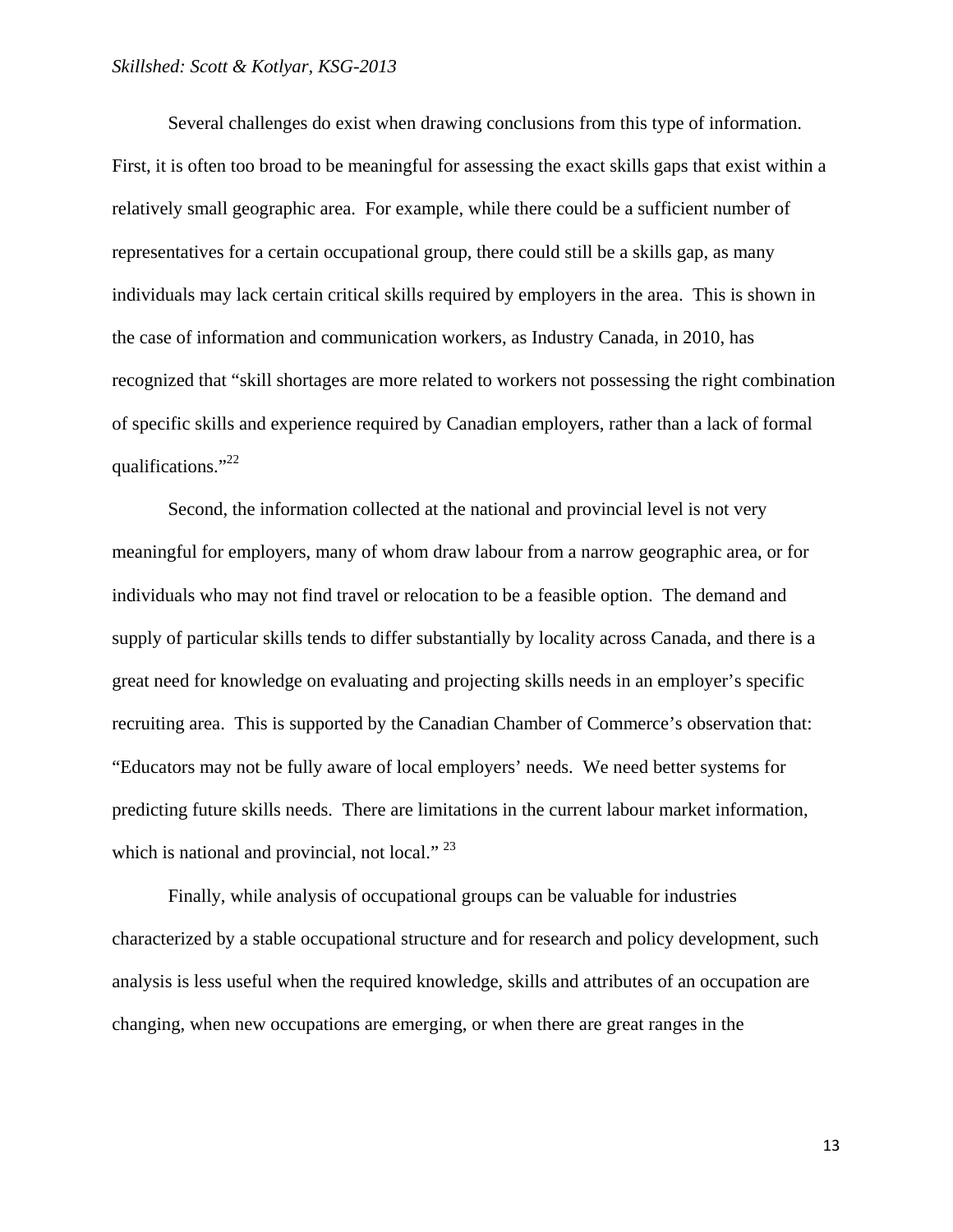proficiencies associated with a given occupation. As such, knowledge of how local communities can evaluate and project their particular skills needs is critically required.

#### **What is a Skillshed Analysis?**

 The concept of a skillshed analysis was created by the Institute for Decision Making at the University of Iowa in 1998. Their primary goal in developing this model was to respond to the needs of economic development groups, who were trying to form a nuanced understanding of the labour force in their area. In the state of Iowa, such studies continued to be conducted by the Institute for Decision Making until 2001, after which point the Iowa Workforce Development assumed responsibility for completing labourshed assessments.  $24$ 

 A skillshed is defined as "the geographic area from which a region pulls its workforce and the skills, education, and experience that the workforce possesses."<sup>25</sup> Closely related to the concept of a skillshed is a labourshed, which is the "area or region from which an employment center draws its commuting workers."26 Thus, whereas a labourshed refers to the geographic area from which a region recruits its workers, a skillshed refers specifically to the skills, education, and experiences of the workers who comprise this geographic area. Studying a workforce at the labourshed level is different than other assessments that focus on a specific region or community, as it involves the examination of a distribution of workers as they relate to a node community, regardless of any natural (i.e., rivers, mountains) or political (i.e., state borders, county lines) boundaries.<sup>27</sup>

 The general goal of a skillshed analysis is to compare the experiences and skills of an area's labour force with the reported needs of area employers.<sup>28</sup> In other words, a skillshed analysis identifies and evaluates the supply and demand for labour with respect to the skills that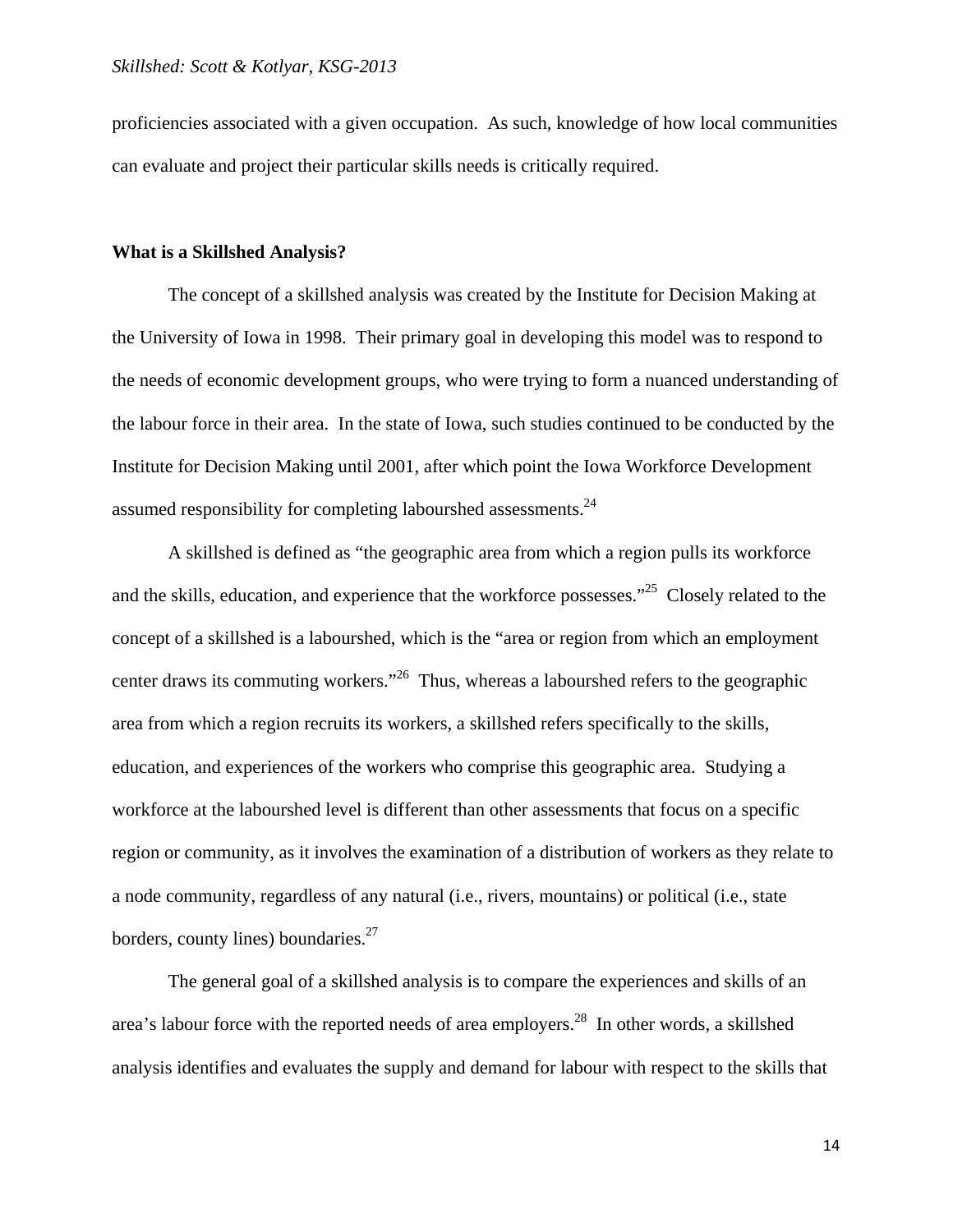are required to work within an occupation.<sup>29, 30</sup> The main interest of these studies focuses on commuting patterns, current or desired wages, and skills. The focus on skills was linked to essential skills for comparison across multiple locations using devices such as surveys and information collected on and around these issues. In addition to showing the strengths of a region, this information can be examined in order to identify "which occupations or industries [a] region could grow into by understanding the difference between the current skill set and that skill set required by emerging markets."<sup>31</sup> Although such analyses have been called various different names (for example, skillshed, labourshed, labour availability, labour force, and labour market analyses), they are all similar in that they attempt to assess the skills and experiences of a workforce at the labourshed level. While there are differences in the scope and focus of these reports,32 this paper considers all studies that examine the skills of a workforce and/or potential workforce at the labourshed level.

#### **Identifying the Boundaries of a Skillshed:**

 Factors related to an area's geography and infrastructure may affect an individual's commute to work and can, therefore, play a role in determining the boundaries of a labourshed. For example, while one employee who lives a far distance from work may be able to easily commute on a highway, another employee who lives a short distance from work may face challenges as a result of a geographic obstacle such as regular dense street traffic, a lake, or river.<sup>27, 33</sup> It has been recognized that workers prefer to commute short distances, and that when this is not the case, they are likely to either move closer to their job or change jobs so that they are closer to their home. This is supported by the findings of the 2007 Labourshed Analysis for Boone and Winnebago, which found that 84% of employees live within 15 miles of their place of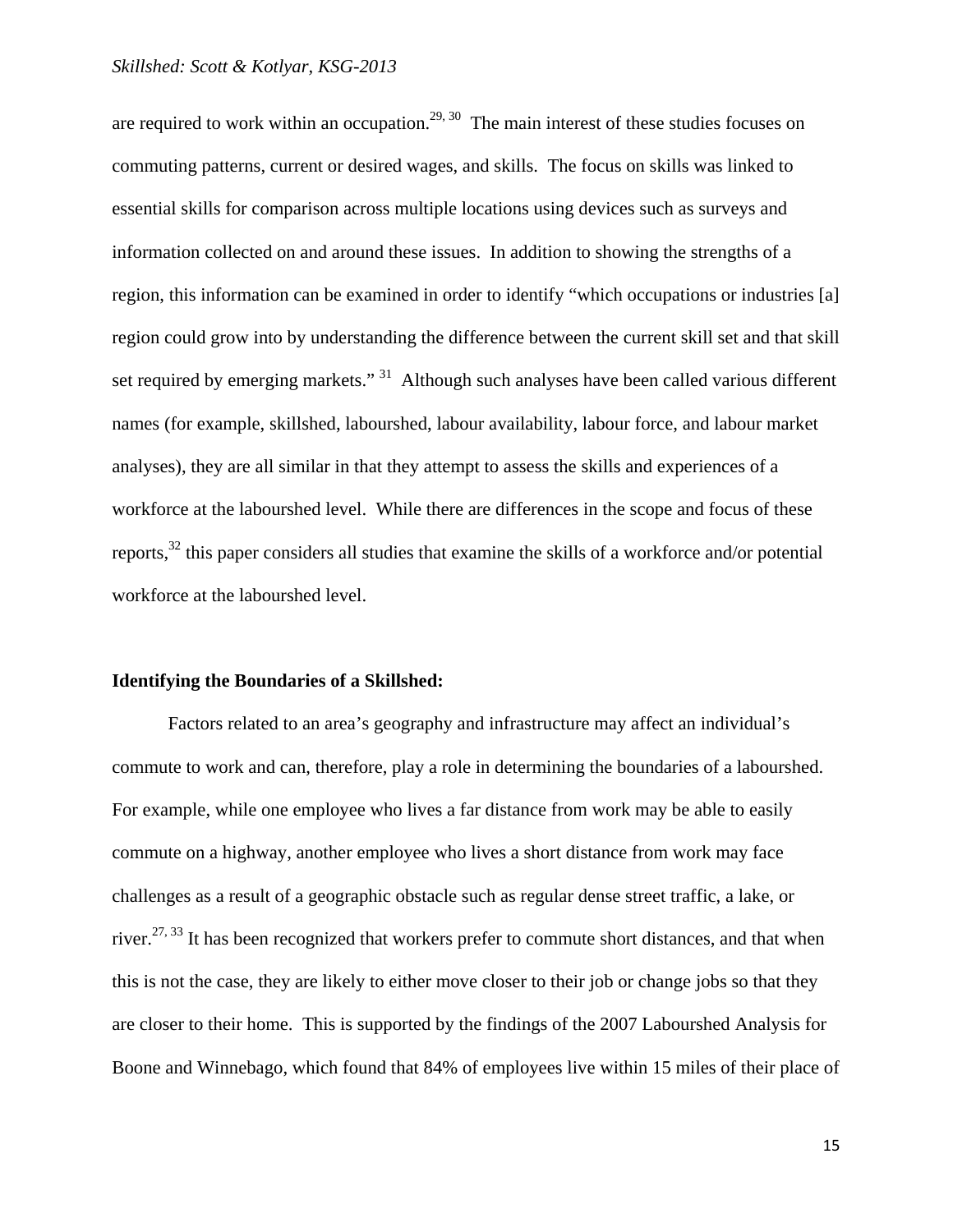employment. As a result, employers tend to be less comfortable when hiring workers who commute long distances, as they perceive these individuals as being less committed to the company and more likely to leave for a job that is closer to their home.<sup>34</sup>

 Throughout the various skillshed reports, there does not appear to be a common practice in place for identifying the boundaries of an area's labourshed. Of the studies reviewed, the Labourshed Analysis for Boone and Winnebago Counties used the most conservative boundaries, which were identified as being within a 15 to 20 mile radius of the node community.<sup>34</sup> Other studies determine labourshed boundaries using a 40 mile radius,<sup>28</sup> a 45 mile radius,<sup>33</sup> or a 65 mile radius<sup>35</sup> from the node community. Of note, while laboursheds may be of a similar geographic size, they can vary greatly in terms of both population and population density.

#### **Who can use the skillshed analysis?**

 In reviewing publicly available reports, it is not entirely clear who uses the information that is provided by a skillshed analysis. However, it is apparent that many of the reports are primarily intended for recipients within the business community. For example, the Labour Availability Reports for East Central Indiana<sup>36</sup> and Amarillo, Texas<sup>37</sup> indicate that the availability of labour, the skills and experience of the workforce, and the cost of wages are among the most critical factors that a business considers when determining whether a location is appropriate for new or expanded operations. Similarly, Foote Consulting Group<sup>34</sup> states that skillshed reports are an effective tool in understanding workforce issues as they relate to decisions of site selection, relocation, expansion, and employee retention and training requirements and opportunities.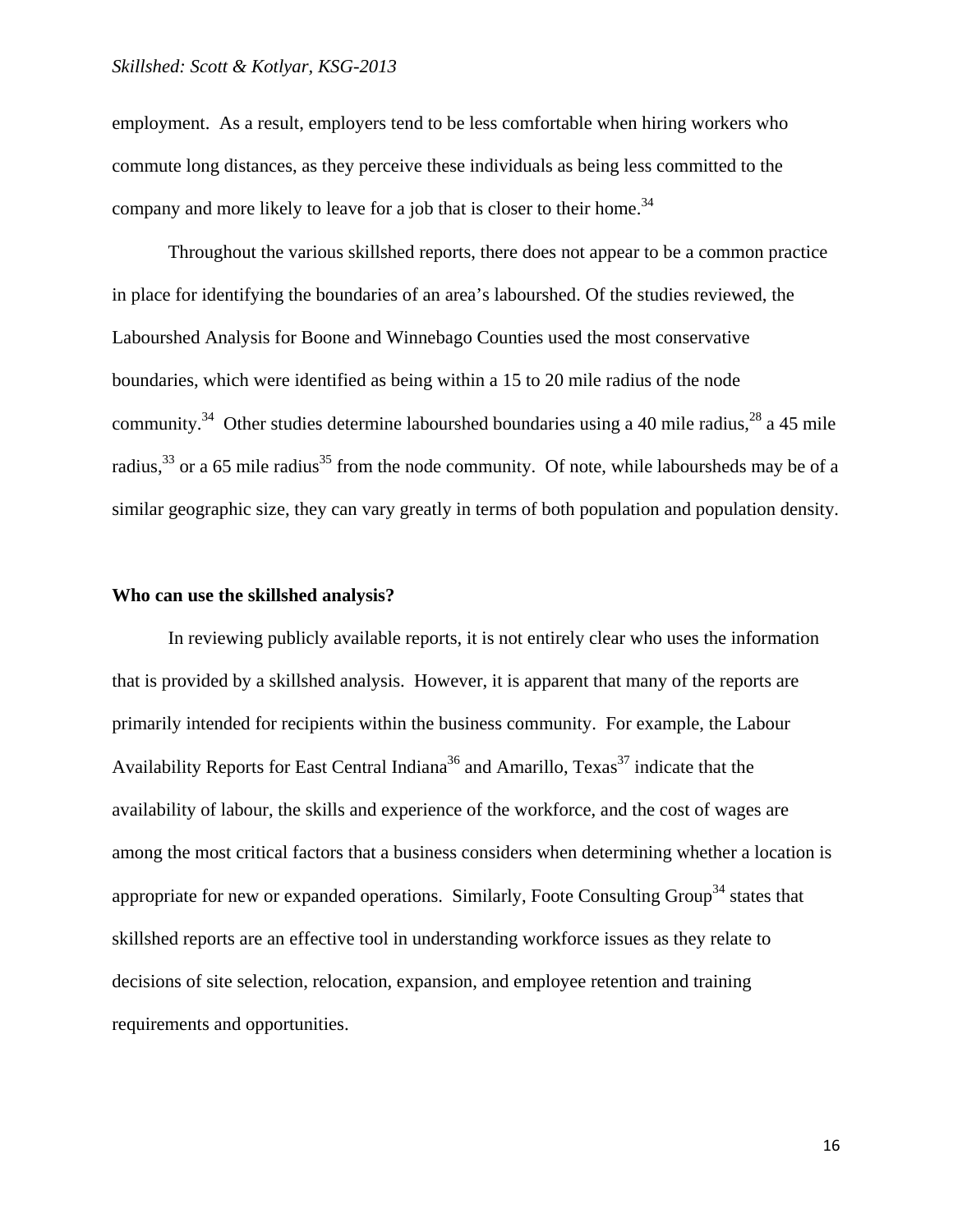Other skillshed reports indicate that the information being collected is intended for a broader or more general audience. In addition to current and prospective businesses, the information contained in a skillshed report can be used by community and economic development officials in order to retain and expand existing businesses and to recruit new businesses to the area.  $24, 36, 37$  Local governments and policy makers can use this information to develop economic growth initiatives and to create policies that ensure the workforce is adequately prepared to support emerging occupations and industries. This is often done in conjunction with educational institutions (i.e., colleges and universities), which may develop programs or modify an existing curriculum in order to respond to the needs of employers in the area.<sup>27</sup> In Ontario, the DWA has offered that there is a need for the detailed and local data for economic development, to use in making decisions about site selection, essential skills and/or literacy based skills and programs, employment trends, and community and workplace planning.

 On a more individual level, information collected on the gaps in labour supply and demand within an area can be used by local stakeholders to make decisions regarding the training and skills needed to transition between different occupations<sup>31</sup> within a relatively small geographic location. In addition, this information can be used by "up-and-coming workers" in order to make informed decisions involving their education choices and future plans to enter the workforce.<sup>38</sup>

#### **Types of surveys used in skillshed analyses**

 Skillshed analyses are often conducted using two surveys, carried out in the same geographic area over the same time frame. The first of these is given to individuals in the labourshed asking about current or desired skill sets, while the second is given to members of the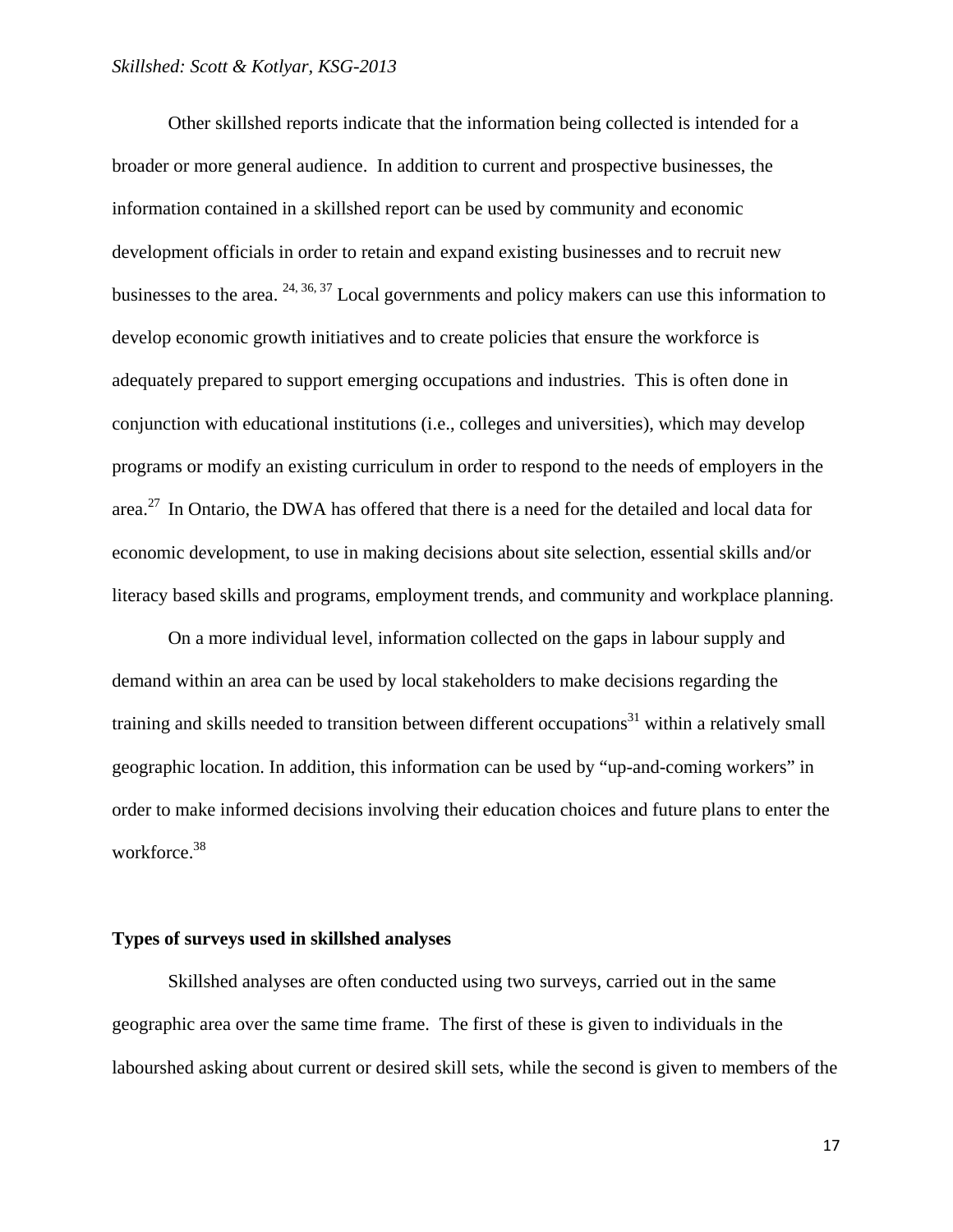business community where those skills would typically be used. Sections of both surveys are closely matched in style of questioning so that the results can be compared for analysis. Surveys can be broad based, taking an inventory of skills possessed and or/needed by both individuals and businesses within a geographic boundary. Alternatively they can be targeted to specific skills of specific sectors within a commuter radius around a key location where there is sector concentration. For example, a community skillshed team can decide to survey employers seeking specific knowledge-based skills, and systematically survey the workforce about whether they possess those skills.

### *The Workforce Survey:*

 One of the key components of a skillshed analysis is the workforce survey, which is used to measure the supply of available workers within a labourshed and "the knowledge, skills, and work activities those workers possess."<sup>39</sup> Of the publicly available reports, information appears to be most commonly collected from individuals who are between the ages of 18 and 64 years, as it is believed that people between this age range are most likely to be either employed or willing to enter/re-enter the workforce.<sup>27</sup> Interestingly, in an effort to assess the future workforce, the Northeastern Colorado Labour Force Study also collected data on the career and education plans of individuals between the ages of 16 and 18 years. $^{33}$ 

Sample sizes for workforce surveys were not always disclosed, however when available, the number of participants who participated in this part of the assessment generally ranged from 98 to 773. The number of respondents included in a sample is dependent on the size of the population being studied; for example, in order to have a representative sample, Colorado State University Extension and Colorado Department of Local Affairs<sup>26</sup> selected a sample size that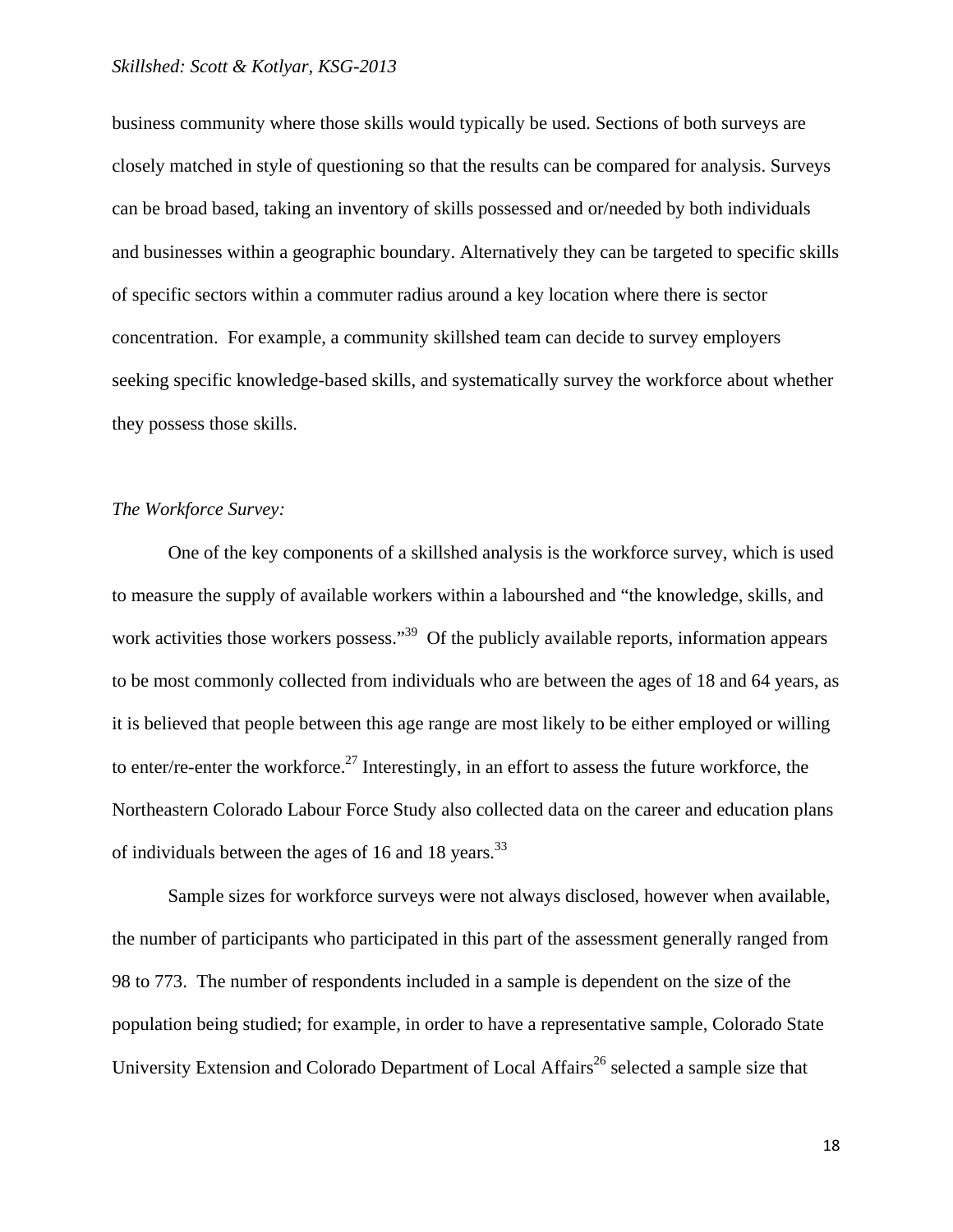would achieve a +/- 5% margin of error at a 95% confidence level. While most skillshed studies begin with data being collected from the labourshed that is under review, the state of Iowa maintains a continual 'rolling survey' in which over-sampling is used and respondents are identified through their ZIP code. This information is entered in a statewide labourshed database, from which data can be extracted for analysis as desired. $24$ 

All of the examined skillshed reports used a telephone survey to collect data on the area's workforce. Phone numbers were selected at random, and were at times obtained using Computer Assisted Telephone Interviewing (CATI) software.<sup>40</sup> Using their ZIP code, respondents are classified as either living in the node community, living near the node community, or living in an outlying area in relation to the node community. In order to prevent respondents from being clustered in one area of the labourshed, quota sampling methods can be used. For example, Iowa Workforce Development<sup>41</sup> divides each area being studied into three different zones that require equal representation in the sample.

Studies vary with respect to the use of landline and cell phone numbers to contact participants. While some studies do make use of both landline and cell phone numbers for the telephone survey,<sup>42</sup> the Northeastern Colorado Labour Force Study does note that using cell phones to contact participants can be problematic because cell phone numbers are not tracked by ZIP code. Additionally, there are concerns that a cell phone user may be less willing to participate in the survey because he or she has to pay for the call.<sup>33</sup>

All of the skillshed studies collected demographic information from respondents, which included their age, gender and race. Table 1 provides a summary of the types of data collected with respect to a respondent's education, experience and skills. As is shown, all studies asked participants a range of questions with respect to their educational background, such as highest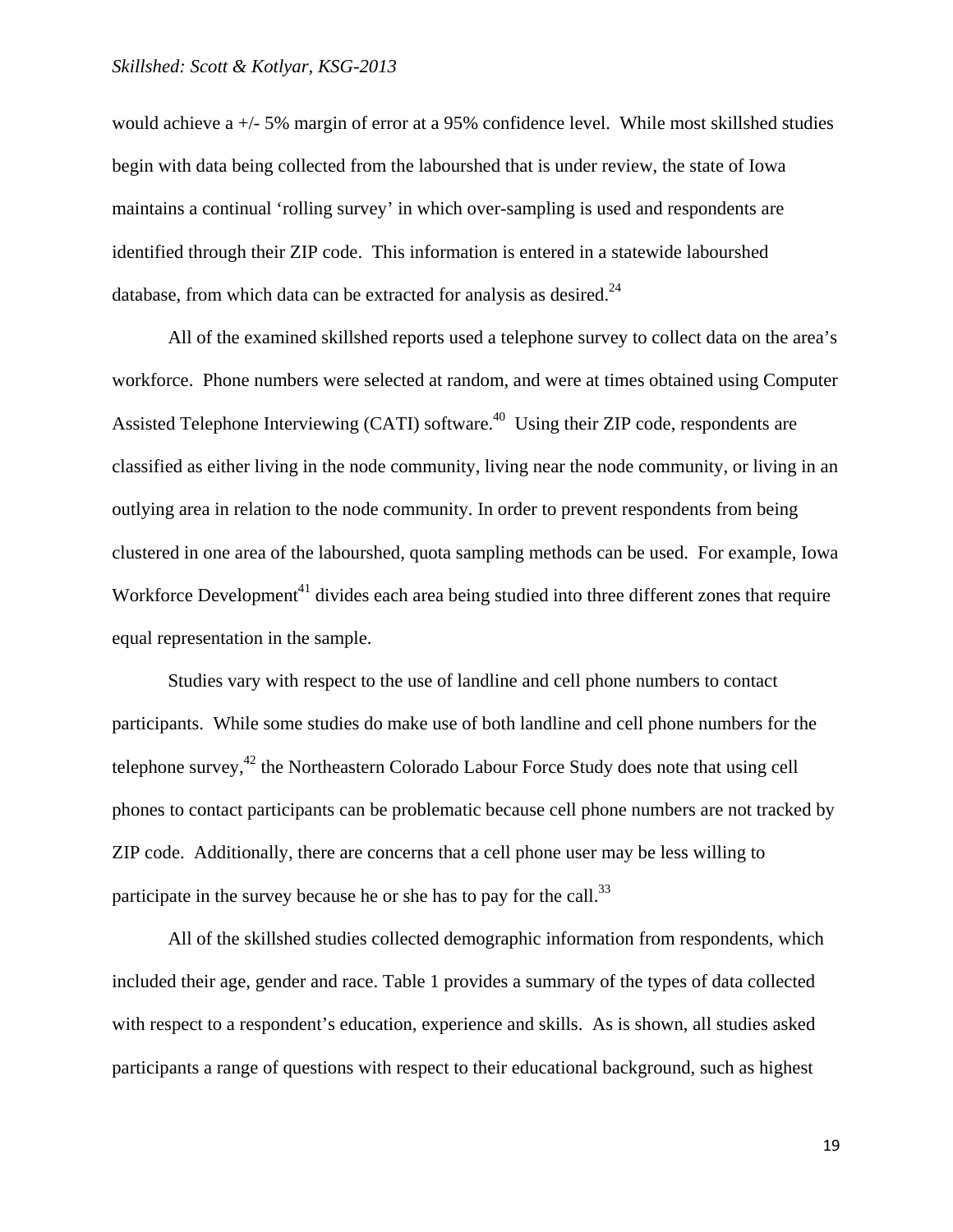level of education completed, areas of study and certifications attained. Additionally, participants were often asked to indicate their area of employment or current occupation. For consistency with other labour market information, a common practice is for a respondent's occupation to be recoded according to the Standard Occupational Coding System, which is an occupation classification system that is maintained by the United States Department of Labour.<sup>41</sup>

Individuals participating in the workforce survey were also asked to identify their skills, which were generally measured at the occupational level.<sup>43</sup> Respondents were often asked to identify the knowledge or skills used in their current or past occupation and the length of time that they have used each skill. The Iowa Workforce Development indirectly measures a respondent's skills by identifying the knowledge levels and work activities associated with their job. This is done using the Occupational Information Network (O\*NET), which was created by the United States Department of Labour and the North Carolina Employment Security Commission, and uses "a continuing worker survey [to maintain a] database of the knowledge, work activities, abilities, and distinguishing characteristics of each occupation."<sup>44</sup>

All of the skillshed studies recognize that a region's potential workforce consists of both unemployed and underemployed persons. According to the Iowa Workforce Development,<sup>41</sup> individuals are classified as being unemployed if they are actively seeking work or if they are a homemaker or retiree who is willing to enter or re-enter the workforce. Alternatively, underemployed individuals are those "who are working but who desire better jobs and who appear to possess the skills, education, and experience to qualify them for those better jobs."<sup>45</sup> Employed individuals are classified as being underemployed if they work less hours than what they desire, if they appear to have a mismatch of skills,<sup>46</sup> or if they have a low income that places them below the poverty line.<sup>41</sup> In order to assess the potential workforce, respondents are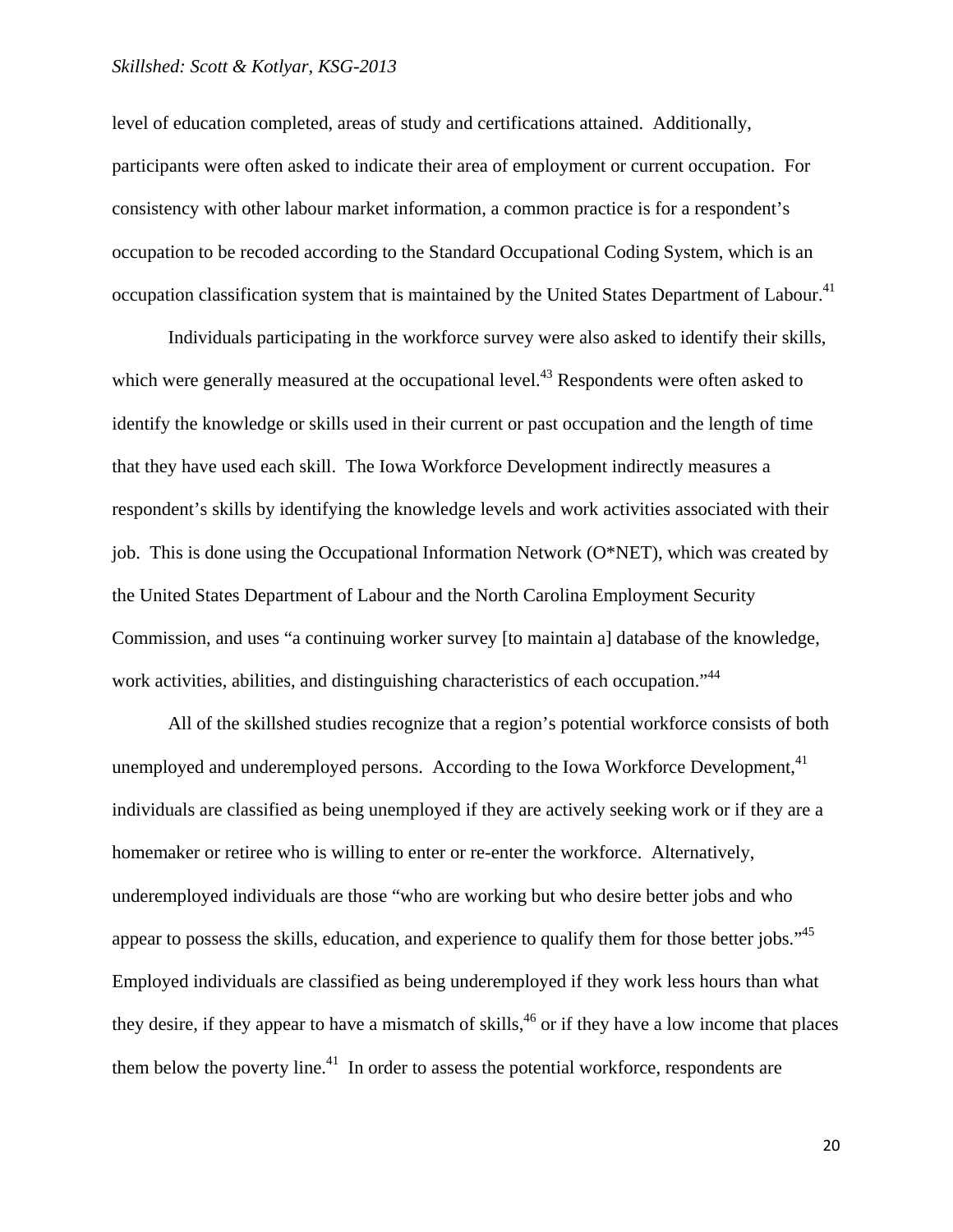generally asked to identify how far they are willing to commute to work, their desired salary and the lowest salary they would accept, their openness to job-specific training, and the tools and resources they use to search for a jobs.

 When analyzing the data collected from a workforce survey, some studies made an effort to validate the responses being provided by participants. This is evident in The Amarillo, Texas Area Labour Availability Report, as The Pathfinders<sup>37</sup> removed any participants from the results who said they would accept a job for what was perceived to be an unreasonable wage. Similarly, for individuals who indicate that they are overqualified for their current job, the Iowa Workforce Development<sup>41</sup> reviews the respondent's education, experience and skills in order to assess whether this is indeed the case.

 Looking at how these surveys have been done, it is clear that there is a wide variability of what is collected in each survey, depending on several factors. A template of a workforce survey has been built and offered to the reader, in the Appendix, should they consider conducting a study of this type. We recommend this document be used as a facilitation tool and starting point for discussion about conducting such a study. Stakeholders may also wish to tailor their questions to the needs of the group.

#### *The Employer Survey:*

 A second key component of a skillshed analysis is the employer survey, which is used to measure the demand for workers within a labourshed and "the education, training, and skills required for…industries to produce…products and services for consumers."47 The majority of reports that were examined collected this data solely through interviews with area employers. This is grounded in the belief that employers provide a current and "expert opinion" of the labour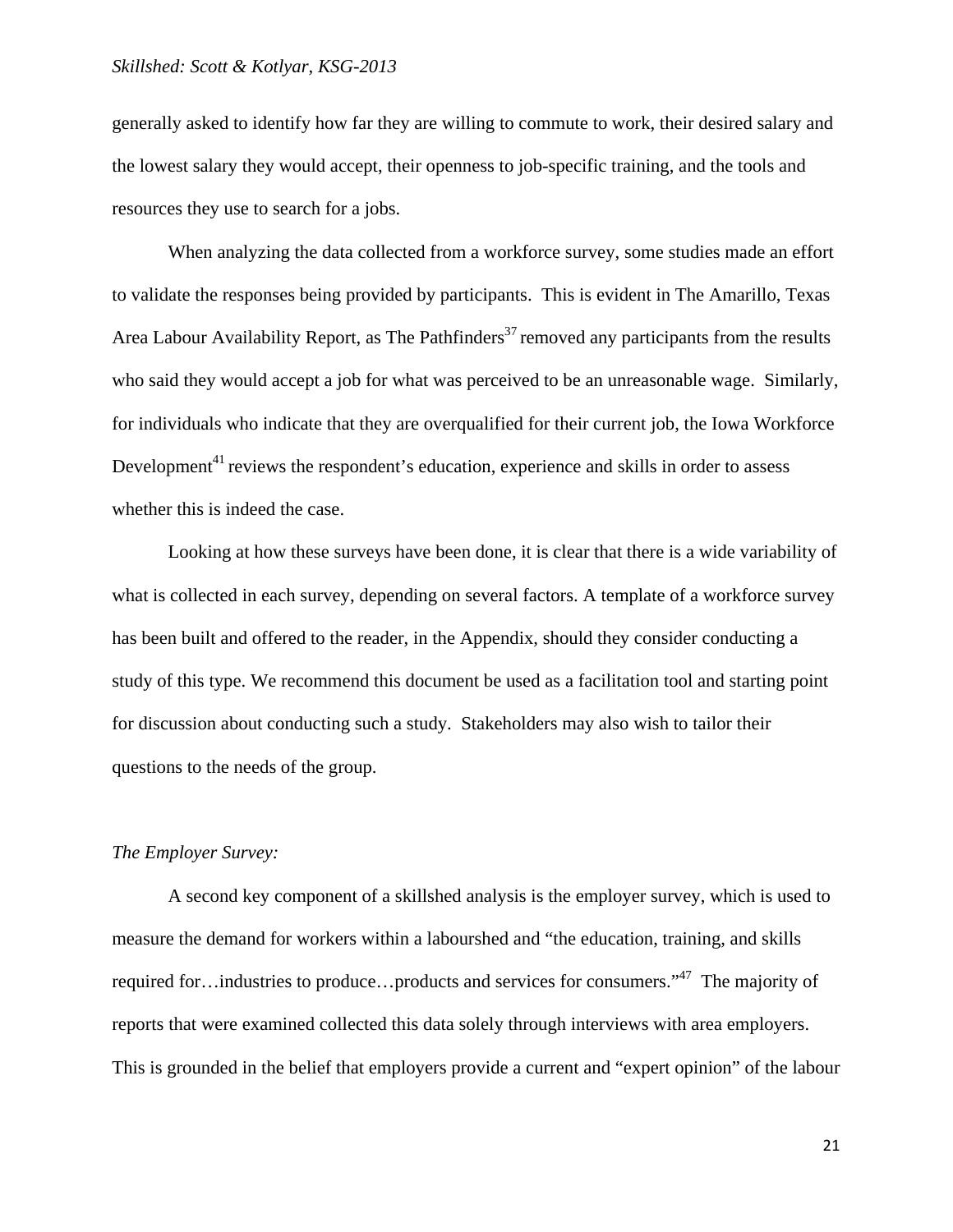situation in a particular area.<sup>34</sup> Two exceptions to this method were the Longview, Texas Area Skillshed Analysis which collected information from both area employers and educators.<sup>28</sup> In addition, on occasion, The Pathfinders also collected data from senior management and human resource professionals.48

 While a face-to-face interview was the most common method for administering the employer survey, The Pathfinders<sup>28</sup> did collect information for The Longview, Texas Area Skillshed Analysis through a combination of both in person and telephone interviews, as well as email correspondence. While sample sizes for the employer survey were not consistently disclosed in the publicly available reports, most studies that took place outside of the state of Iowa appeared to have between 30 and 35 participants. Similar to Iowa's labourshed database, the state conducts a continuing Workforce Needs Assessment, from which employer data for a specific region can be extracted as required. As a result of their statewide effort to collect employer data, the sample sizes for studies conducted in Iowa are significantly larger than studies that are conducted in other states. For example, the Mid Iowa Growth Partnership region used 586 employer surveys in order to conduct its skillshed analysis.<sup>29</sup>

 In the studies examined, employers were asked to comment on the size of their workforce in terms of future plans to expand or downsize. In some studies, this included an assessment of the number of employees who are eligible to retire within the next five years and of plans to replace retiring employees.<sup>49</sup> The employer surveys also collected information on the availability of area labour in terms of the number of job vacancies and the degree of challenge employers may face when filling positions.

 Employers were asked to comment on the availability of skilled workers in their area and the type of skills that they see continually lacking in the workforce. According to the Iowa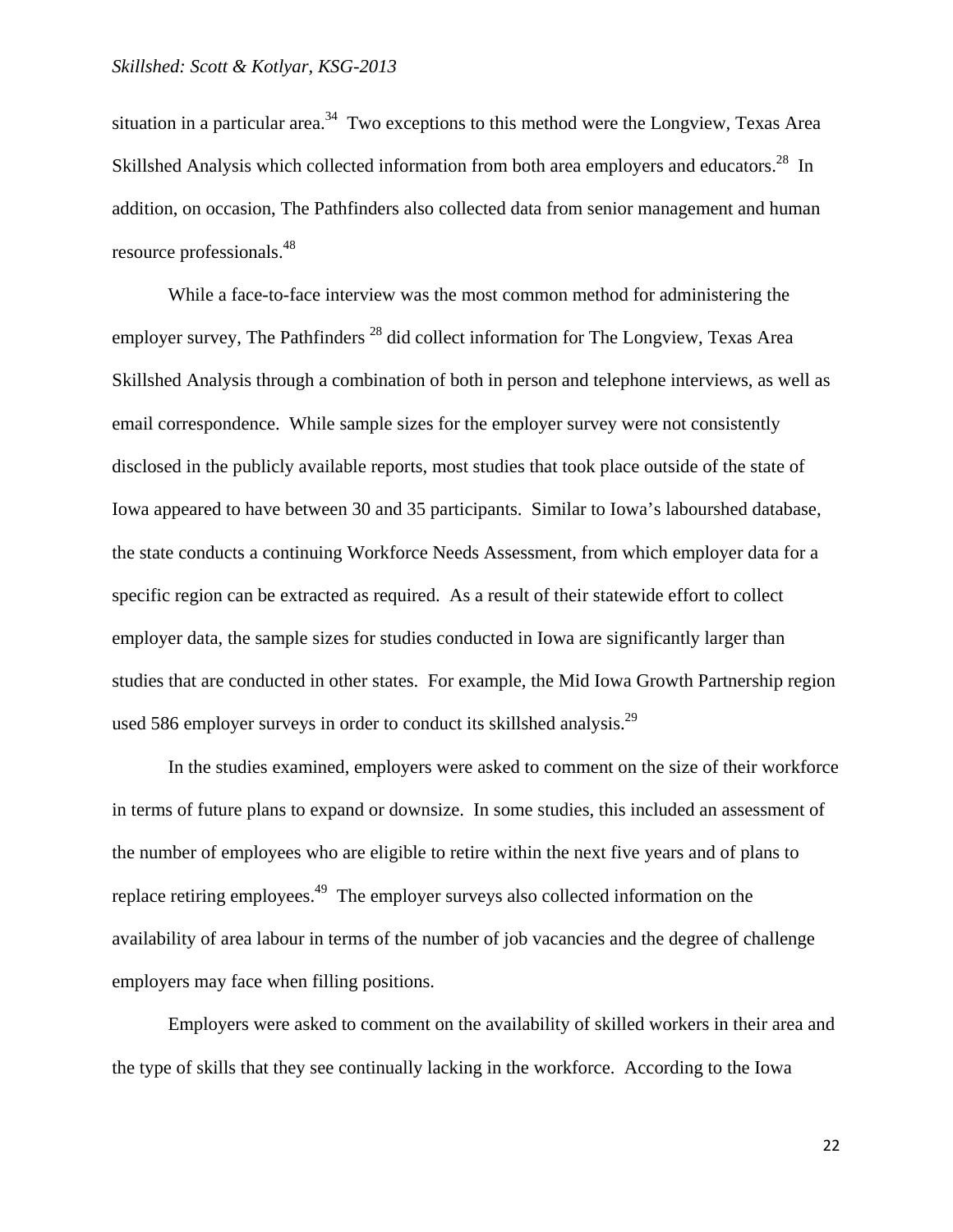Workforce Development,<sup>50</sup> a region's skill and education needs can also be inferred by the occupational demand for workers. In terms of education, respondents are often asked to evaluate the quality of area educational institutions, and to identify any partnerships or programs that such institutions have in place to respond to the needs of the area workforce.

 Finally, many of the surveys asked respondents to identify their starting pay rates and whether they perceive these to be competitive with other area businesses. As is shown in Table 1, information was also often collected on perceived worker attitudes and productivity, which were assessed through measures of employee turnover, tardiness, absenteeism and substance abuse.51 As with the Employee/Workforce survey, a copy of a suggested template of the workforce survey has been built, and placed in the Appendix.

#### **Who carries out skillshed analyses?**

While skillshed and labourshed studies may still be conducted by academic institutions, 33 such assessments appear to be increasingly carried out by private consulting companies. The Pathfinders appear to be the most frequently used company when conducting publicly available skillshed reports; they primarily consult in the areas of strategic planning for economic development and business site-selection.<sup>36, 37</sup> Regardless of which company or organization conducts the skillshed analysis, they are generally retained by either a local government or by an area's economic development corporation, workforce investment board, and/or chamber of commerce.

 Despite this, it often remains unclear who provided funding for a skillshed analysis and how a financial contributor has affected the scope of the assessment and its execution. As is shown by the skillshed analyses conducted by Iowa Workforce Development, it is not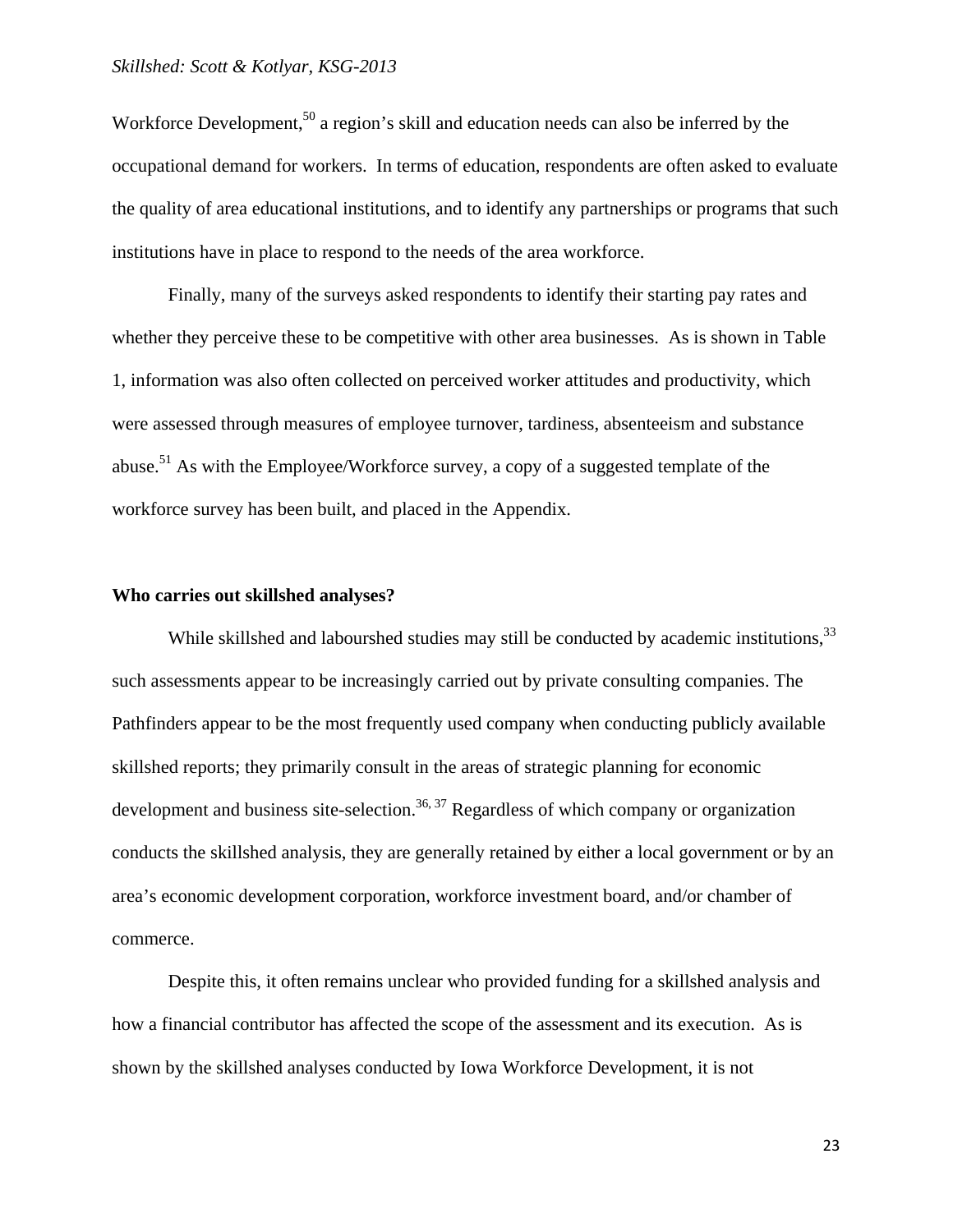uncommon for multiple parties (for example, different levels of government, economic development organizations, local businesses, educational institutions, utility companies, etc.) to pool resources in order to fund such assessments. To this end, it is important that the public and potential donors be educated as to the importance of studying a skillshed and the benefits that such an assessment would have for the community. Encouraging diverse community involvement and developing a sound financial strategy are effective methods which maybe more likely to result in data that more community stakeholders can use. This process should begin as early as possible as financial sponsors, once convinced of the usefulness of the project, may divide their contribution over multiple years. $41$ 

#### **What kinds of analyses are done with the data?**

 There appears to be a large degree of variance in the level of analysis conducted in each of the skillshed reports that were examined. Some reports simply present a summary of the data collected, and do not form any specific conclusions or recommendations for the reader.<sup>36</sup> Other studies include general conclusions that are based on the data collected; for example, Foote Consulting Group<sup>34</sup> identifies the potential workforce, the distribution of workers within the labourshed, commuting patterns, and also makes general comments on the skills possessed by those in the workforce.

 The most detailed skillshed analysis reviewed was conducted by Iowa Workforce Development, which brought together and analyzed information from the area's labourshed study, workforce needs assessment, and the Occupational Information Network (O\*NET). These reports include an in-depth analysis of the three occupational clusters in the labourshed that are believed to have the most potential based on consideration of the labourshed trend analysis,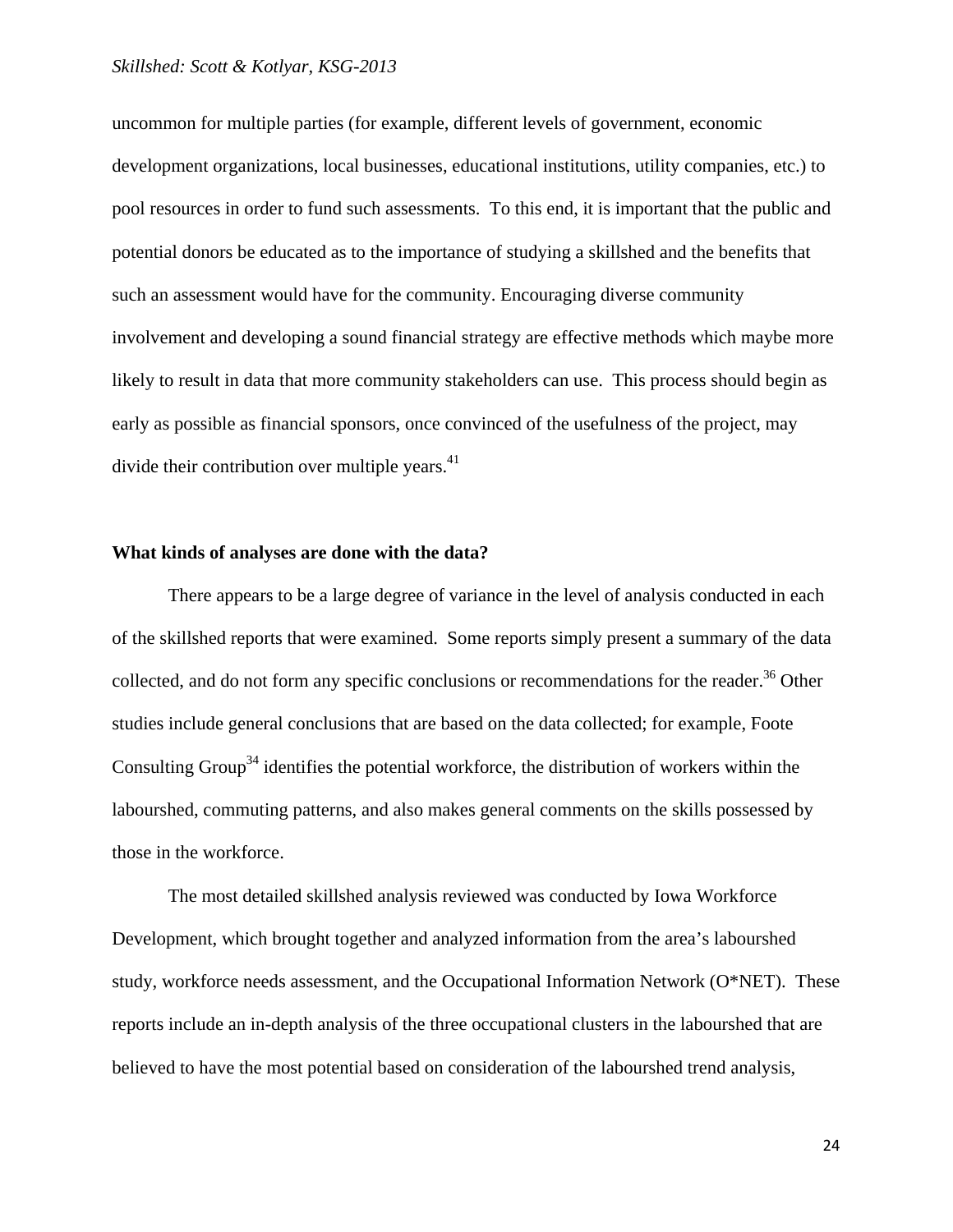current workforce needs, and the projected employment growth and median wages.<sup>29, 52</sup> By focusing on these criteria, it is expected that the region will face "the path of least resistance" in terms of advancing economic development and narrowing the skills gap.<sup>53</sup>

 The skillshed reports completed by the Iowa Workforce Development can also be used for the purpose of assessing an individual's transferable skills. Through examining occupational profiles and performing a qualitative gap analysis, readers can create "job ladders", which map out the additional education, training and skills an individual needs to qualify for a successive iob.<sup>54</sup> This is shown, for example, in the Northeast Iowa Skillshed Report, which lists occupations that are closely related to the three identified emerging occupations in the region and identifies the shared and additional skills or education needed for a person to transition from a related occupation to one of the region's emerging occupations. In doing so, a person is able to identify any overlaps or gaps between emerging and related occupations, which can serve as a "career pathway."<sup>52</sup>

The Iowa Skillshed Gap Report illustrated this process for two occupation fields: nursing and those who are welders, cutters, solderers, and brazers. In each they looked at the occupational profile, knowledge requirements, and work activities, and tasks associated with the occupation. This process then generated lists of six other related occupations that use many of the same skills that an individual wishing to switch or upgrade jobs can consider.<sup>55</sup> Similarly, Mihm-herold  $(2010)^{56}$  uses O\*NET information to identify the numerical difference between the knowledge and work levels possessed by dislocated workers in Northeast Iowa and the levels required to adequately complete a work activity. As a result, skills gaps can be quantified and prioritized, which encourages a more efficient use of limited resources, as resources can first be used to address the largest gaps.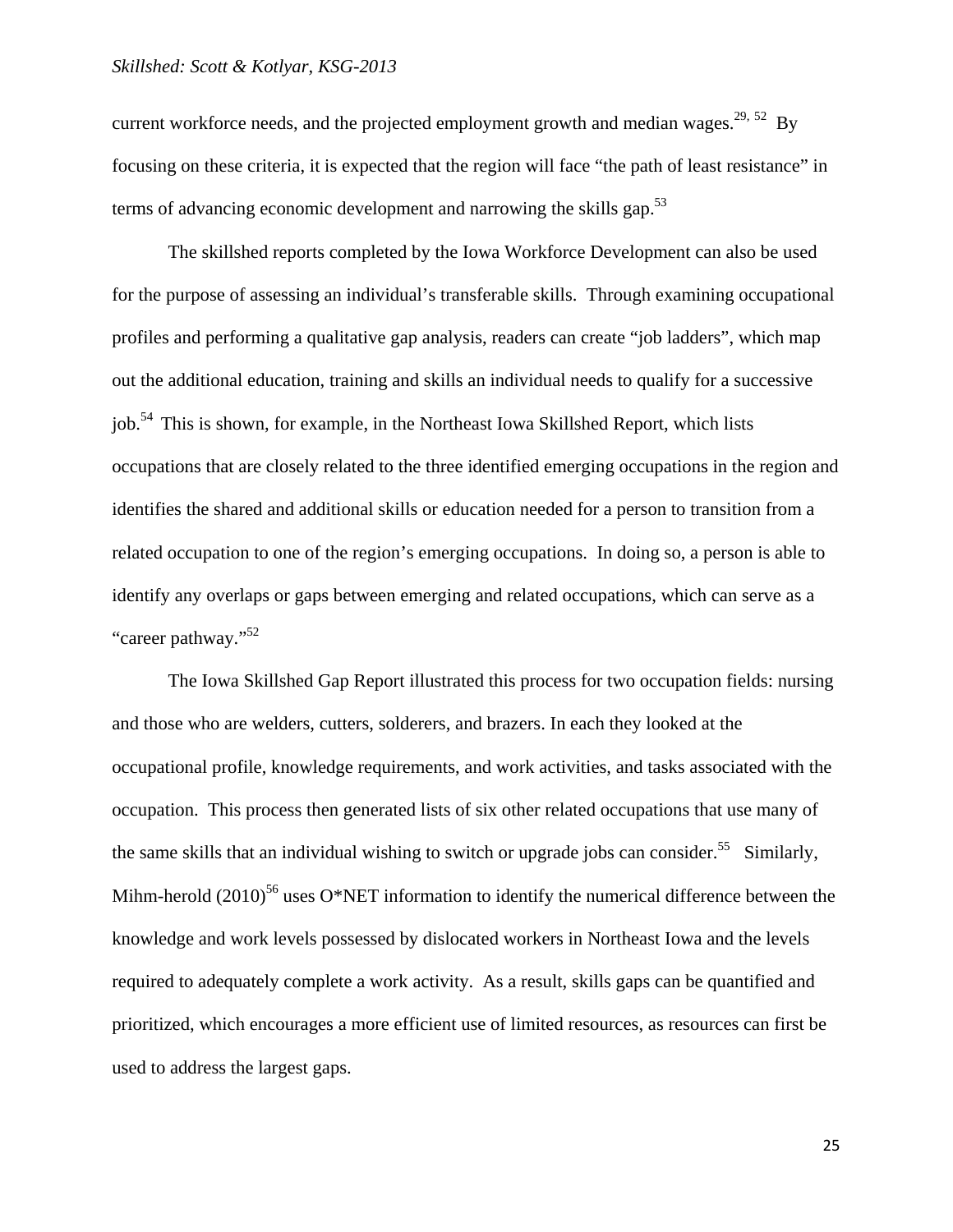Most of the skillshed studies compare their findings to other regions, which is done "for the purpose of making the data meaningful" and out of a recognition that prospect companies will consider a region on a comparative basis. As such, The Pathfinders often compare the labourshed's underemployed workforce with other areas that were surveyed in the past eighteen months. Additionally, when conducting the employer survey, The Pathfinders ask employers who are a part of a company that has operations in other regions of the country to compare the area's operations in terms of profitability and production.57 Similarly, Iowa Workforce Development<sup>24</sup> notes that while there are no established methods for comparing labourshed data, results can be compared to the findings of previous studies that have been conducted in the region. For example, the Mid Iowa Growth Partnership Skillshed Analysis<sup>29</sup> calculates a change in location quotient for each occupational category, which is used to identify how the concentration of occupational clusters in 2011 differs from the 2005 results.

#### **Benefits of a Skillshed Analysis:**

 A review of the literature indicates that there have been no follow-up studies to assess or measure the actual benefit of conducting a skillshed analysis. Currently, the benefits of such reports have been revealed through unreferenced and anecdotal testimonials, which have indicated that the information provided has been both accurate and an effective economic development tool. Additionally, the impact of a skillshed analysis can be inferred through a comparison between the results of current and previous studies for the same region. For example, the Labourshed Analysis for Boone and Winnebago Counties notes that the availability of skilled and semi-skilled workers has improved since the area's 2005 report was completed,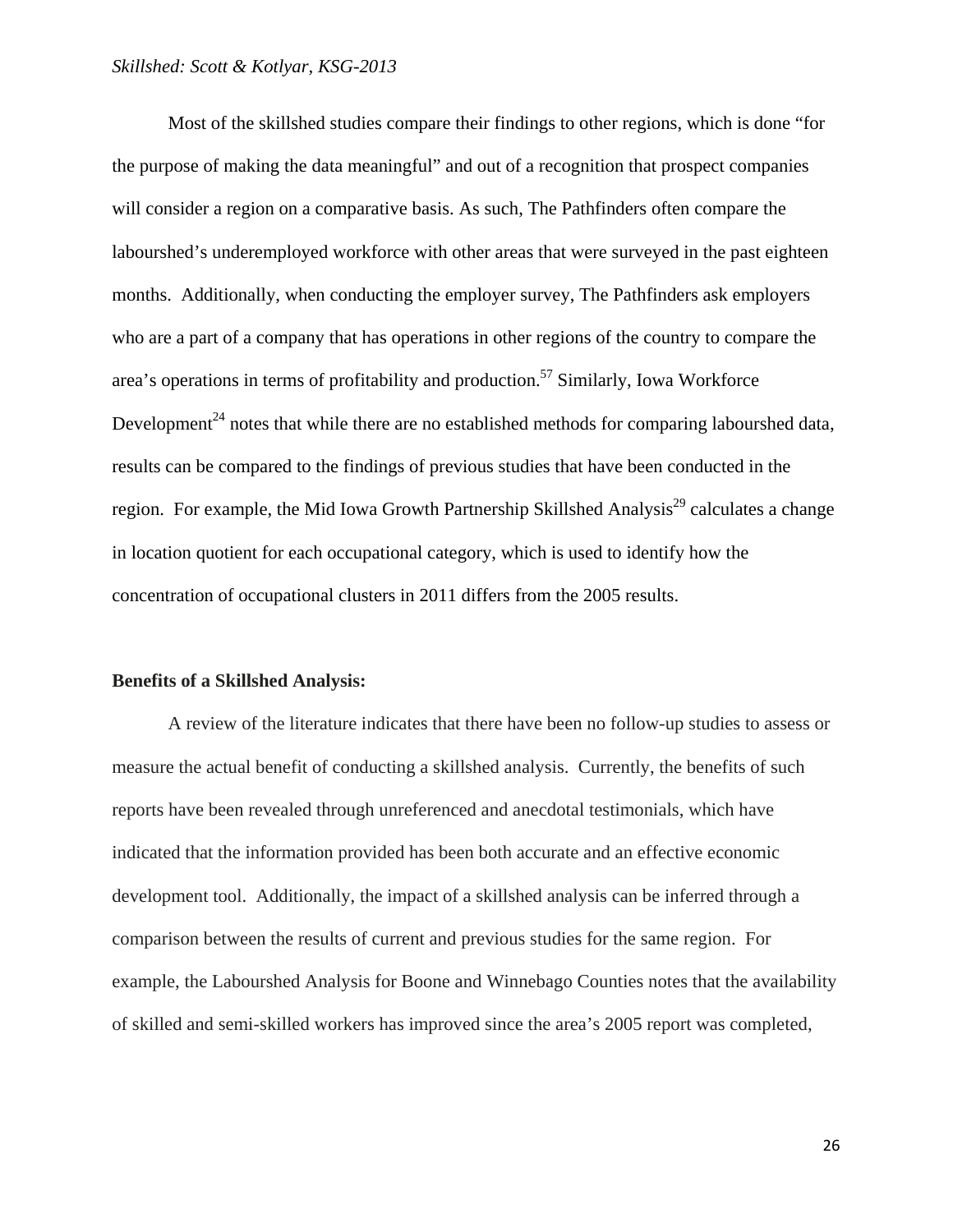and that skills which were previously noted as being difficult to find have become increasingly available.34

 Despite such indicators, the actual benefit of conducting a skillshed analysis remains unclear. It does not appear that post-survey impact assessments were not conducted at any of the sites. A search of newspaper articles did not return any conclusive evidence of economic development or growth in either the Mid Iowa or Longview, Texas region within the two years following the completion of their skillshed report. Moreover, the completion of a skillshed report does not appear to have had a distinguishable reducing effect on a region's unemployment rate, which is shown by increases in the rate of unemployment in the two years following the completion of Sioux City, Iowa's skillshed analysis and the sixteen months following the completion of Amarillo, Texas' labour availability report.

Nevertheless, in a survey conducted by the Iowa Workforce Development,<sup>58</sup> individuals who have used a labourshed report indicate that they are generally satisfied with the analysis and information provided. Participant feedback also indicates that some individuals find the labourshed results to be too generic with regard to both industry and job specific information. Also, some respondents reported difficulties understanding skillshed reports, and indicated that they might benefit from some degree of training on how to interpret the data provided.

#### **Limitations of a Skillshed/Labourshed Analysis:**

 Despite the benefits of studying a workforce skillshed at the labourshed level, there are notable limitations that are associated with this type of assessment. First, skillshed findings are based on a random sample of the labourshed's population, which means that results may not accurately reflect the entire area being studied.<sup>27</sup> Similarly, the data collected from area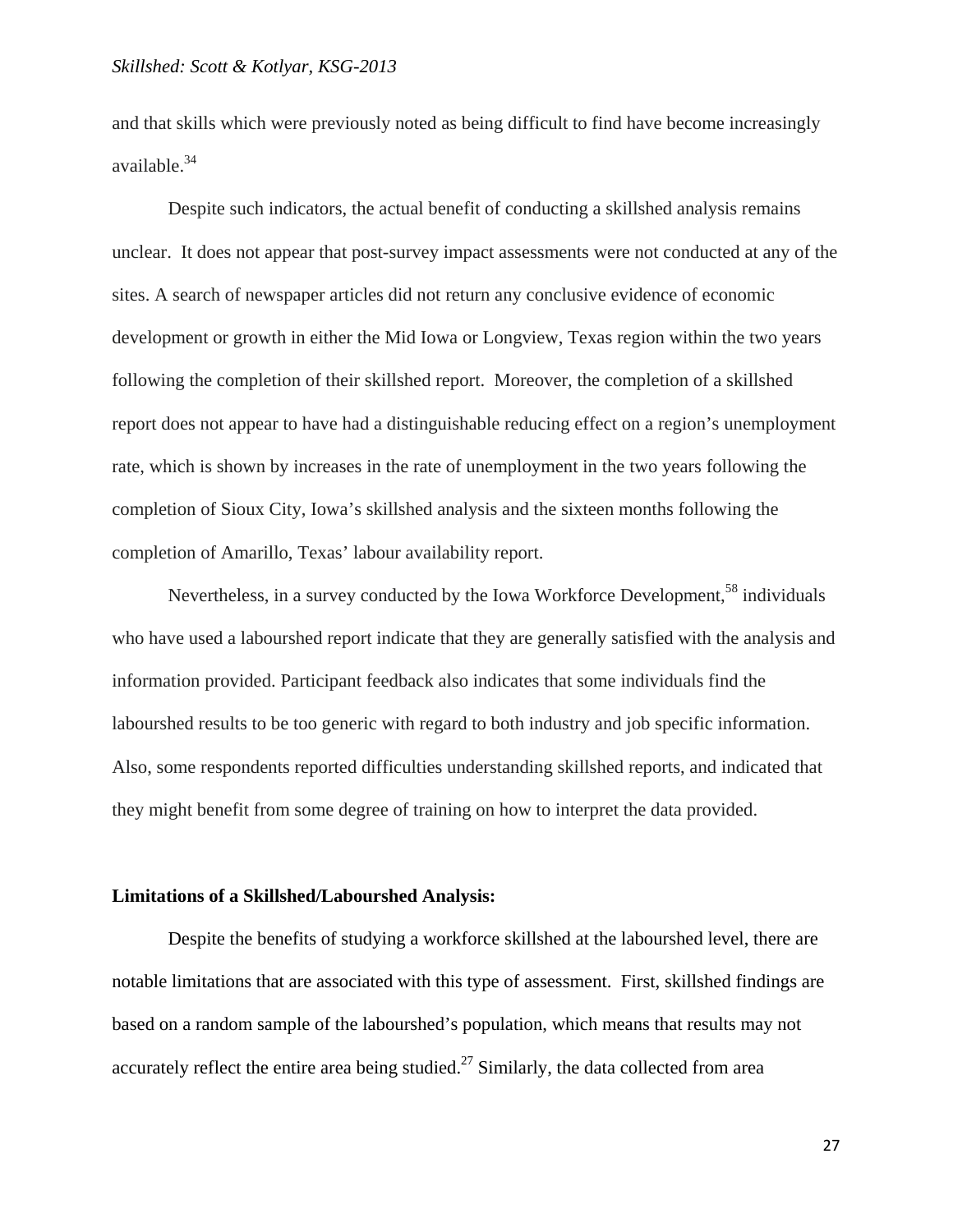employers may not accurately reflect all employers in the labourshed, as it is possible that businesses that do not have current vacancies or difficulties filling positions are less likely to respond to the survey. <sup>24</sup> Also, relying on an employer's perception of a skills gap or an individual's self-assessment of a skill can be problematic, as such evaluations are subjective in nature and generally lack consistency in the criteria used when making such an assessment.<sup>8</sup>

 All evaluations in a skillshed analysis are conducted at an aggregate or cluster level; studies do not provide specific information on individual occupations and cannot be used to identify the skills possessed or the skills required by individual workers.<sup>41</sup> As such, skillshed reports are not meant to be "stand-alone documents" with respect to decisions involving individual workers or individual occupations.<sup>59</sup> They are also not immune from "large economic events" in a region, such as a new business locating in the area, a business closing, or mass layoffs.<sup>60</sup> As a result of such factors, it is recognized that skillshed data only remains accurate for eighteen to twenty-four months. $^{27}$ 

 Finally, a labourshed is not always made up of a "perfectly concentric ring" around the node community; its boundaries may be affected by both geographic barriers and infrastructure developments, which could either increase or decrease a worker's travel time.<sup>61</sup> Additionally, labourshed boundaries do overlap, which means that residents are attracted to work in multiple different geographic directions. While laboursheds can be easily identified, there is currently no way of assessing the actual impact that one labourshed has on another.<sup>27</sup>

#### **Summary and Recommendations:**

 The skillshed analysis presents as an innovative technique to evaluate and project skills needs within an employer's specific recruiting area and may also be a promising tool for local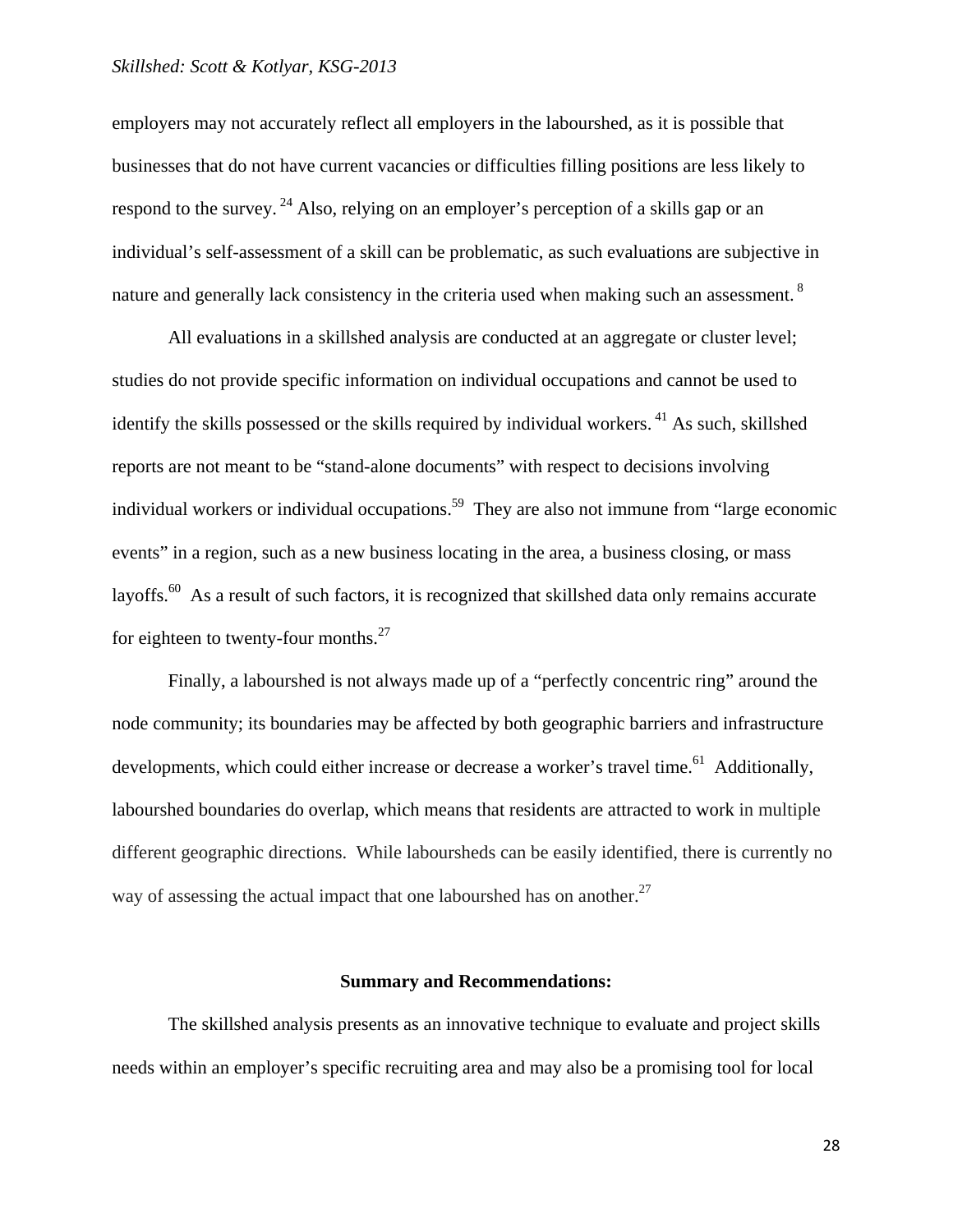economic planning. While the level of analysis does vary between reports, such assessments have been found to be a valuable tool in the effort to expand and recruit businesses to an area and in the development of policies related to the local skills gap issues. Despite these theoretical benefits, additional research is required on the actual effect that a skillshed analysis has on a region. To this end, future studies should consider conducting a follow-up assessment in order to evaluate the effect of a skillshed analysis in terms of economic development and the skills gap.

If conducting a skillshed analysis, we recommend a few practices that may help in assuring the effectiveness of the effort. First, it is important to determine, in advance, the exact purpose of the report and its target audience: *Who* the information is intended for and *how* it is going to be used? For example, reports intended to assist the business community with site selection decisions should contain different information than those intended to assist economic development officials in developing economic growth initiatives and to create policies that ensure the workforce is adequately prepared to support emerging occupations and industries. Knowing, in advance, what the data is to be used for can save considerable time and precious financial resources.

 Second, it may be beneficial to collect information from examples of skillshed studies to see the number of ways that they have been done, and the lessons learned from these efforts. Creating a repository of examples and best practices is a good starting point for this type of survey given that the methodologies vary depending on community needs. Getting stakeholder input on these documents may also serve to guide a study that is right for a specific area. The process of choosing the right design to meet the needs of the community may also serve as an educational tool, the importance of which is listed below.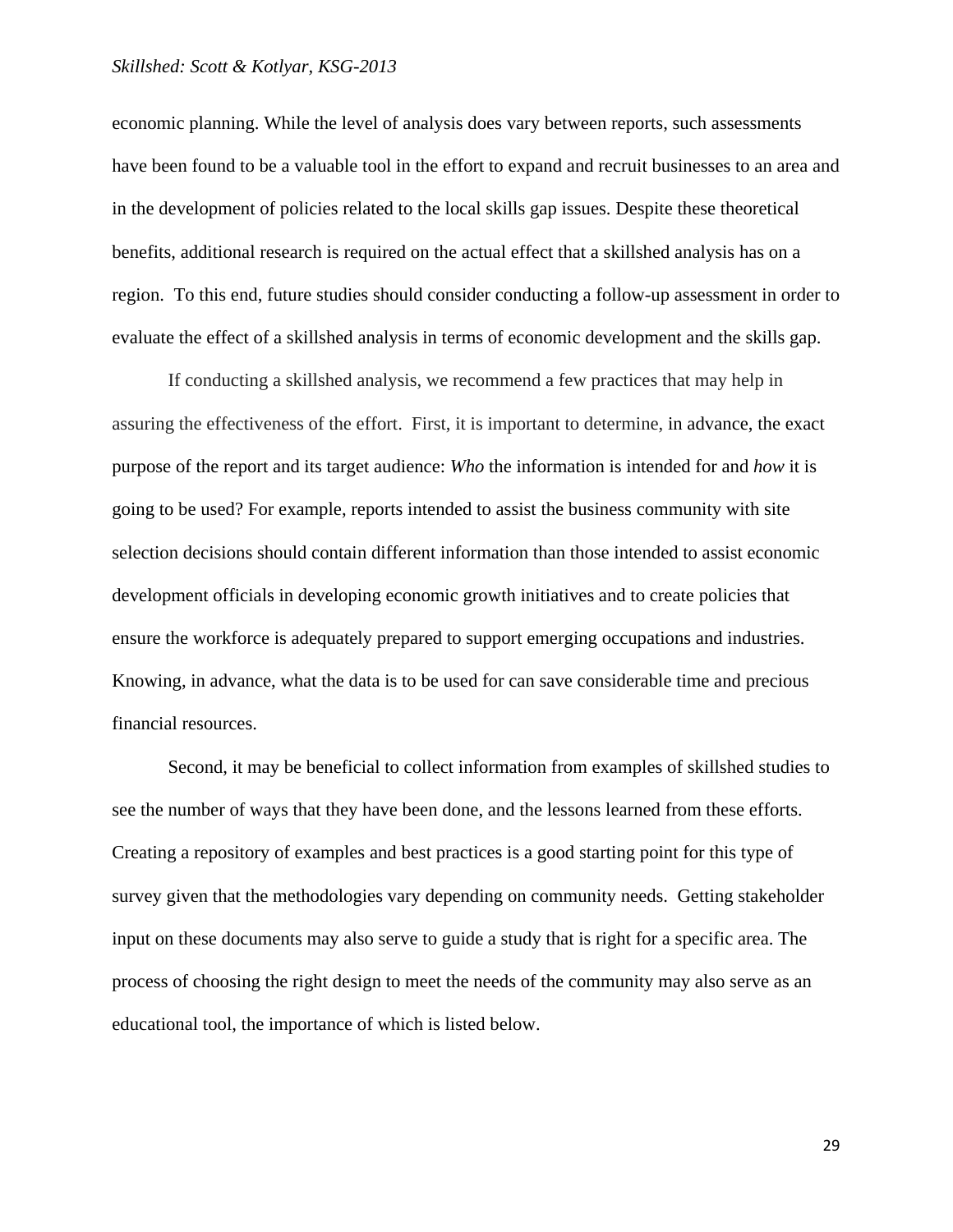Third, these surveys require that they be done by telephone or in person using random samples to enhance response rates and create representative sample data which can be generalized to the larger community. Online surveys, albeit considerably cheaper to conduct, are not appropriate for this type of study as online surveys typically rely on volunteer samples. This means it is difficult to use the results of studies derived from volunteers (i.e., non random selection) to set policy as the sample is very likely not to be representative of the larger community. Although it may be tempting to try to save money by doing the online survey, getting individuals and employers to the website is often of considerable challenge. Telephone and in-person interviews can be expensive and therefore having a financial strategy is important before initiating the study. Stakeholders need to consider whether funding will be required for a one-time effort, or is the community willing to invest long term conducting a rolling survey, how will it be funded, and who will carry out the survey?

Fourth, make reports easy to understand. The few follow-up survey results that were available in the literature suggest that some users of such analyses experience difficulties understanding skillshed reports, and might benefit from assistance in interpreting the data provided. This education may also have to be done with stakeholders to understand the importance of gathering data/information from a skillshed and the benefits that such an assessment would have for the community. Finally, a skillshed study is of little value unless the data is used effectively. Having stakeholders and community members involved at the earliest points in the project may enhance promotion and education efforts around the study. We recommend that interested parties build in, fund, and conduct follow-up evaluation analyses to assess if, when, and how the data is actually used by stakeholders. Our findings suggest that this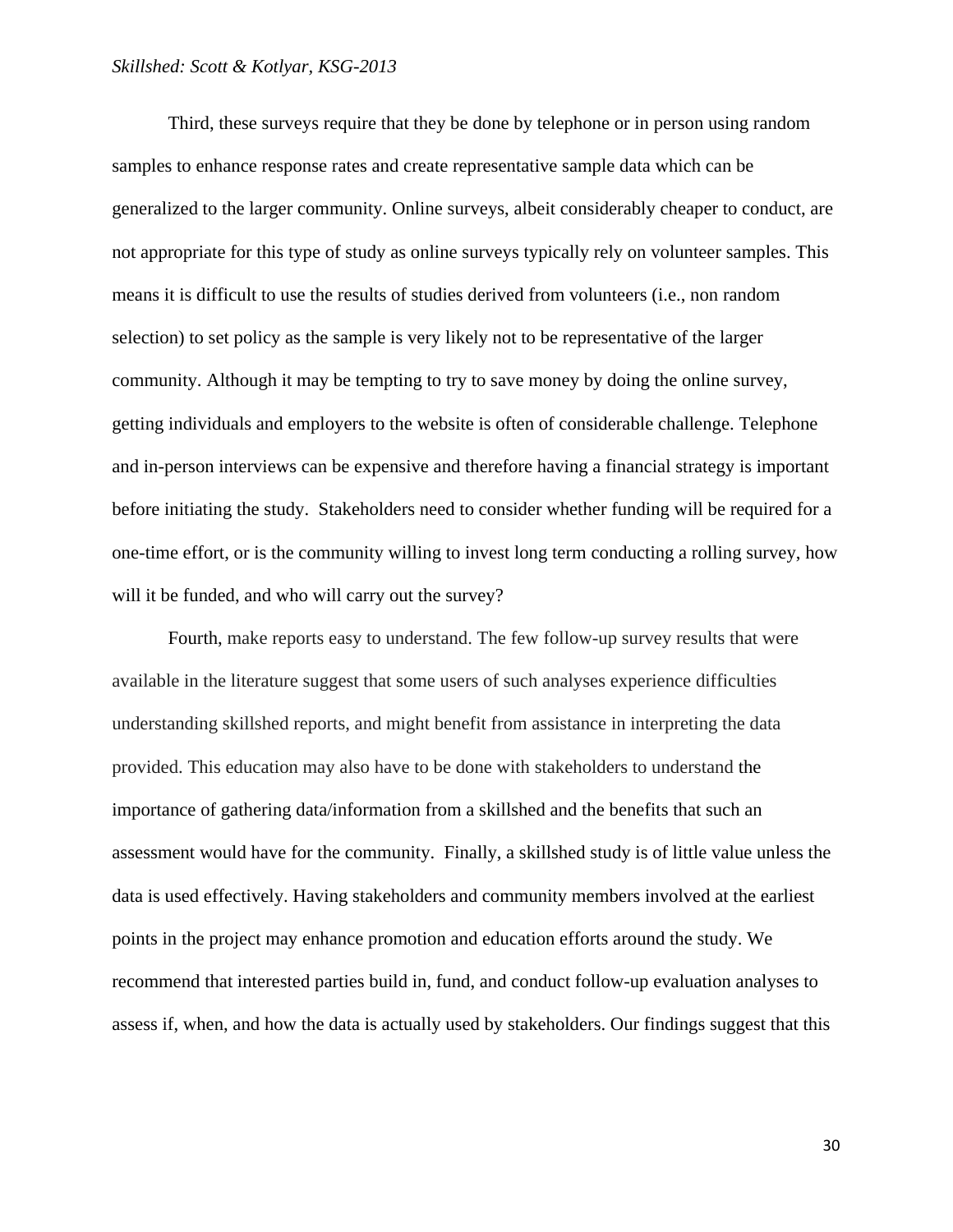is rarely done. One way to do this is to have a media strategy for all stages of the project to educate the public and attract new stakeholders to the project.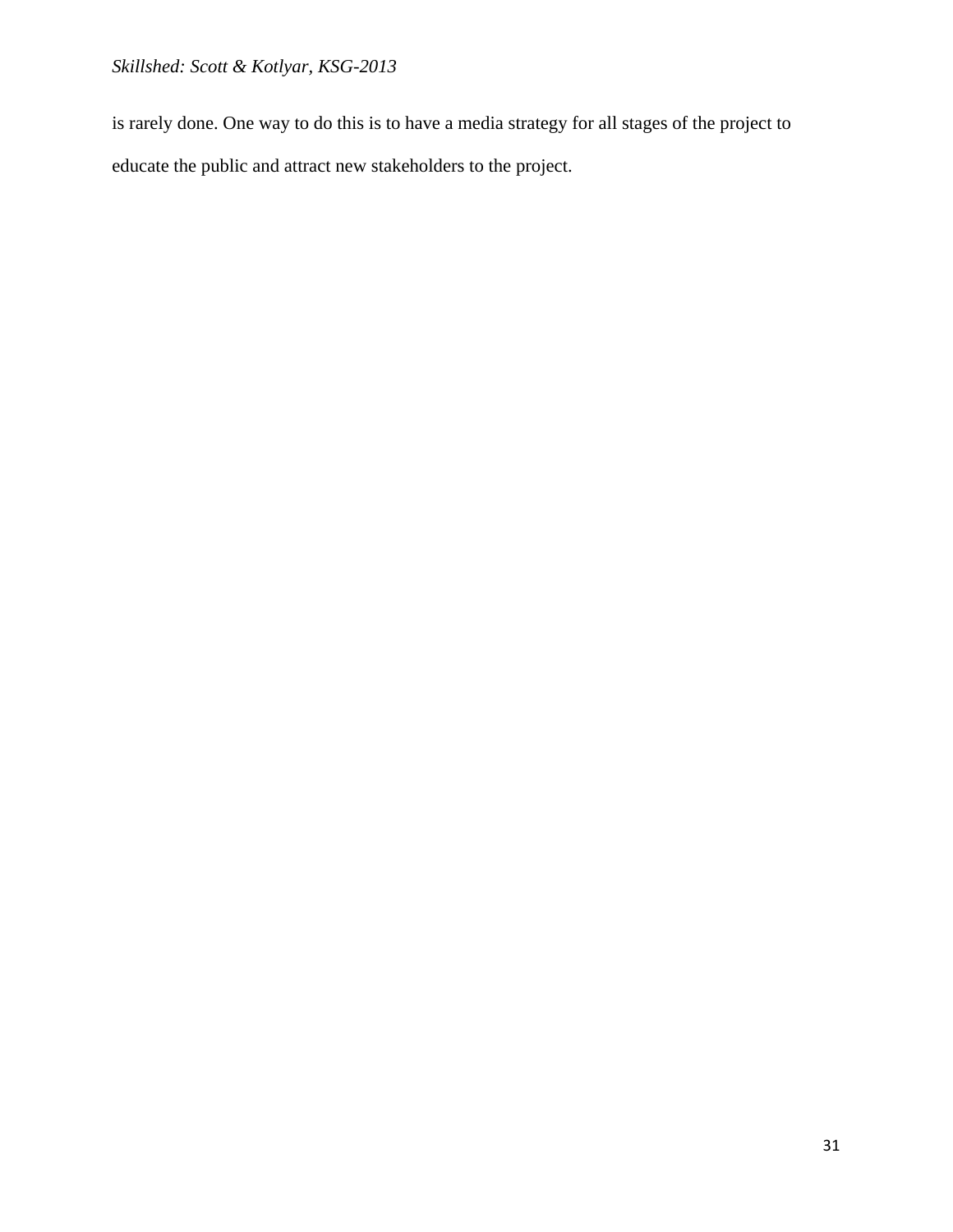Table 1:

**Summary of Skill Measures used by four organizations who regularly conduct skillshed analyses.** 

|                   | <b>Colorado State</b><br>University & | <b>Foote Consulting</b><br>Group | <b>The Pathfinders</b><br>- Skillshed | <b>Iowa Workforce</b><br>Development- |
|-------------------|---------------------------------------|----------------------------------|---------------------------------------|---------------------------------------|
| Variable.         | Colorado                              |                                  | <b>Analysis</b>                       | <b>Labourshed</b>                     |
|                   | Department of                         |                                  |                                       | <b>Analysis</b>                       |
|                   | <b>Local Affairs</b>                  |                                  |                                       |                                       |
| <b>Education</b>  | -Highest level of                     | -Primary area of                 | -Highest level of                     | -Educational field                    |
|                   | education                             | study                            | education                             | of study                              |
|                   | completed                             | -Other areas of                  | completed                             |                                       |
|                   |                                       | education or                     |                                       |                                       |
|                   |                                       | formal training<br>-Additional   |                                       |                                       |
|                   |                                       | certifications                   |                                       |                                       |
| <b>Experience</b> | -Name top 3 job                       | -Identify current                | -Identify current                     | -Identify current                     |
| & Skills          | skills                                | and primary                      | area of                               | occupation                            |
|                   |                                       | occupation                       | employment                            |                                       |
|                   |                                       | -Name the most                   | -Indicate whether                     |                                       |
|                   |                                       | important skills or              | have a high,                          |                                       |
|                   |                                       | knowledge base                   | moderate, or low                      |                                       |
|                   |                                       | associated with                  | skill level for a                     |                                       |
|                   |                                       | current/past                     | series of skill                       |                                       |
|                   |                                       | occupation                       | categories                            |                                       |
|                   |                                       | -Number of years                 | -Identify the                         |                                       |
|                   |                                       | in current/past                  | number of years of                    |                                       |
|                   |                                       | occupation                       | experience using<br>each skill        |                                       |
| <b>Attitudes</b>  |                                       | -Employer ranks                  | -Employer ranks                       |                                       |
|                   |                                       | on a scale from 1                | employee turnover,                    |                                       |
|                   |                                       | to 10 employee                   | tardiness,                            |                                       |
|                   |                                       | turnover,                        | absenteeism,                          |                                       |
|                   |                                       | absenteeism,                     | attitudes,                            |                                       |
|                   |                                       | attitudes,                       | productivity, and                     |                                       |
|                   |                                       | trainability,                    | reliability as poor,                  |                                       |
|                   |                                       | alcohol and drug                 | fair, good, or                        |                                       |
|                   |                                       | use, and                         | excellent                             |                                       |
|                   |                                       | productivity                     | -Employer                             |                                       |
|                   |                                       |                                  | describes substance                   |                                       |
|                   |                                       |                                  | abuse testing                         |                                       |
|                   |                                       |                                  | practices                             |                                       |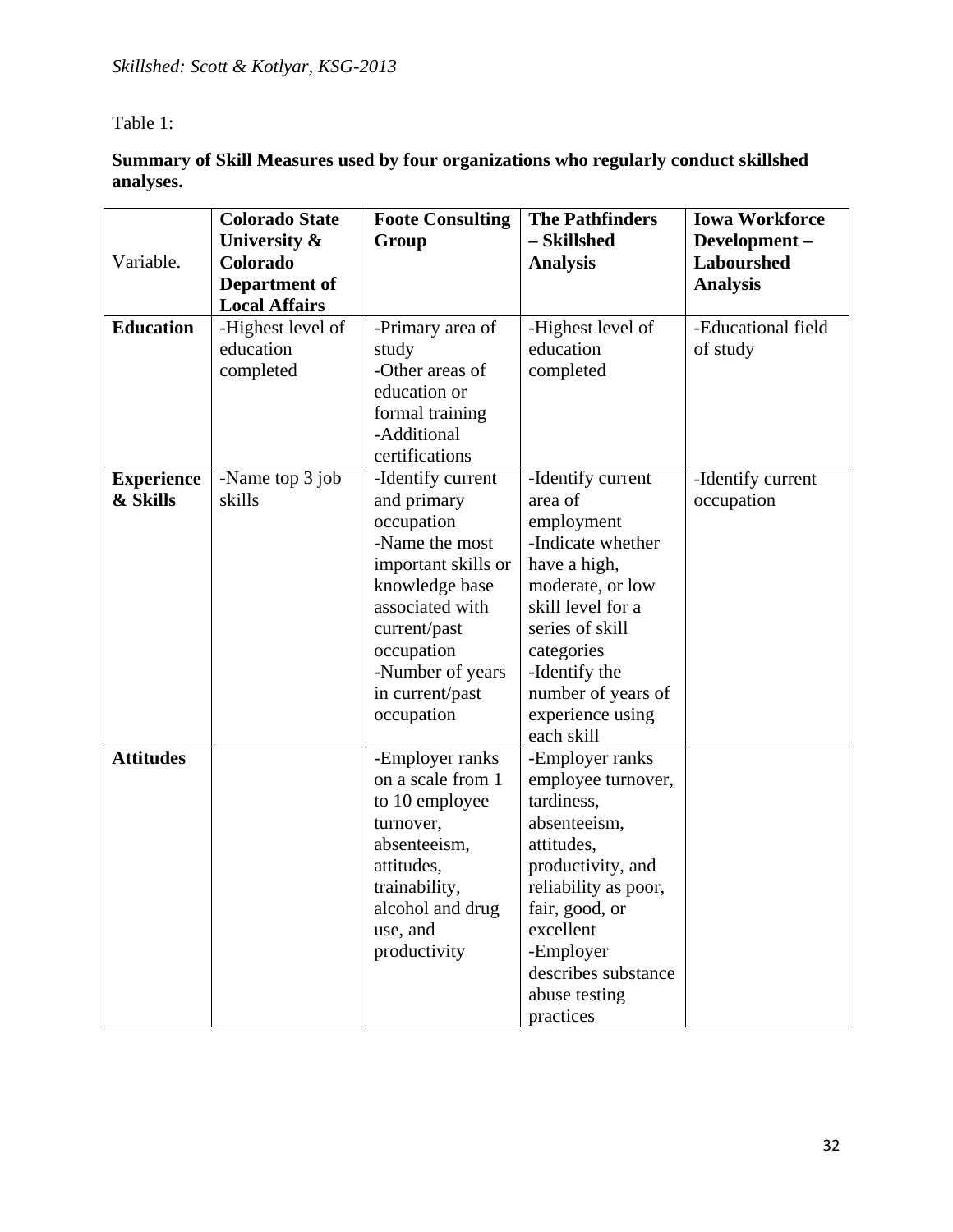# Appendix A

Template surveys built using best recommendations from various studies.

- 1. Workforce Survey
- 2. Employer Survey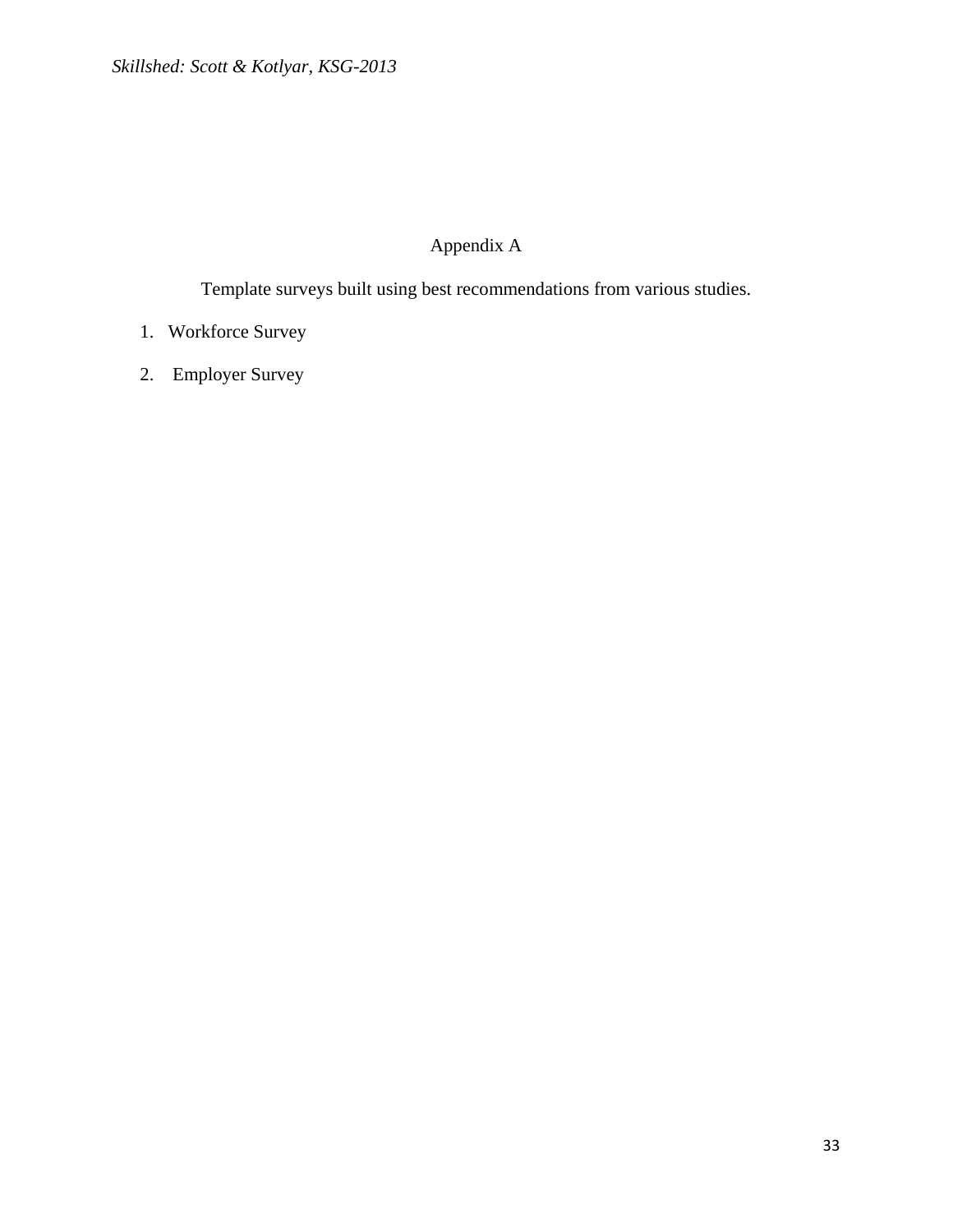### **Skillshed Workforce Survey - Template**

### **DEMOGRAPHIC INFROMATION Please share with us a little bit about yourself.**

1. How old are you (in years)?

2. Please indicate your gender:

 $\bigcirc$  Male

 $\bigcap$  Female

⃝ Transgendered

3. What are the first 3 characters of your postal code? (i.e., L9L)



4a.What is the highest level of education that you have attained?

- $\bigcirc$  No certificate, diploma, or degree
- $\bigcirc$  High school certificate or equivalent
- $\bigcirc$  Apprenticeship or trades certificate or diploma
- ⃝ College, CEGEP, or other non-university certificate or diploma
- ⃝ University certificate, diploma, or degree
- ⃝ Graduate or post graduate degree
- ◯ Other, please specify:

4b.What is/was your field of study while attending school. If this question is not applicable to you, please write "not applicable."

5. What is your current employment status? Please choose all that apply:

- $\bigcirc$  Employed full-time
- ◯ Employed part-time
- ◯ Unemployed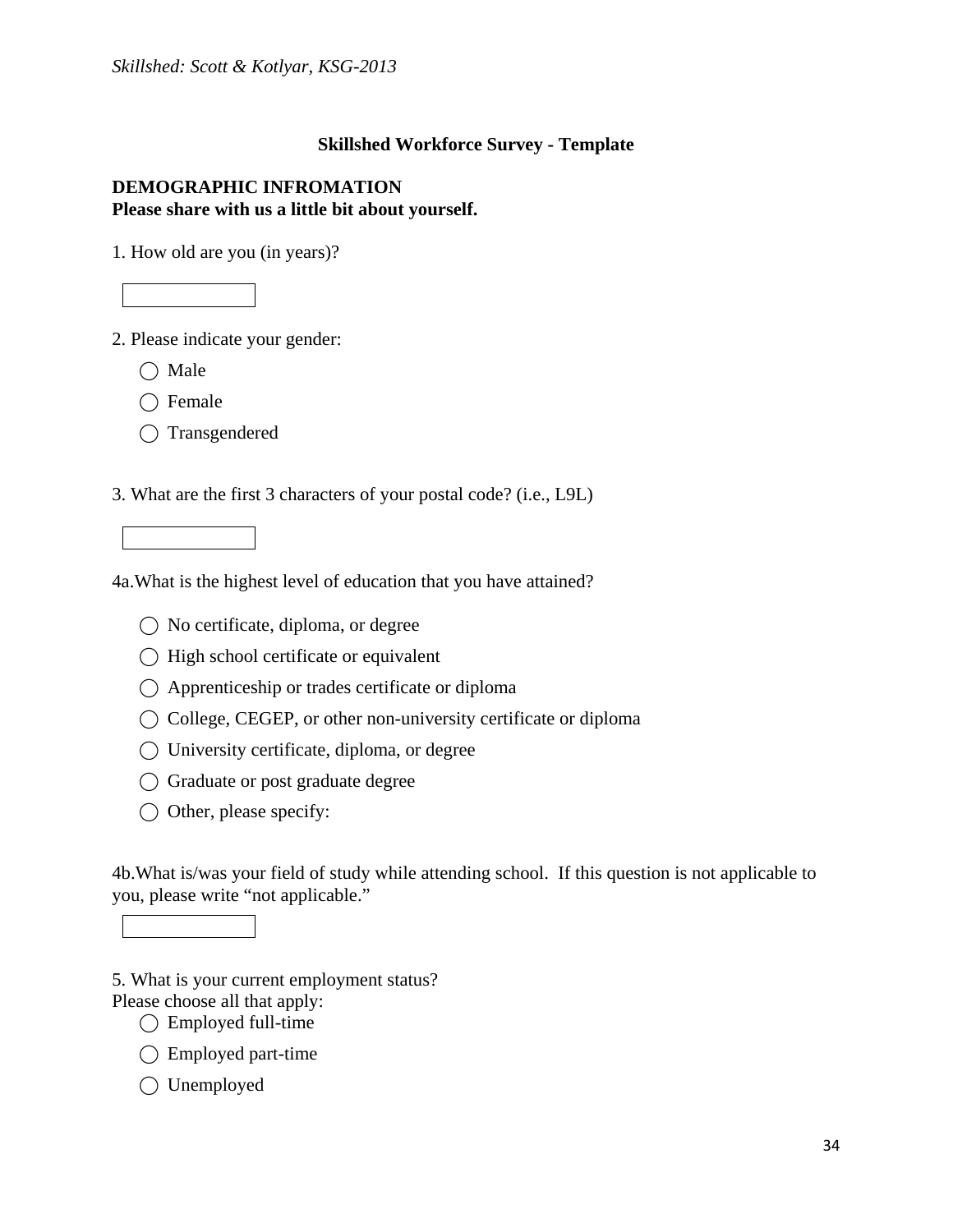- ◯ Retired
- $\bigcap$  Home maker full-time
- $\bigcap$  Home maker part-time
- $\bigcap$  Student full-time
- $\bigcirc$  Student part-time
- $\bigcap$  Self-employed
- $\bigcap$  No answer
- $\bigcirc$  Other, please specify:

# **QUESTIONS FOR RESPONDENTS WHO ARE CURRENTLY WORKING**

**Now we would like to know more about the jobs people have: If you answered yes to being EMPLOYED, full or part-time, please answer the following questions.**  *(If you are not currently employed please skip to question 19)* 

6. How many work places do you have? In other words, how many jobs do you currently hold?

7. Now, thinking of your primary employment, what type of business or organization do you work for?

- ⃝ Accommodation, Food Services, and Hospitality
- $\bigcap$  Agriculture, Fishing and Hunting
- ◯ Construction
- ⃝ Education and Training Services
- ⃝ Entertainment, Arts, Recreation
- ◯ Finance and Insurance
- ⃝ Forestry and Forest Industries
- ◯ Government
- ◯ Health Care and Social Assistance
- ⃝ Information and Cultural Industries
- ◯ Licensed Trade (i.e. Plumber, Electrician, etc.)
- ⃝ Management of Companies and Enterprises
- ◯ Manufacturing (i.e. textiles or machinery, etc.)
- ⃝ Mining, Quarrying, and Oil and Gas Extraction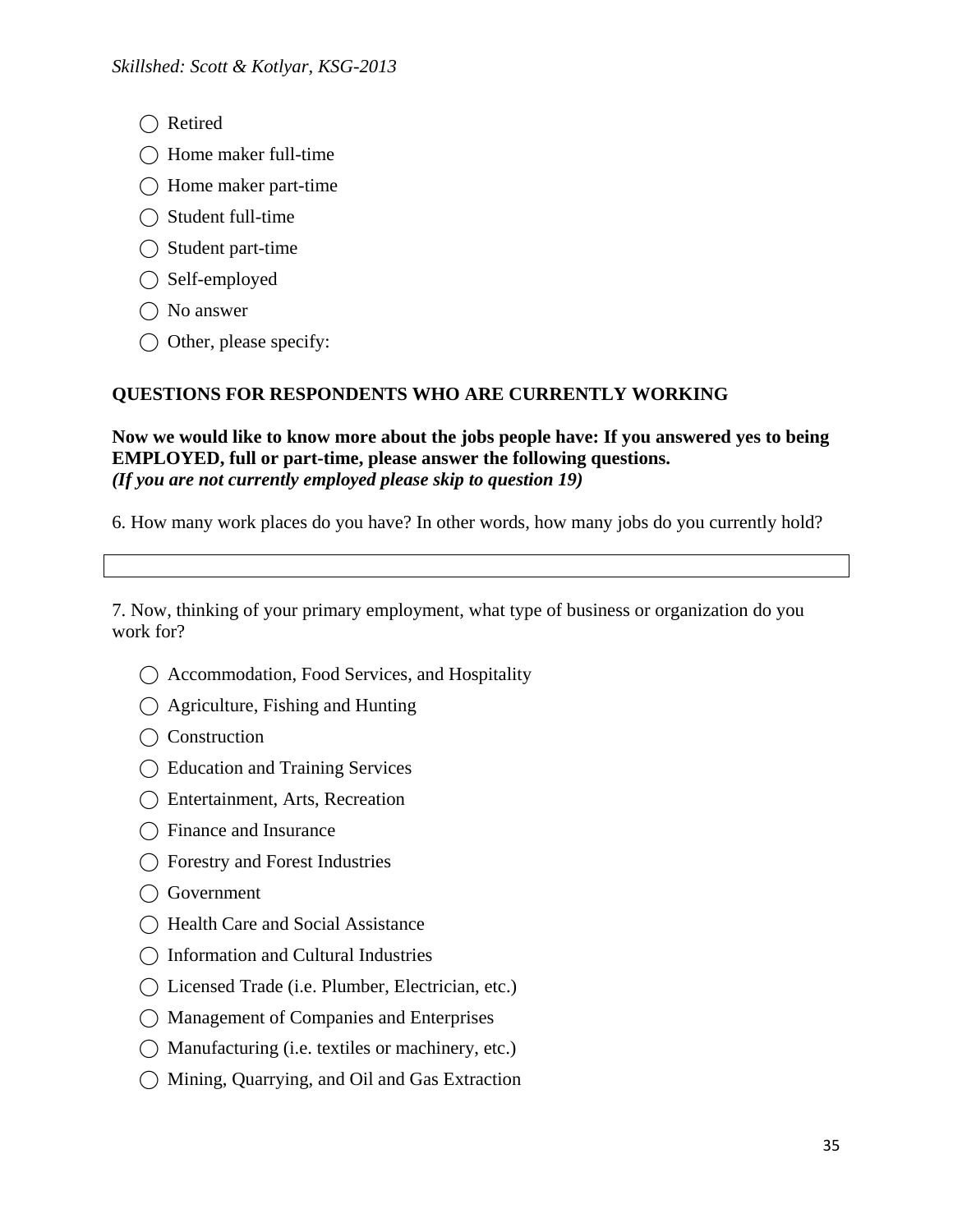- ◯ Not-For-Profit
- ◯ Nuclear Industry
- ⃝ Professional, Scientific, and Technical Services
- ⃝ Professional Services (i.e. Legal, Accounting, Real Estate, etc.)
- ⃝ Public Administration
- $\bigcap$  Retail
- ⃝ Transportation and Warehousing
- ⃝ Waste Management and Remediation Services
- $\bigcirc$  Other, please specify:

8. What is your current job title(s)?

9. How long have you been at your primary job? (For example, if you have been unemployed for 8 months, you would put 0 in the years box and 8 in the months box).

Years



10. What is your best estimate of your total PERSONAL income before taxes and deductions, from all sources during the past 12 months?

◯ Income loss

 $\bigcap$  No income

- $\bigcirc$  Less than \$5000
- $\bigcirc$  \$5000, or more but less than \$9,999
- $\bigcirc$  \$10,000, or more but less than \$14,999
- ◯ \$15,000, or more but less than \$19,999
- ◯ \$20,000, or more but less than \$29,999
- ◯ \$30,000, or more but less than \$39,999
- ◯ \$40,000, or more but less than \$49,999
- ◯ \$50,000, or more but less than \$59,999
- ◯ \$60,000, or more but less than \$69,999
- ◯ \$70,000, or more but less than \$79,999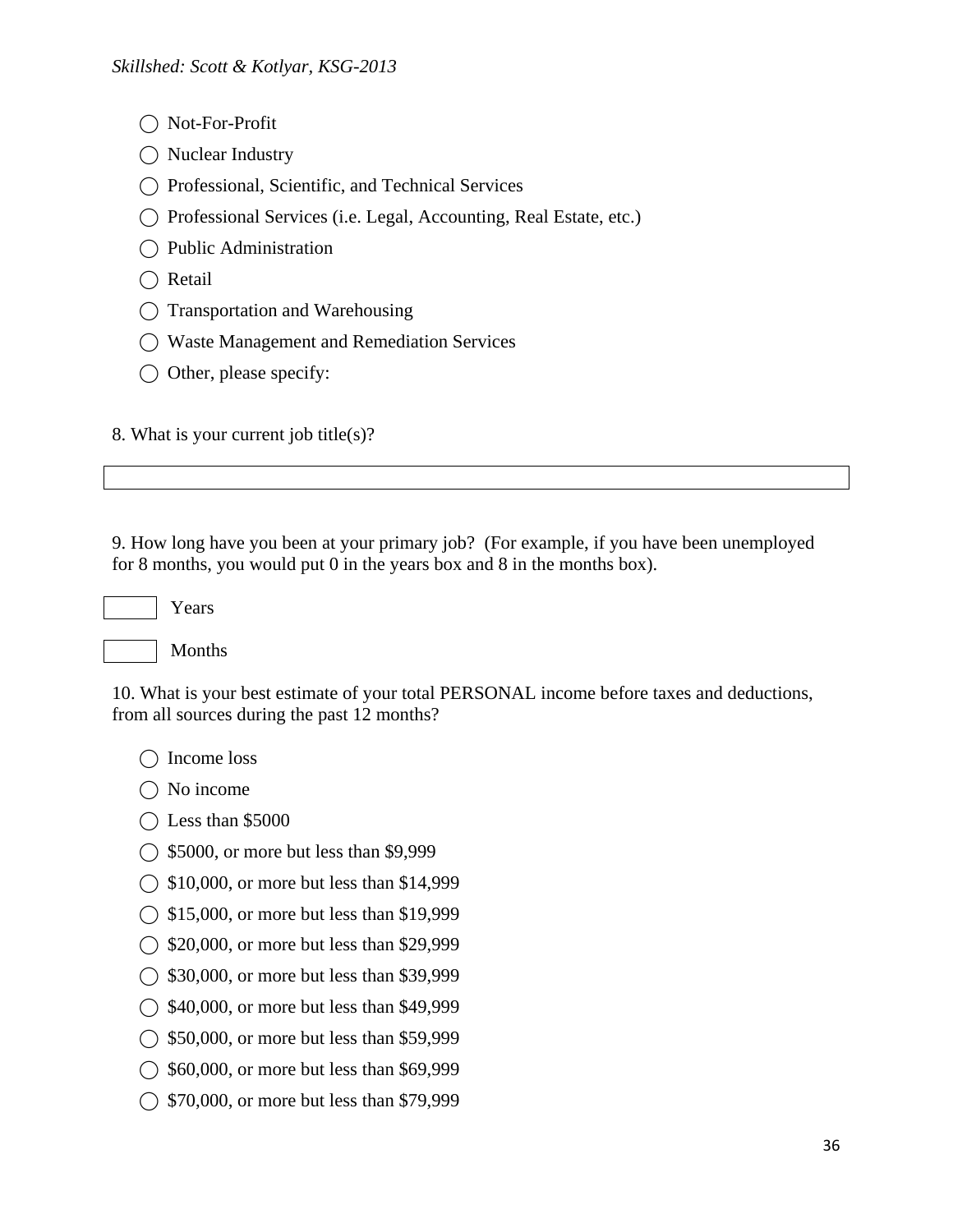- ◯ \$80,000, or more but less than \$89,999
- ◯ \$90,000, or more but less than \$99,999
- ◯ \$100,000, or more but less than \$109,999
- $\bigcirc$  \$110,000, or more but less than \$119,999
- ◯ \$120,000, or more but less than \$129,999
- ◯ \$130,000, or more but less than \$139,999
- ◯ \$140,000, or more but less than \$149,999
- $\bigcirc$  \$150,000 or more
- ◯ Don't know
- $\bigcap$  Not applicable

11. Do you have any interest or are you willing to apply for a different job other than the one(s) you are currently in?

- ⃝ Yes
- $\bigcap$  No
- $\bigcirc$  Not applicable

12. We are interested in knowing about whether people who are currently employed are making what they feel they are worth. How much are you currently making per year and what would is your desired salary?

Current

Desired

13. How well do you feel you fit your current job based on your experience and education?

- $\bigcap$  I have all the skills and training I need to do my job
- $\bigcap$  I have more skills than this job requires
- $\bigcap$  I need more training to do my job effectively
- $\bigcirc$  Not applicable

# **SKILLS ON THE JOB**

**We are now interested in learning a little bit about the skills you currently possess. What employable skills do you feel you currently have?**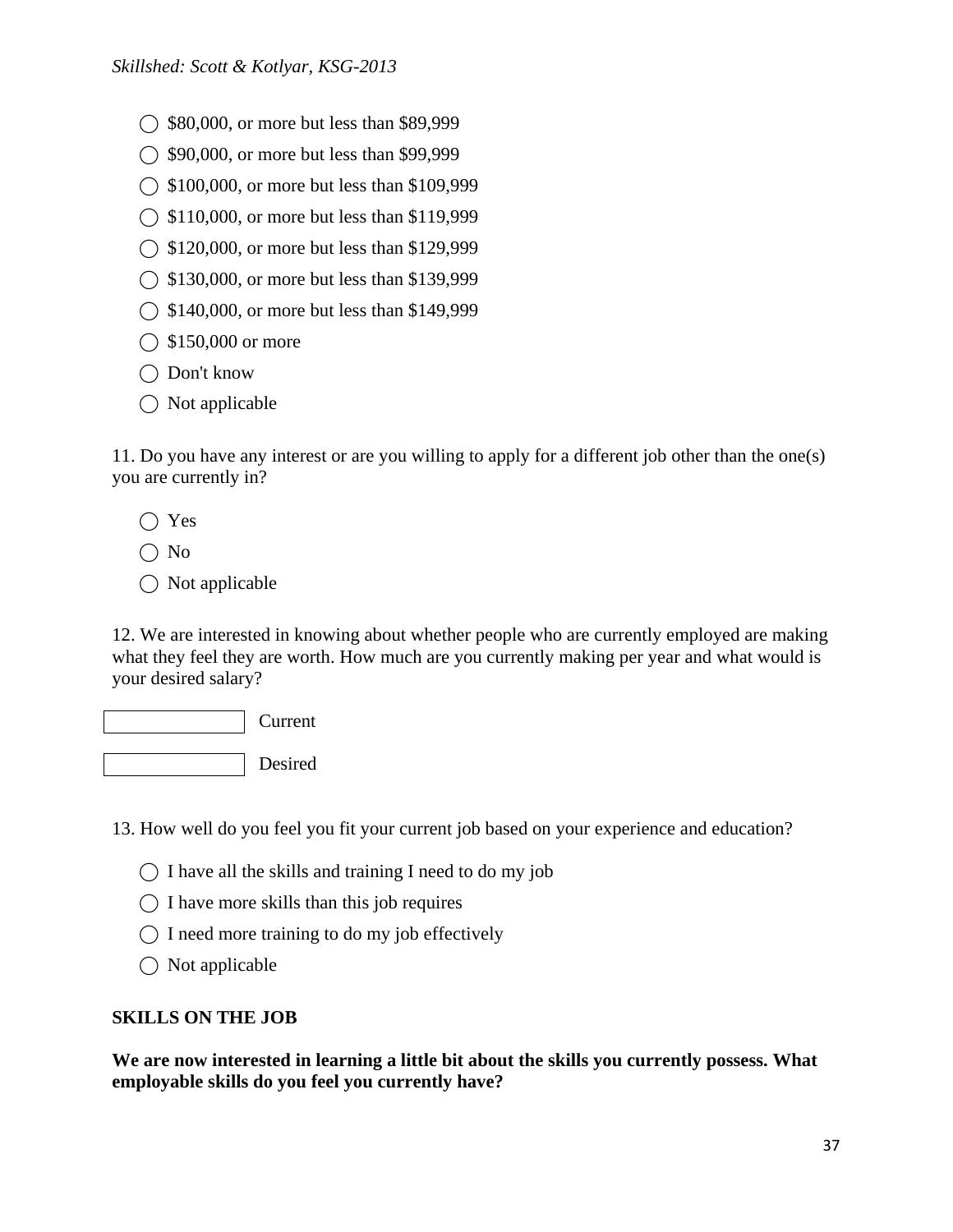**(Please answer questions 14a to 14f, with regards to your employable skills. We provide you with the skill set, an example, and skill options. Please select any skills from the options that you feel apply to your employable abilities).** 

14a. Reading Skills:

For example, an airline sales agent reads notices on a computer screen, such as special handling requirements or weather information.

Please choose all that apply:

- $\bigcirc$  Do you scan written materials for information and/or overall meaning
- $\bigcirc$  Do you read materials to understand, learn, critique or do evaluation
- $\bigcirc$  Do you analyze and synthesize information from multiple sources for or from complex and lengthy text
- $\bigcirc$  Other, please specify:

### 14b. Document Use Skills:

For example, a bricklayer interprets blueprints to determine the height, length and thickness of walls.

Please choose all that apply:

- $\bigcap$  Do you read signs, labels or lists
- ⃝ Do you read and understand information on graphs or charts
- $\bigcirc$  Do you enter information into forms
- $\bigcirc$  Do you create or read schematic drawings
- $\bigcirc$  Other, please specify:

14c. Numeracy Skills:

For example, payroll clerks monitor vacation entitlement to prepare budget and scheduling forecasts.

Please choose all that apply:

- $\bigcap$  Do you make calculations
- $\bigcirc$  Do you make measurements
- $\bigcirc$  Do you perform scheduling, budgeting or accounting activities
- ◯ Do you analyze data
- $\bigcirc$  Do you make estimations
- $\bigcirc$  Other, please specify:

### 14d. Writing Skills:

For example, human resources professionals write recommendations on issues such as workplace health and safety.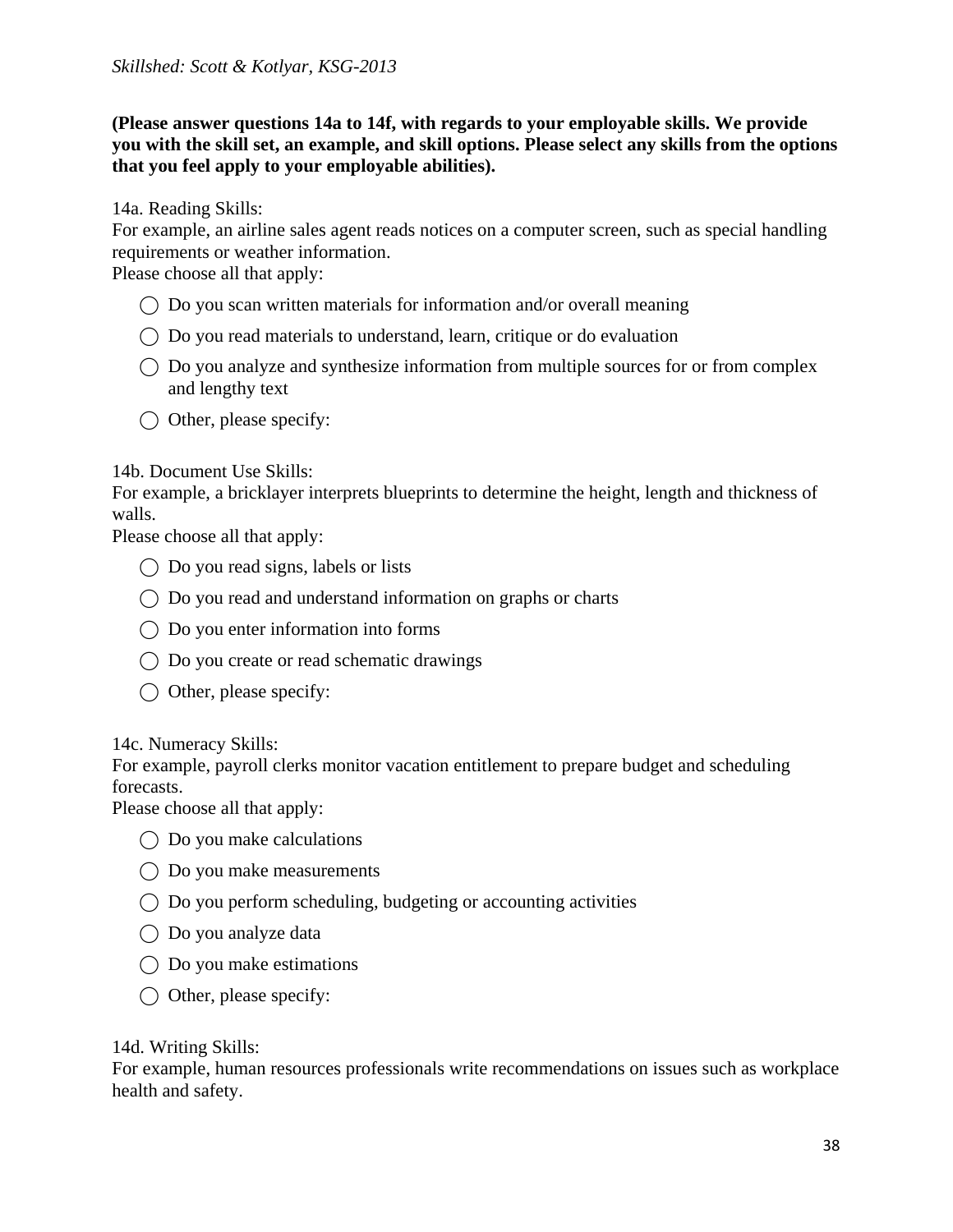Please choose all that apply:

- $\bigcirc$  Do you write to organize or record information
- $\bigcirc$  Do you write to inform or persuade
- $\bigcap$  Do you write to request information or justify a request
- $\bigcirc$  Do you write an analysis or comparisons
- $\bigcirc$  Other, please specify:

14e. Computer Use Skills:

For example, telephone operators use customized software to scan databases for telephone numbers or long distance rates.

Please choose all that apply:

- $\bigcirc$  Do you use different forms of technology such as cash registers or fax machines
- $\bigcirc$  Do you use word processing software
- $\bigcap$  Do you send and receive emails
- ◯ Do you create and modify spreadsheets
- $\bigcirc$  Do you navigate the internet
- $\bigcirc$  Do you use tablets or smart phones for things like texting, instant messaging, emailing etc.
- $\bigcap$  Other, please specify:

14f. Which of the skills you selected, from 14a to 14e, are not used at your current place of employment?

Please choose all that apply:

- $\bigcap$  Scan written materials for information and/or overall meaning
- $\bigcap$  Read materials to understand, learn, critique or evaluate
- $\bigcap$  Analyze and synthesize information from multiple sources for or from complex and lengthy text
- $\bigcap$  Read signs, labels or lists
- $\bigcap$  Understand information on graphs or charts
- $\bigcap$  Enter information into forms
- $\bigcap$  Create or read schematic drawings
- $\bigcirc$  Make calculations
- $\bigcap$  Take measurements
- $\bigcap$  Perform scheduling, budgeting or accounting activities
- ◯ Analyze data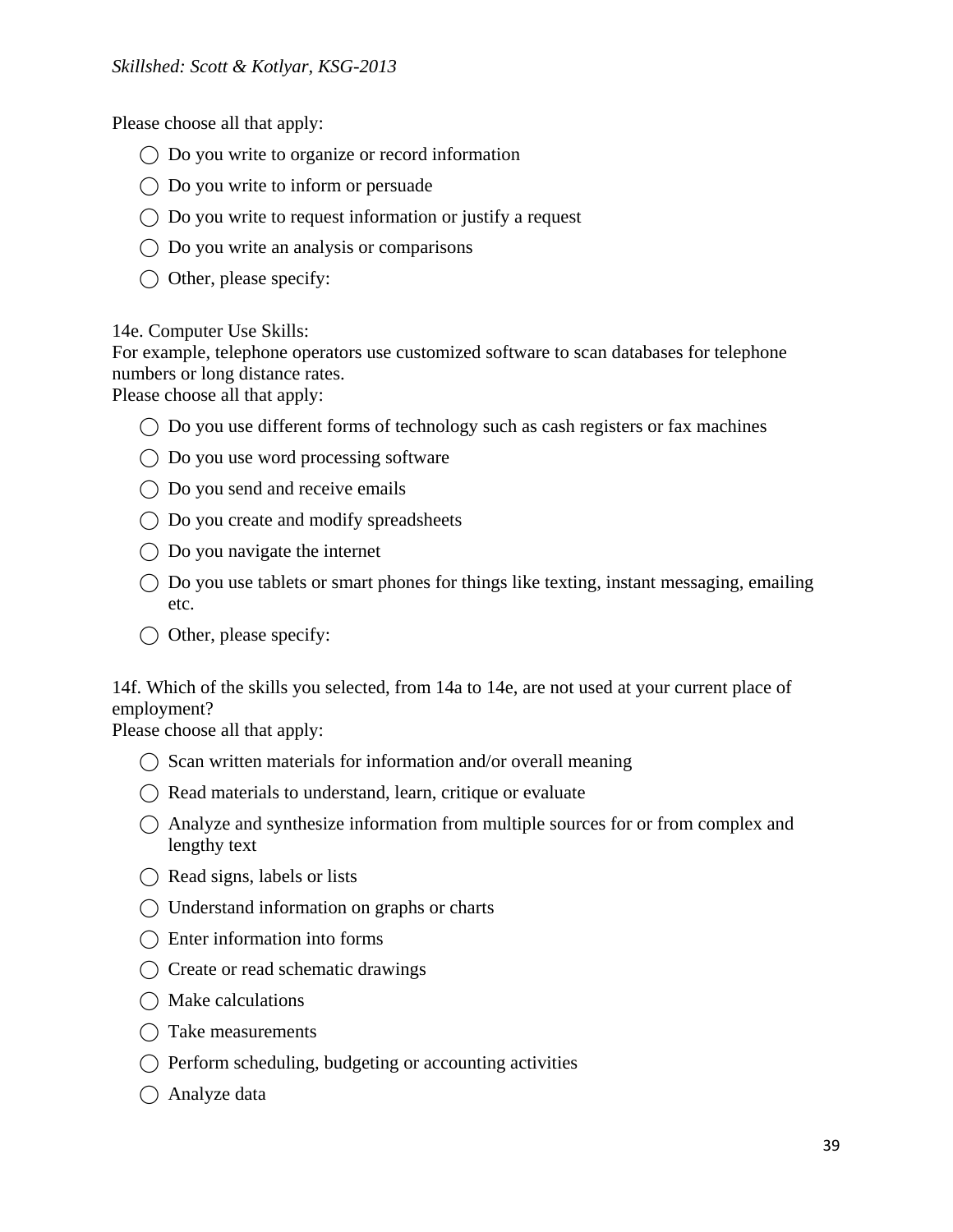- $\bigcap$  Make estimations
- $\bigcap$  Write to organize or record information
- $\bigcirc$  Write to inform or persuade
- $\bigcap$  Write to request information or justify a request
- $\bigcirc$  Write an analysis or comparison
- $\bigcap$  Use different forms of technology such as cash registers or fax machines
- $\bigcap$  Use word processing software
- $\bigcap$  Send and receive emails
- ⃝ Create and modify spreadsheets
- $\bigcap$  Navigate the internet
- $\bigcirc$  Other, please specify:

# **TRAVELLING TO WORK**

### **We would like to know a little bit about how much time you spend getting to work each day. Thinking about your primary place of employment…**

- 15. Do you commute to your place of employment?
	- $\bigcap$  Yes, I commute
	- $\bigcap$  No, I work from home
	- $\bigcirc$  Not applicable

16. Approximately how many kilometers is it from your house to your place of employment, one way? If you work from home please place 0 in the space below.

# 17. Approximately how many minutes does it take you to travel to work, one way? (Please note that the system will accept a range, i.e. 20-35)

18. How many kilometers would you be willing to commute, one way, for a higher pay rate?

# **FOR RESPONDENTS CURRENTLY NOT WORKING**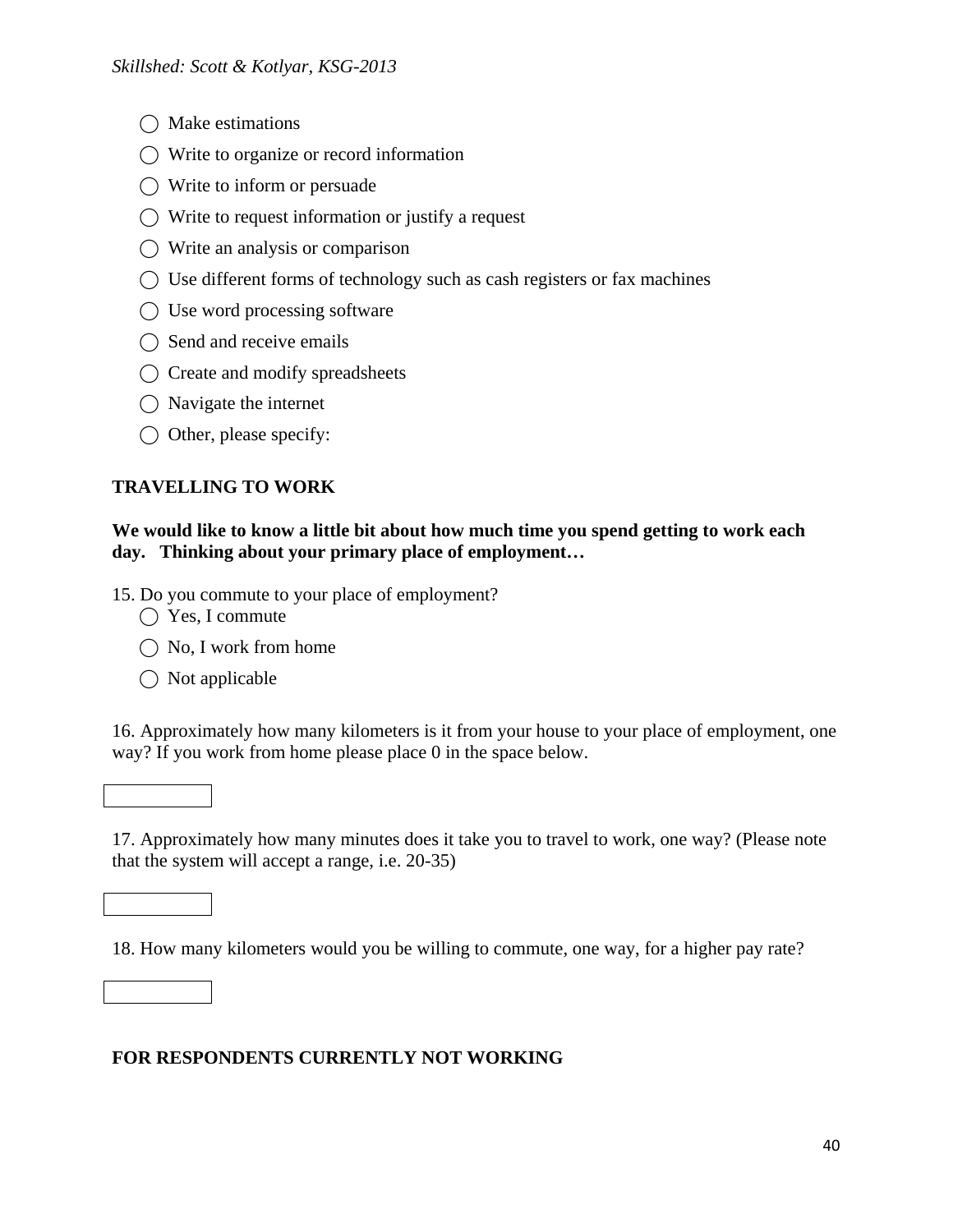### **If you are currently unemployed, we would like know more about your situation (If this section does not apply to you please skip to question 27)**

19. How long have you been unemployed? (For example, if you have been unemployed for 8 months, you would put 0 in the years box and 8 in the months box).

| Y ears |
|--------|
|        |

Months

20. Do you have any interest in entering or re-entering the workforce full-time?

- $\bigcap$  Yes
- $\bigcap$  No
- $\bigcirc$  Not applicable

21. If you are currently looking for work, would this be your first time entering the workforce in a full-time/long term position? In other words, have you had a full-time, long term job before?

- $\bigcap$  Yes
- $\bigcap$  No
- $\bigcap$  Not applicable

# **SKILLS YOU HAVE ACQUIRED**

**We would now like to learn a little bit about the skills you feel you currently possess? Thinking back to your previous jobs, answer the questions below.** 

**(Please answer questions 22a to 22e, with regards to your employable skills. We provide you with the skill set, an example, and skill options. Please select any skills from the options that you feel apply to your employable abilities).** 

22a. Reading Skills:

For example, an airline sales agent reads notices on a computer screen, such as special handling requirements or weather information.

Please choose all that apply:

- $\bigcirc$  Have you scanned written materials for information and/or overall meaning
- $\bigcirc$  Have you read materials to understand, learn, critique or do evaluation
- $\bigcap$  Have you analyzed and synthesizedinformation from multiple sources for or from complex and lengthy text
- ◯ Other, please specify: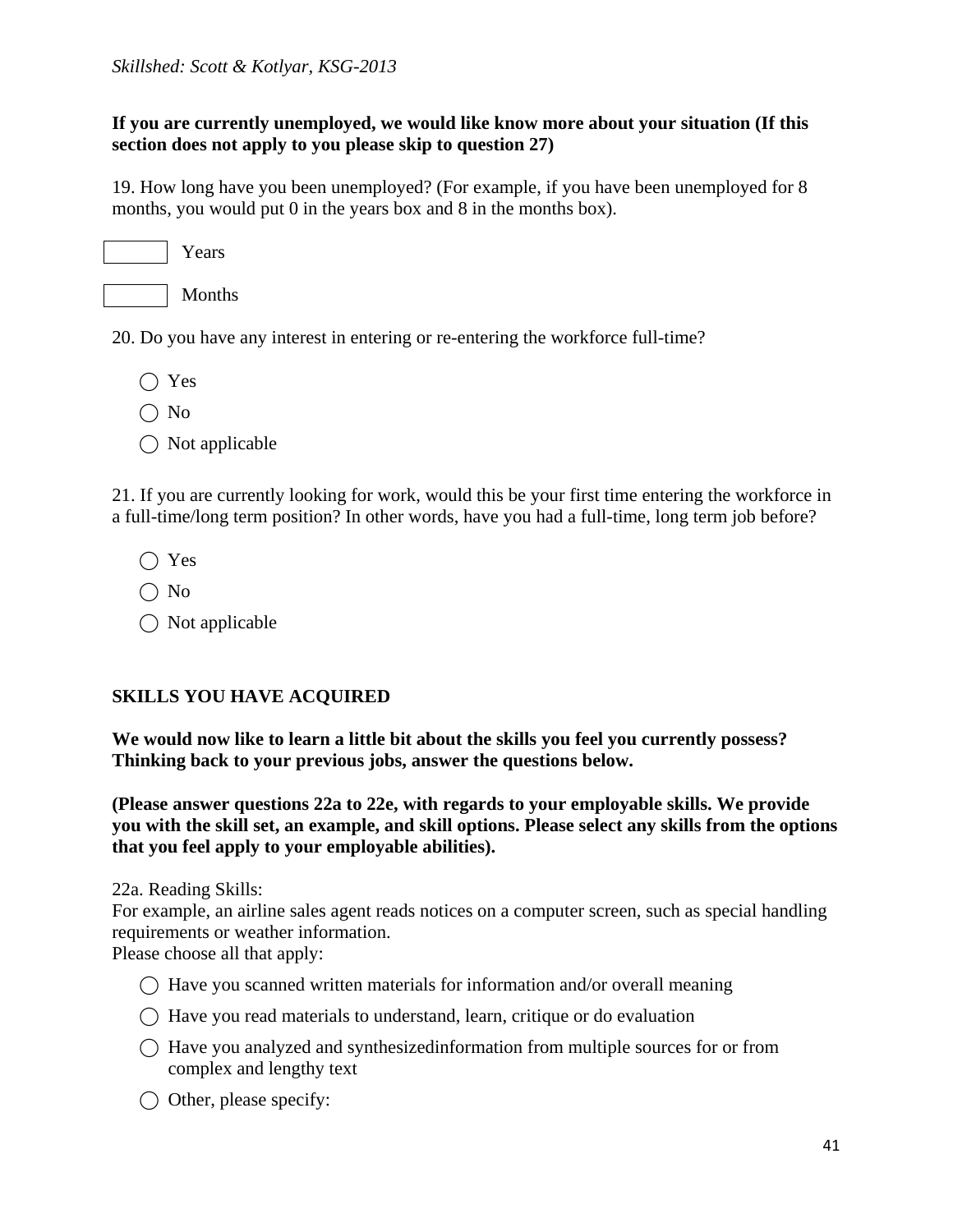22b. Document Use Skills:

For example, a bricklayer interprets blueprints to determine the height, length and thickness of walls.

Please choose all that apply:

- $\bigcap$  Have you read signs, labels or lists
- $\bigcirc$  Have you read and understand information on graphs or charts
- $\bigcap$  Have you entered information into forms
- ⃝ Have you createed or read schematic drawings
- $\bigcirc$  Other, please specify:

22c. Numeracy Skills:

For example, payroll clerks monitor vacation entitlement to prepare budget and scheduling forecasts.

Please choose all that apply:

- $\bigcap$  Have you made calculations
- $\bigcap$  Have you made measurements
- $\bigcap$  Have you performed scheduling, budgeting or accounting activities
- ⃝ Have you analyzed data
- $\bigcap$  Have you made estimations
- ◯ Other:

22d. Writing Skills:

For example, human resources professionals write recommendations on issues such as workplace health and safety.

Please choose all that apply:

- $\bigcap$  Have you written to organize or record information
- $\bigcap$  Have you written to inform or persuade
- $\bigcap$  Have you written to request information or justify a request
- $\bigcap$  Have you written an analysis or comparisons
- $\bigcirc$  Other, please specify:

### 22e. Computer Use Skills:

For example, telephone operators use customized software to scan databases for telephone numbers or long distance rates.

Please choose all that apply:

 $\bigcap$  Have you used different forms of technology such as cash registers or fax machines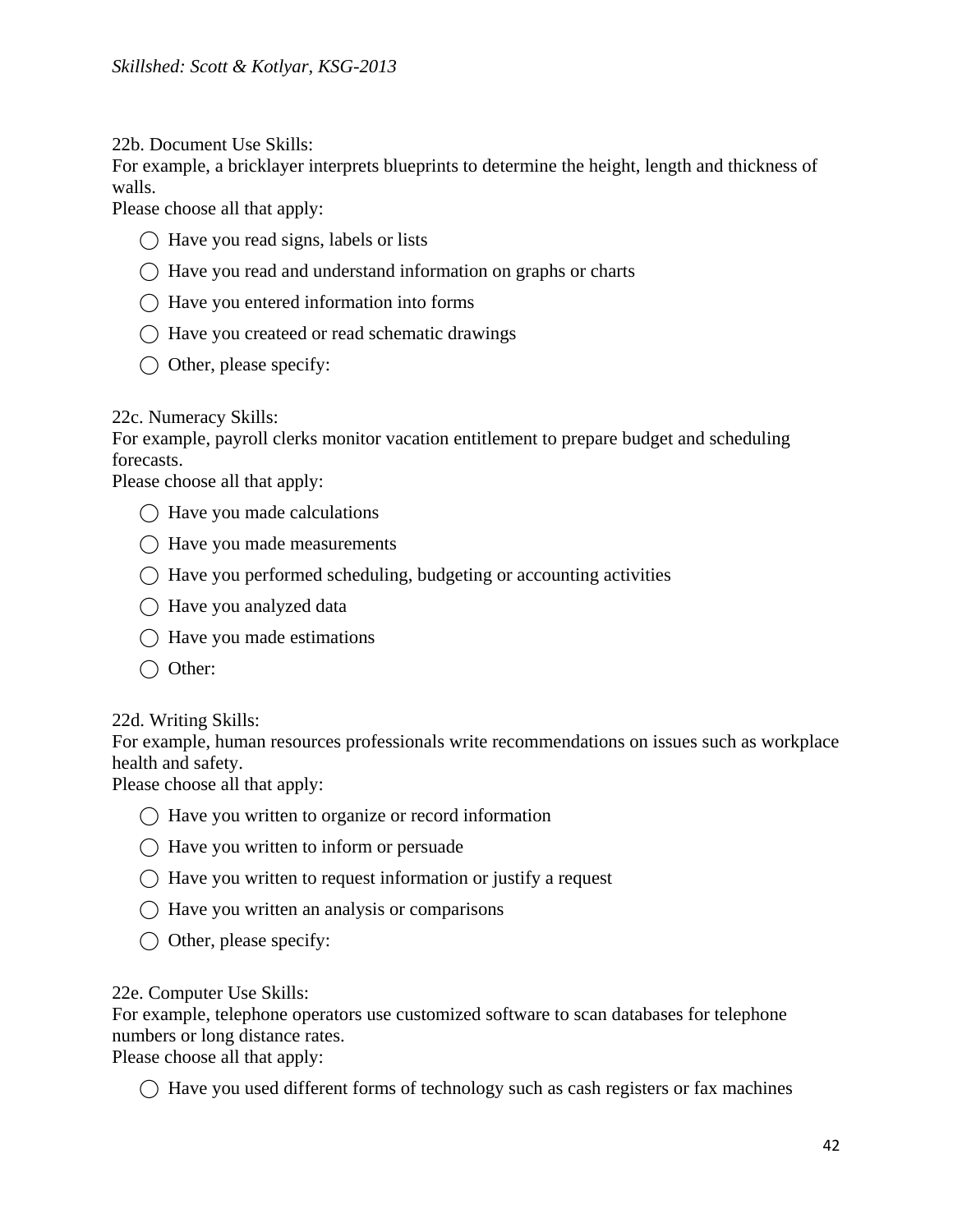- $\bigcap$  Have you used word processing software
- $\bigcap$  Have you sent and received emails
- ⃝ Have you created and modified spreadsheets
- $\bigcap$  Have you navigated the internet
- $\bigcirc$  Have you used tablets or smart phones for things like texting, instant messaging, emailing etc.
- $\bigcap$  Other, please specify:

23. What resources do you use in order to search for a job? [Note: this question can be tailored to resources within the skillshed area]

Please choose all that apply:

- $\bigcirc$  Attend job fairs
- ◯ Government job banks
- ⃝ John Howard Society
- ◯ Online job search engines (i.e. Monster, Workopolis, etc.)
- ⃝ Other websites (i.e. Kijiji, Craigslist, etc.)
- $\bigcap$  Talk to friends and family about job opportunities
- $\bigcap$  [Local employment resource]
- $\bigcap$  [Local employment resource]
- $\bigcirc$  Not applicable
- $\bigcirc$  Other, please specify:

24a. If you are thinking about entering or re-entering the workforce, how far would you be willing to commute to work, one way? Please list the distance in kilometers.

24b. If you are thinking of entering or re-entering the workforce, what is the maximum time (in minutes) you would be willing to spend travelling to work one way?

25. If you were offered a job in your field that paid a lower salary than what you desired, but it was closer to home, would you consider taking it?

 $\bigcap$  Yes

 $\bigcap$  No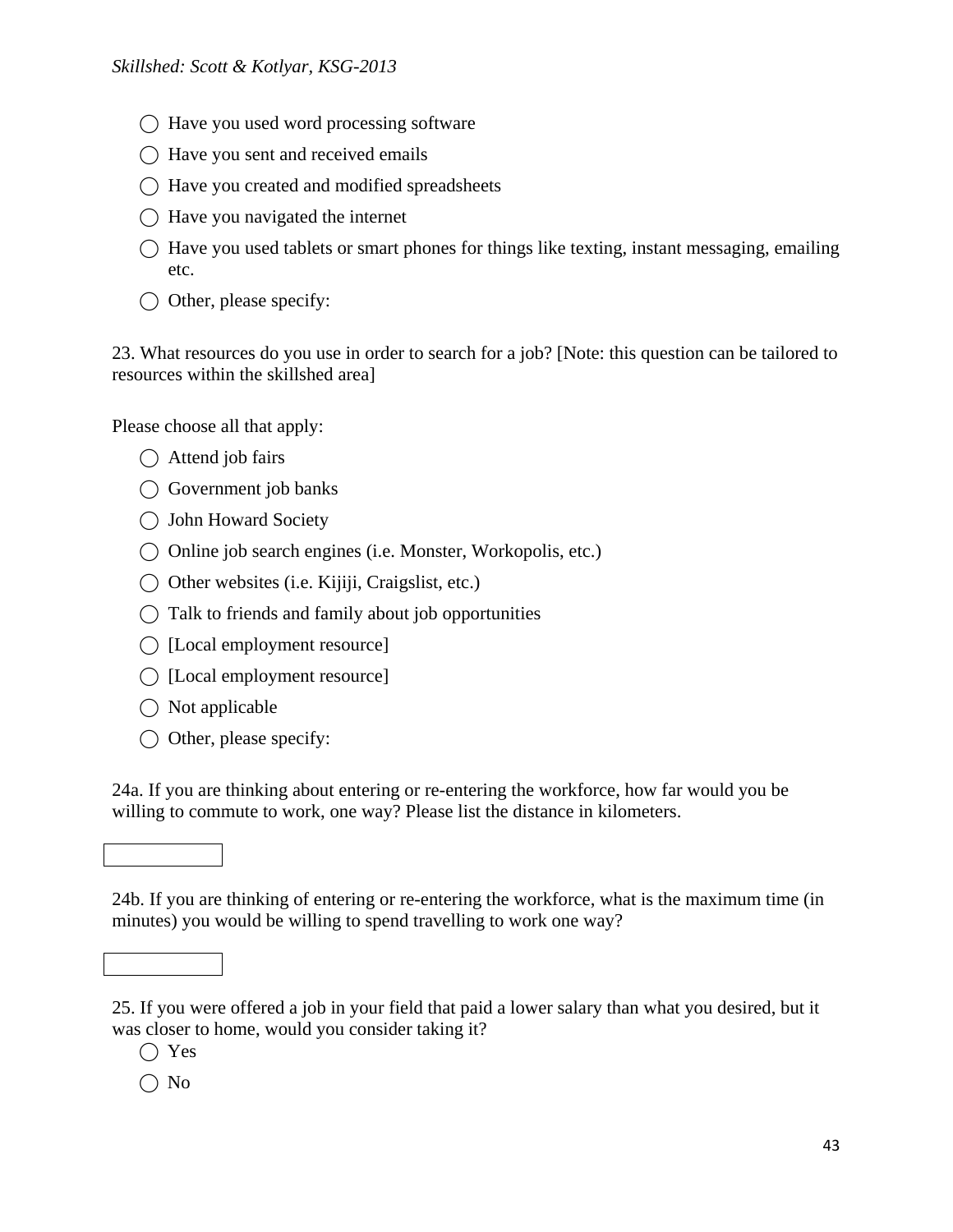⃝ Don't know

26. What would be your desired annual salary to enter or re-enter the workforce? Please round to the closest whole number.

### VOLUNTEERISM

(Whether you are employed or unemployed, please answer the following questions, if you do not volunteer and these questions are not applicable to you please skip forward to question 30)

27. Do you volunteer?

- $\bigcap$  Yes
- $\bigcap$  No

28a. About how many hours a month do you volunteer, on average. If you do not volunteer, please place a zero (0) in the box below.

28b. If you feel comfortable, please share with us the name of the organization(s) you volunteer with (you may list any/all volunteer positions you currently hold):

29a. Do you feel at least some of the skills you listed, in this survey, are used at your volunteer position?

⃝ Yes

 $\bigcap$  No

29b. Please explain what skills are utilized at your volunteer position:

# GENERAL QUESTIONS

**Please answer these questions regardless of your employment status.** 

30. Now, thinking about the last time you searched for a job (if you are currently employed) or your current job search experiences (if you are not currently employed), please share with us some of the obstacles and challenges you have or are currently experiencing?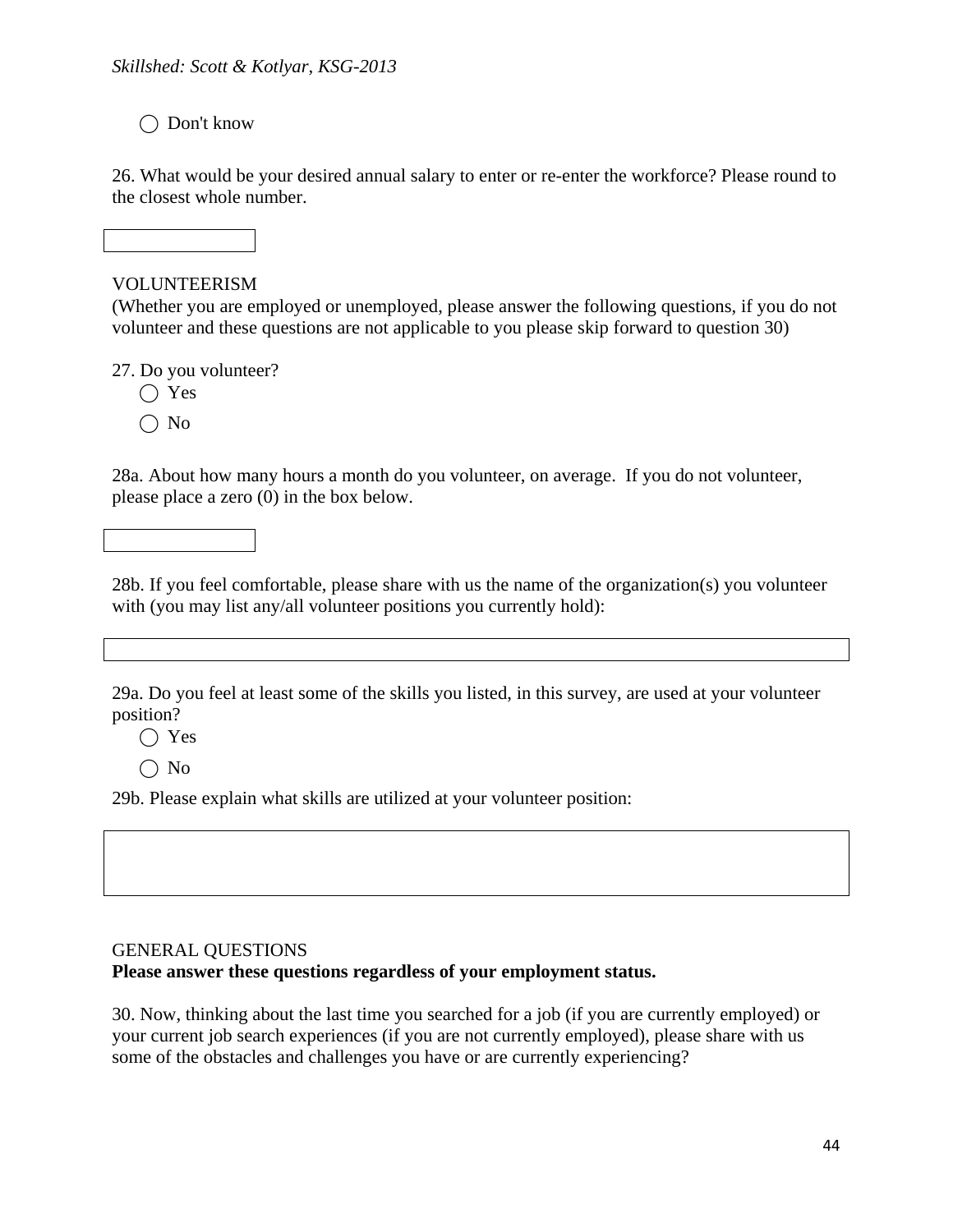31. What do you feel you would require in terms of training and education in order to obtain the job you desire?

32a. Would you be willing to earn less if you were able to work closer to home?

- ⃝ Yes
- $\bigcirc$  No
- $\bigcirc$  Not applicable

32b. If you answered yes to 32a, what would be the minimum annual salary you would require to work locally?

**Thank you for your feedback. We very much appreciate your time and effort in answering these questions.**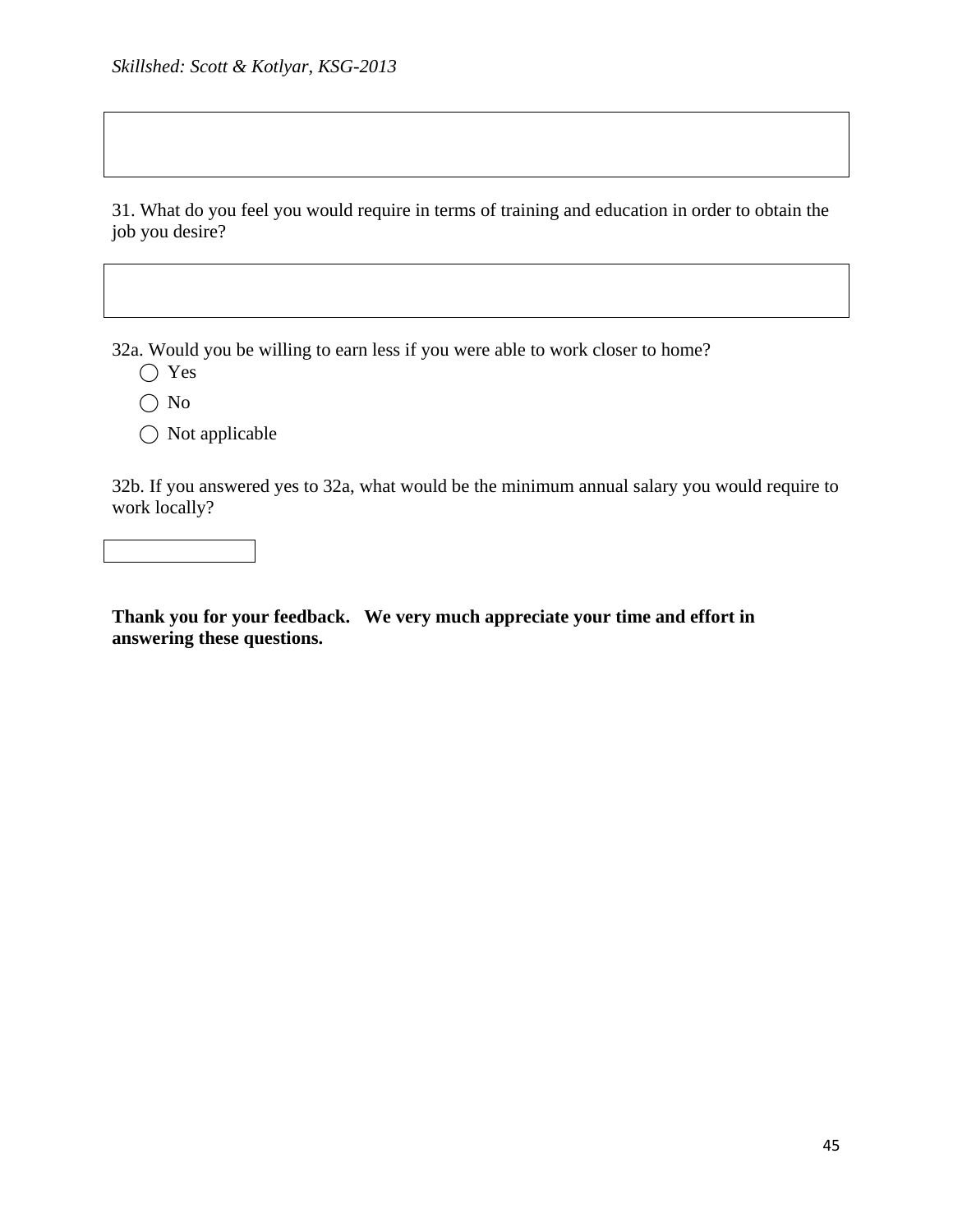### **Skillshed Employer Survey - Template**

### **INFORMATION ABOUT THE EMPLOYER**

### **First, we would like to get to know your business and gather some details about your employees and the employee structure of your business.**

- 1. What is the name of your business/company/organization?
- 2. What are the first 3 characters of your business's postal code? (i.e., L9L)



- 3. What industry is your business/company/organization in?
	- ⃝ Accommodation, Food Services, and Hospitality
	- $\bigcap$  Agriculture, Fishing and Hunting
	- ◯ Construction
	- ◯ Finance and Insurance
	- ◯ Forestry and Forest Industries
	- ⃝ Government
	- ◯ Health Care and Social Assistance
	- ⃝ Information and Cultural Industries
	- ⃝ Licensed Trades (i.e. Plumber, Electrician, etc.)
	- ⃝ Mining, Quarrying, and Oil and Gas Extraction
	- ◯ Not-For-Profit
	- ⃝ Professional, Scientific, and Technical Services
	- ⃝ Professional Services (i.e. Legal, Accounting, Real Estate, etc.)
	- ⃝ Public Administration
	- ⃝ Transportation and Warehousing
	- ⃝ Waste Management and Remediation Services
	- ◯ Other
- 4. What is your job title?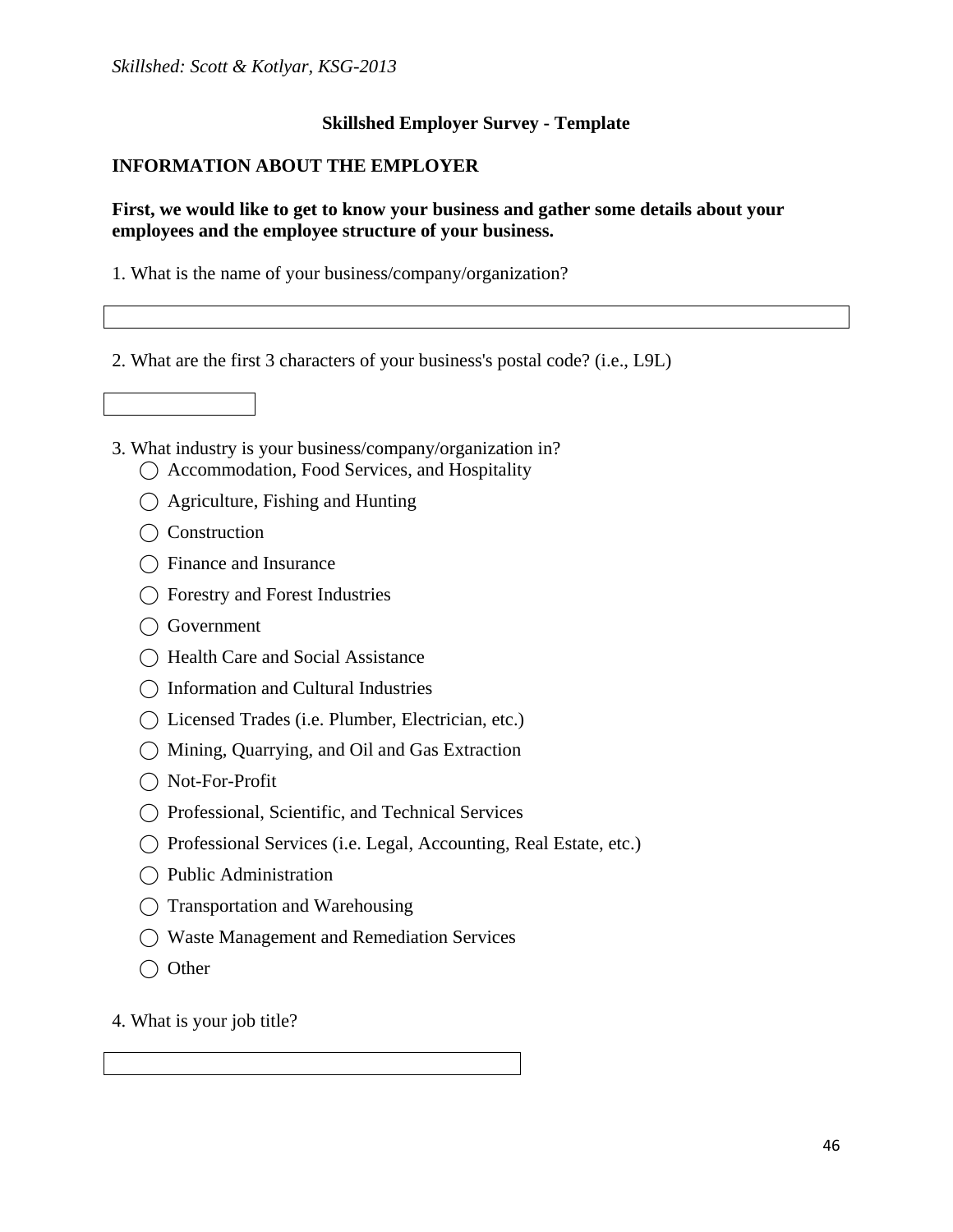5. Other than yourself, how many full-time employees does your business/company/organization have?

6. Other than yourself, how many part-time employees does your business/company organization have?

7. How many of your employees are salaried and how many are paid hourly?





8. How many hours a week do your part-time and full-time employees work?

|  | Part-time |
|--|-----------|
|--|-----------|

Full-time

9. How many of your employees are contractual and how many are seasonal? If this does not apply to you please skip to the next question.

**Contractual** 

Seasonal

10a. Do you have unionized employees?

- $\bigcirc$  Yes
- $\bigcap$  No
- $\bigcap$  Not applicable

10b. If you answered yes to 11a, approximately what percentage of your employees are unionized? If none of your employees are unionized, please place a zero (0) in the box below.



11a. Do you have employees on layoff? (If you answer yes, please answer questions 11b & 11c, if you answered no please move on to question 12)

 $\bigcirc$  Yes

- $\bigcirc$  No
- $\bigcirc$  Not applicable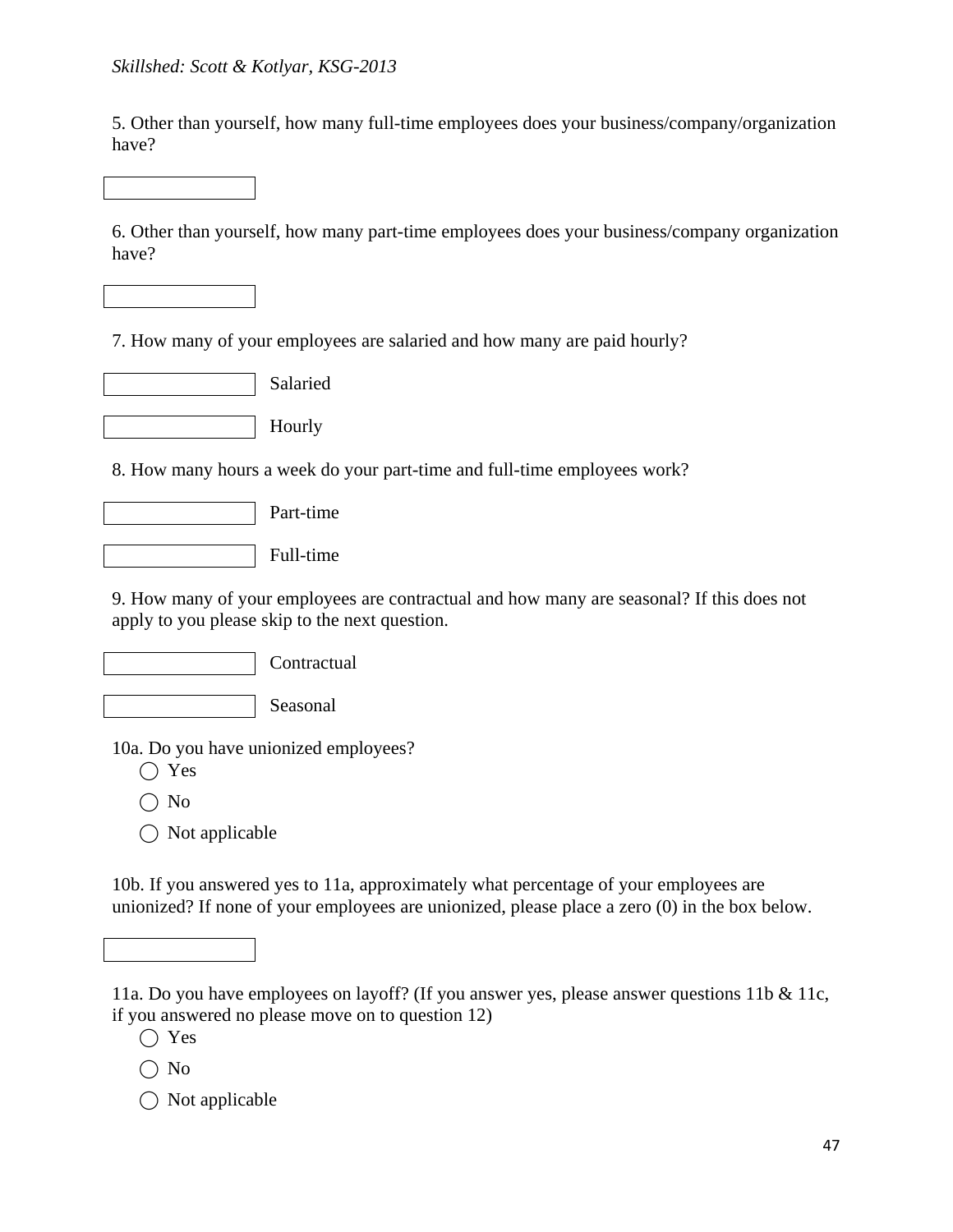11b. If you answered yes to question 12a, how many employees are on layoff?

11c. If you answered yes to question 12a, how long is the average layoff term? (Please state this in terms of months).

12. What is your average starting wage per hour at your business/company/organization?

Per hour \$

### **SKILLS NEEDS**

### **Which of the following skills do you need from your workforce?**

**(Please answer questions 13a to 13f with regards to desired skills sets. There is an example provided for each skill set. Please select any options that are applicable to each skills desired from your workforce).** 

13a. Reading Skills:

For example, an airlines sales agent reads notices on a computer screen, such as special handling requirements or weather information.

Please choose all that apply:

- $\bigcap$  You would like your employees to be able to scan written materials for information and/or overall meaning
- $\bigcap$  You would like your employees to be able to read materials to understand, learn, critique or evaluate
- $\bigcap$  You would like your employees to be able to analyze and synthesize information from multiple sources for or from complex and lengthy text
- $\bigcap$  Other, please specify:

13b. Document Use Skills:

For example, a bricklayer interprets blueprints to determine the height, length and thickness of walls.

Please choose all that apply:

- $\bigcap$  You would like your employees to be able to read signs, labels or lists
- $\bigcirc$  You would like your employees to be able to understand information on graphs or charts
- $\bigcirc$  You would like your employees to be able to enter information into forms
- $\bigcap$  You would like your employees to be able to create or read schematic drawings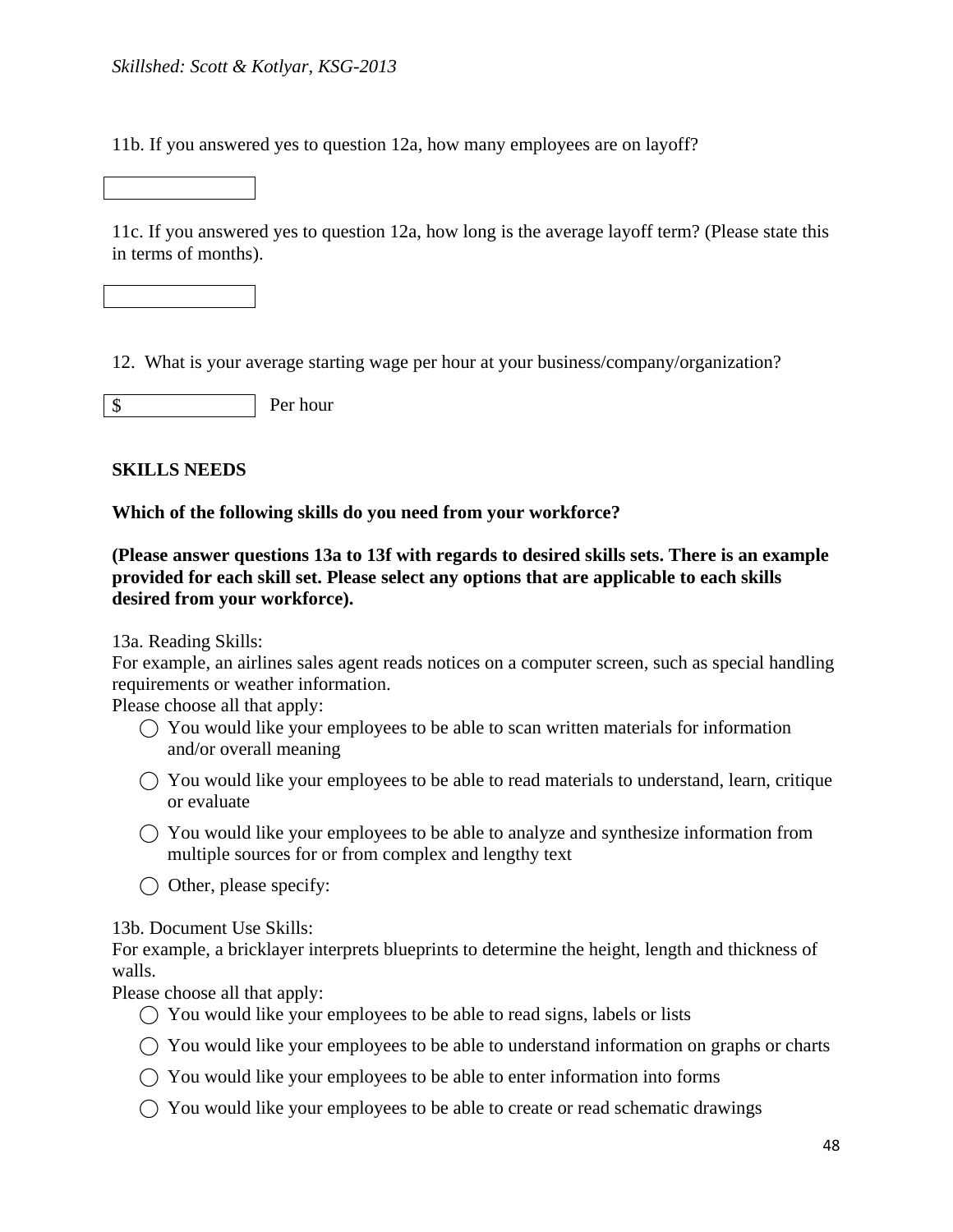$\bigcirc$  Other, please specify:

13c. Numeracy Skills:

For example, payroll clerks monitor vacation entitlements to prepare budget and scheduling forecasts.

Please choose all that apply:

- $\bigcirc$  You would like your employees to be able to make calculations
- $\bigcap$  You would like your employees to be able to make measurements
- ⃝ You would like your employees to be able to perform scheduling, budgeting or accounting activities
- $\bigcirc$  You would like your employees to be able to analyze data
- $\bigcirc$  You would like your employees to be able to make estimations
- $\bigcirc$  Other, please specify:

# 13d. Writing Skills:

For example, Human resources professionals write recommendations on issues such as workplace health and safety.

Please choose all that apply:

- $\bigcap$  You would like your employees to be able to write to organize or record information
- $\bigcirc$  You would like your employees to be able to write to inform or persuade
- $\bigcirc$  You would like your employees to be able to write to request information or justify a request
- $\bigcirc$  You would like your employees to be able to write an analysis or comparison
- $\bigcirc$  Other, please specify:

# 13e. Computer Use Skills:

For example, telephone operators use customized software to scan databases for telephone numbers or long distance rates.

Please choose all that apply:

- $\bigcirc$  You would like your employees to be able to use different forms of technology such as cash registers or fax machines
- $\bigcap$  You would like your employees to be able to use word processing software
- $\bigcap$  You would like your employees to be able to send and receive emails
- $\bigcirc$  You would like your employees to be able to create and modify spreadsheets
- $\bigcap$  You would like your employees to be able to navigate the internet
- $\bigcirc$  Other, please specify:

13f. Please provide us with any other comments you may have on the desired skills from your workforce (If you currently do not have any employees, please write 'not applicable' below).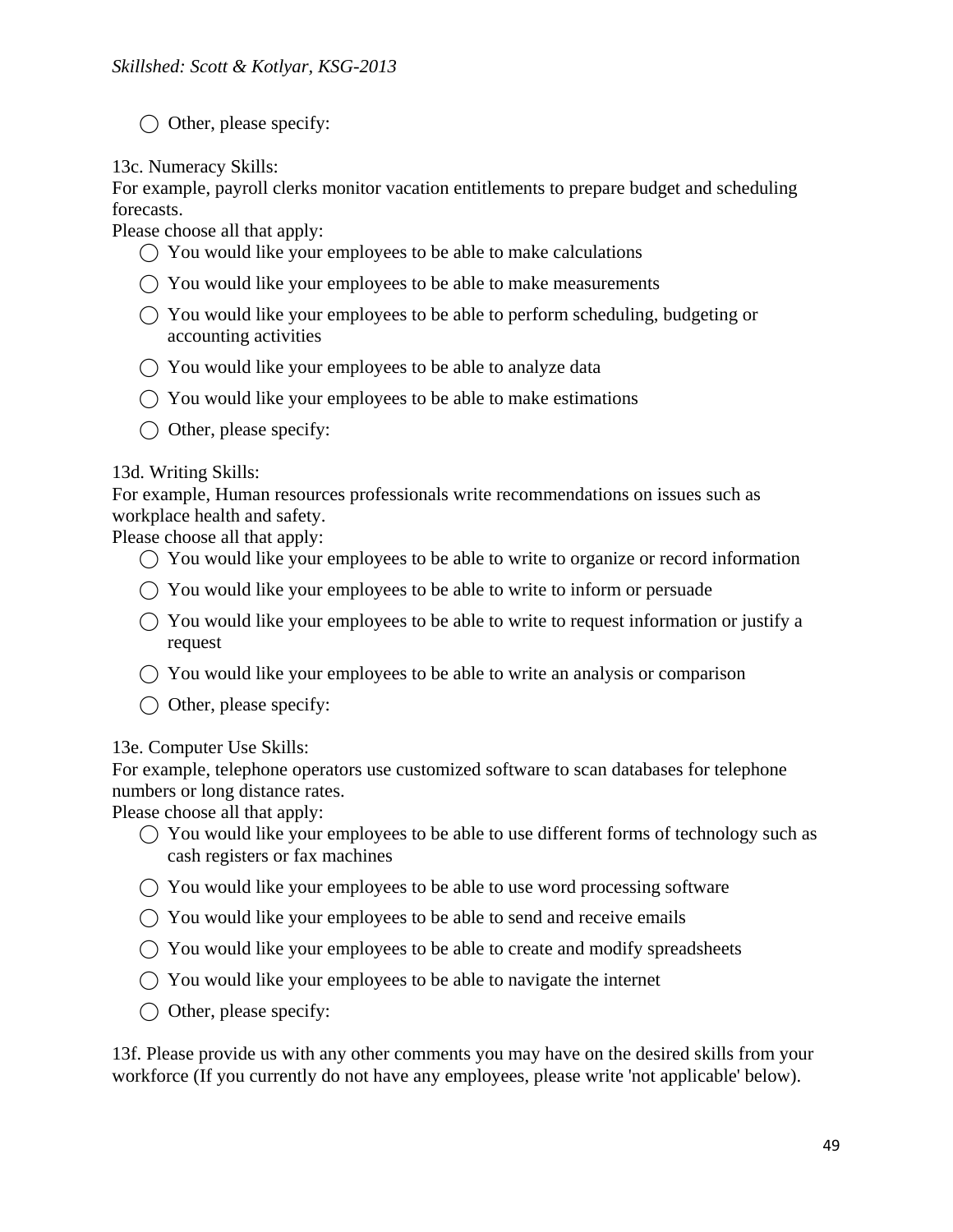14. Approximately what percentage of your employees come from each of the following areas? Please choose all that apply and provide a comment:

| [Local boundary designation (i.e, neighbourhood, township, parish, etc.)] |
|---------------------------------------------------------------------------|
| [Local boundary designation (i.e, neighbourhood, township, parish, etc.)] |
| [Local boundary designation (i.e, neighbourhood, township, parish, etc.)] |
| [Local boundary designation (i.e, neighbourhood, township, parish, etc.)] |
| [Local boundary designation (i.e, neighbourhood, township, parish, etc.)] |
| [Local boundary designation (i.e, neighbourhood, township, parish, etc.)] |
| [Local boundary designation (i.e, neighbourhood, township, parish, etc.)] |
| [Local boundary designation (i.e, neighbourhood, township, parish, etc.)] |
| Other, please specify:                                                    |

### **TRAINING AND RECRUITING EMPLOYEES**

**We would now like to ask you some questions about training and recruiting of employees** 

15a. Are you trying to fill a position in your business/company/organization?

- ⃝ Yes
- $\bigcap$  No
- $\bigcirc$  Not applicable

15b. If you answered "yes" to the question above, how many positions are you currently trying to fill?



16. Now, thinking about your last series of hiring, about how long, on average, does it take to fill a position once it has been created, or vacated?

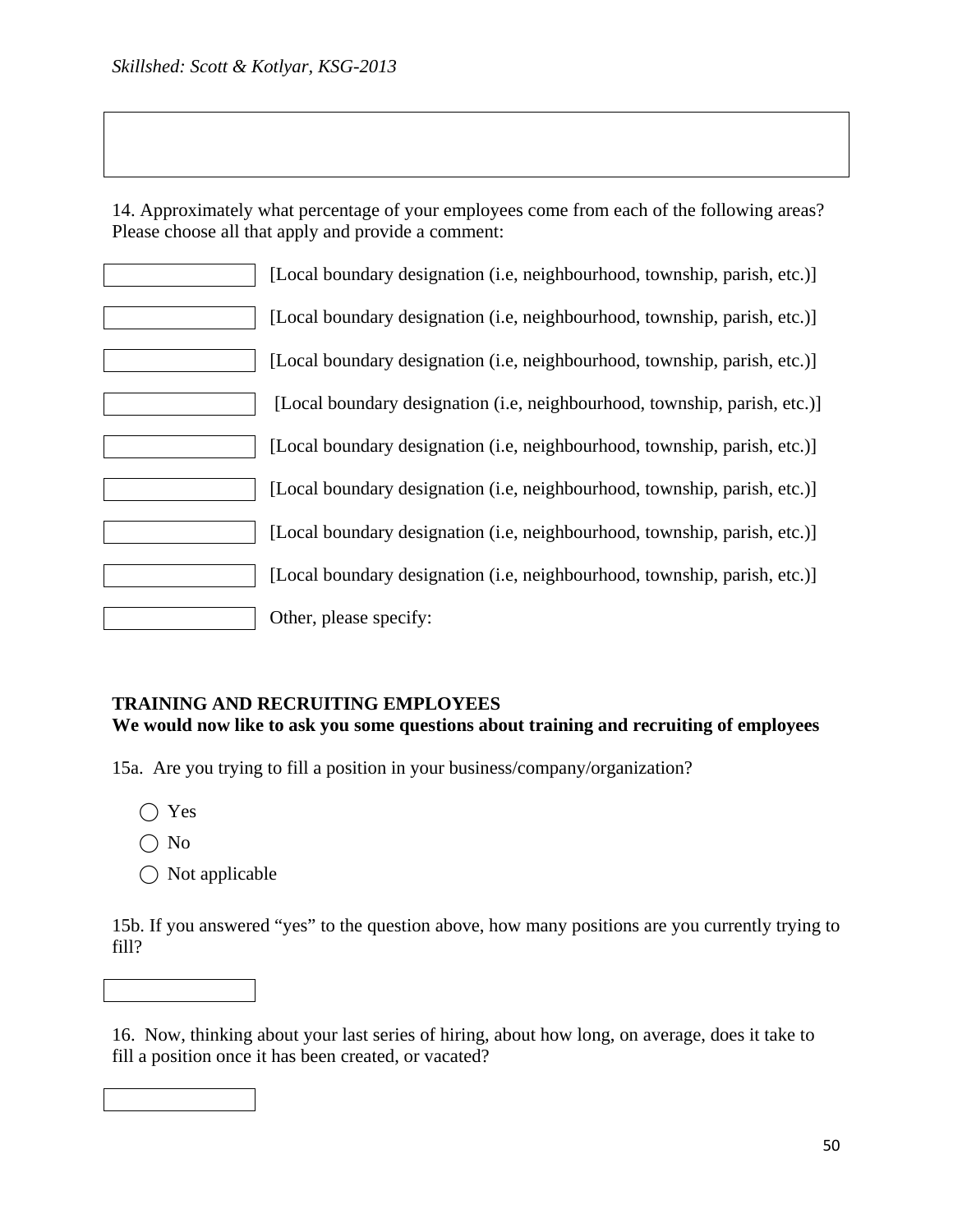17. Please indicate what occupations you are having difficulty filling and retaining?

18. Thinking about all the jobs that you offer in your place of employment, which jobs do you think are the hardest to fill?

19. In the last year have you had any changes to the size of your workforce?

- ◯ Increased the number of employees
- ⃝ Decreased the number of employees
- $\bigcap$  My workforce has stayed about the same size over the last year
- $\bigcap$  Not applicable

20. Thinking about the next five years are you looking to change the size of your workforce?

- $\bigcap$  Increased the number of employees
- ⃝ Decreased the number of employees
- $\bigcap$  My workforce has stayed about the same size over the last year
- $\bigcap$  Not applicable

21. What are the methods your organization uses to recruit employees? Please choose all that apply:

Please choose all that apply:

- $\bigcap$  Attend job fairs
- $\bigcirc$  Government job banks
- ⃝ John Howard Society
- ⃝ Online job search engines (i.e. Monster, Workopolis, etc.)
- ⃝ Other websites (i.e. Kijiji, Craigslist, etc.)
- ⃝ Talk to friends and family about job opportunities
- ◯ [Local employment resource]
- $\bigcap$  [Local employment resource]
- $\bigcap$  Not applicable
- $\bigcap$  Other, please specify: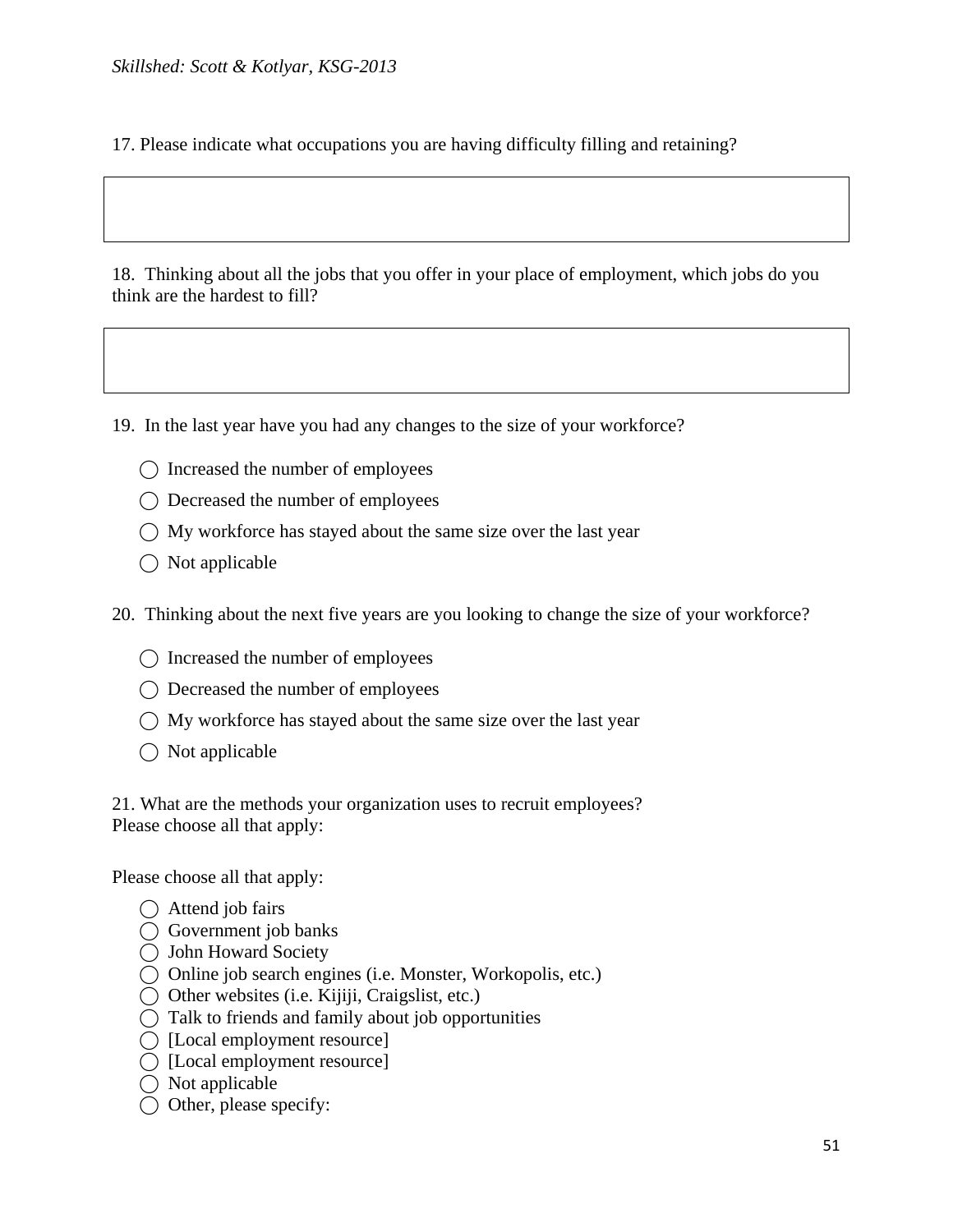|                            | $\mathbf{1}$<br>Poor | $\overline{2}$ | $\mathfrak{Z}$ | $\overline{4}$<br>Average | 5          | $\boldsymbol{6}$ | $\overline{7}$<br>Excellent | Don't<br>know |
|----------------------------|----------------------|----------------|----------------|---------------------------|------------|------------------|-----------------------------|---------------|
| Apprenticeship<br>training | ◯                    | ◯              | ◯              | ◯                         | $\bigcirc$ | $\bigcirc$       | $\bigcirc$                  | ◯             |
| Colleges                   | ◯                    | $\bigcirc$     | O              | O                         | $\bigcirc$ | $\bigcirc$       | ◯                           | ◯             |
| Cultural<br>facilities     | O                    | O              | O              | O                         | $\bigcirc$ | $\bigcirc$       | O                           | ○             |
| Daycare<br>affordability   | O                    | O              | $\bigcirc$     | ○                         | ◯          | ◯                | ◯                           | $\bigcirc$    |
| Daycare<br>availability    | ◯                    | $\bigcirc$     | $\bigcirc$     | ◯                         | ◯          | ◯                | ◯                           | ◯             |
| Electrical<br>power        | ◯                    | $\bigcirc$     | ◯              | ○                         | ◯          | ◯                | ◯                           | ∩             |
| Housing<br>affordability   | $\bigcirc$           | $\bigcirc$     | ◯              | ∩                         | $\bigcirc$ | ◯                | ∩                           | $(\ )$        |
| Housing<br>availability    | ◯                    | ◯              | ◯              | ◯                         | ◯          | ◯                | ◯                           | ( )           |
| Medical<br>services        | $\bigcirc$           | O              | O              | ◯                         | ◯          | O                | O                           | O             |
|                            |                      |                |                |                           |            |                  |                             |               |
| Other utilities            | ∩                    | ◯              | ◯              | ◯                         | ∩          | ◯                | ∩                           |               |
| Private career<br>colleges | ◯                    | ◯              | ◯              | ◯                         | ◯          | ◯                | ◯                           | ( )           |
| Public<br>transportation   | O                    | O              | $\bigcirc$     | ◯                         | ◯          | ∩                | ◯                           | $\bigcirc$    |
| Recreation                 | О                    | O              | O              | O                         | O          | $\bigcirc$       | О                           | O             |
| Roads                      | O                    | $\bigcirc$     | $\bigcirc$     | O                         | O          | $\bigcirc$       | O                           | O             |
| Secondary<br>schools       | $\bigcirc$           | $\bigcirc$     | О              | O                         | O          | $\bigcirc$       | O                           | $\bigcirc$    |
| Universities               | ◯                    | O              | $\bigcirc$     | ◯                         | ◯          | ◯                | ◯                           | ◯             |

22. Please rate the availability of services in the region of Durham:

23. Please rate the quality of services in the region of Durham: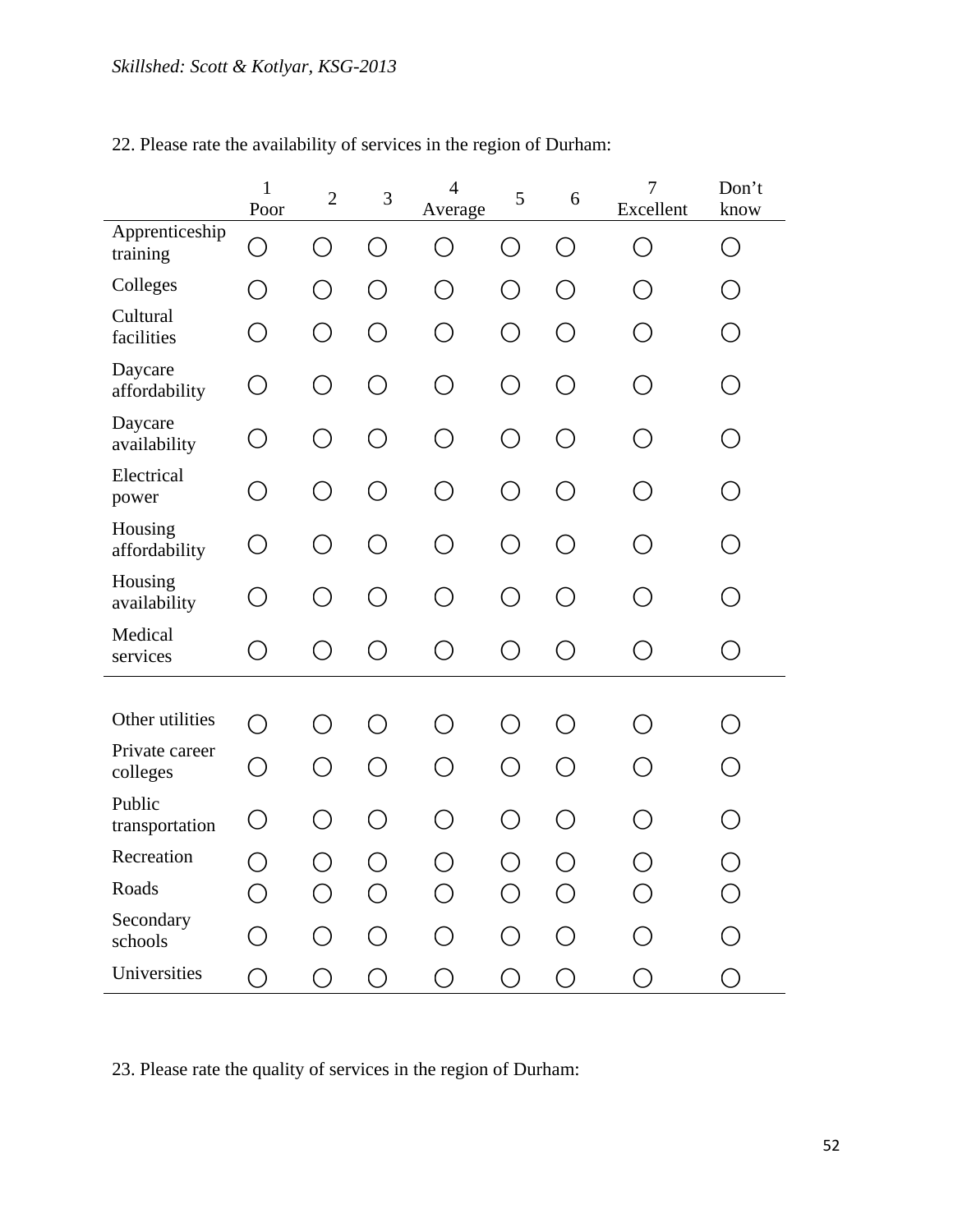|                            | $\mathbf{1}$<br>Poor | $\overline{2}$ | 3          | $\overline{4}$<br>Average | 5          | 6                                           | $\tau$<br>Excellent | Don't<br>know     |
|----------------------------|----------------------|----------------|------------|---------------------------|------------|---------------------------------------------|---------------------|-------------------|
| Apprenticeship<br>training | ◯                    | ◯              | ◯          | ◯                         | $\bigcirc$ | ◯                                           | $\bigcirc$          | ◯                 |
| Colleges                   | ◯                    | O              | O          | O                         | O          | ◯                                           | ◯                   | ◯                 |
| Cultural<br>facilities     | O                    | $\bigcirc$     | O          | ◯                         | O          | $\bigcirc$                                  | ○                   | ◯                 |
| Daycare<br>affordability   | O                    | O              | O          | O                         | ◯          | ◯                                           | ○                   | ◯                 |
| Daycare<br>availability    | ◯                    | ◯              | ◯          | ◯                         | ◯          | ◯                                           | ◯                   | ( )               |
| Electrical<br>power        | ○                    | $\bigcirc$     | O          | ○                         | ◯          | ∩                                           | ○                   | ◯                 |
| Housing<br>affordability   | $\bigcirc$           | O              | O          | ∩                         | ◯          | ◯                                           | ∩                   | $( \ )$           |
| Housing<br>availability    | ◯                    | ◯              | ◯          | $\bigcirc$                | $\bigcirc$ | ∩                                           | ◯                   | ( )               |
| Medical<br>services        | ◯                    | O              | O          | ◯                         | ◯          | ◯                                           | О                   | ○                 |
|                            |                      |                |            |                           |            |                                             |                     |                   |
| Other utilities            | ◯                    | ◯              | ◯          | $\bigcirc$                | ( )        | $\left(\begin{array}{c} \end{array}\right)$ | ◯                   | ( )               |
| Private career<br>colleges | ◯                    | $\bigcirc$     | $\bigcirc$ | ◯                         | $\bigcirc$ | ◯                                           | ○                   | $\left(\ \right)$ |
| Public<br>transportation   | O                    | $\bigcirc$     | $\bigcirc$ | ◯                         | ◯          | ◯                                           | ◯                   | ◯                 |
| Recreation                 | О                    | O              | O          | O                         | О          | O                                           | О                   | О                 |
| Roads                      | О                    | O              | $\bigcirc$ | O                         | O          | ◯                                           | O                   | О                 |
| Secondary<br>schools       | ○                    | O              | O          | ◯                         | O          | ◯                                           | ◯                   | O                 |
| Universities               | ◯                    | ◯              | ◯          | $\bigcirc$                | ◯          | ◯                                           | O                   | O                 |

24. Please rate the availability and ease with which you are able to fill company positions in the following categories:

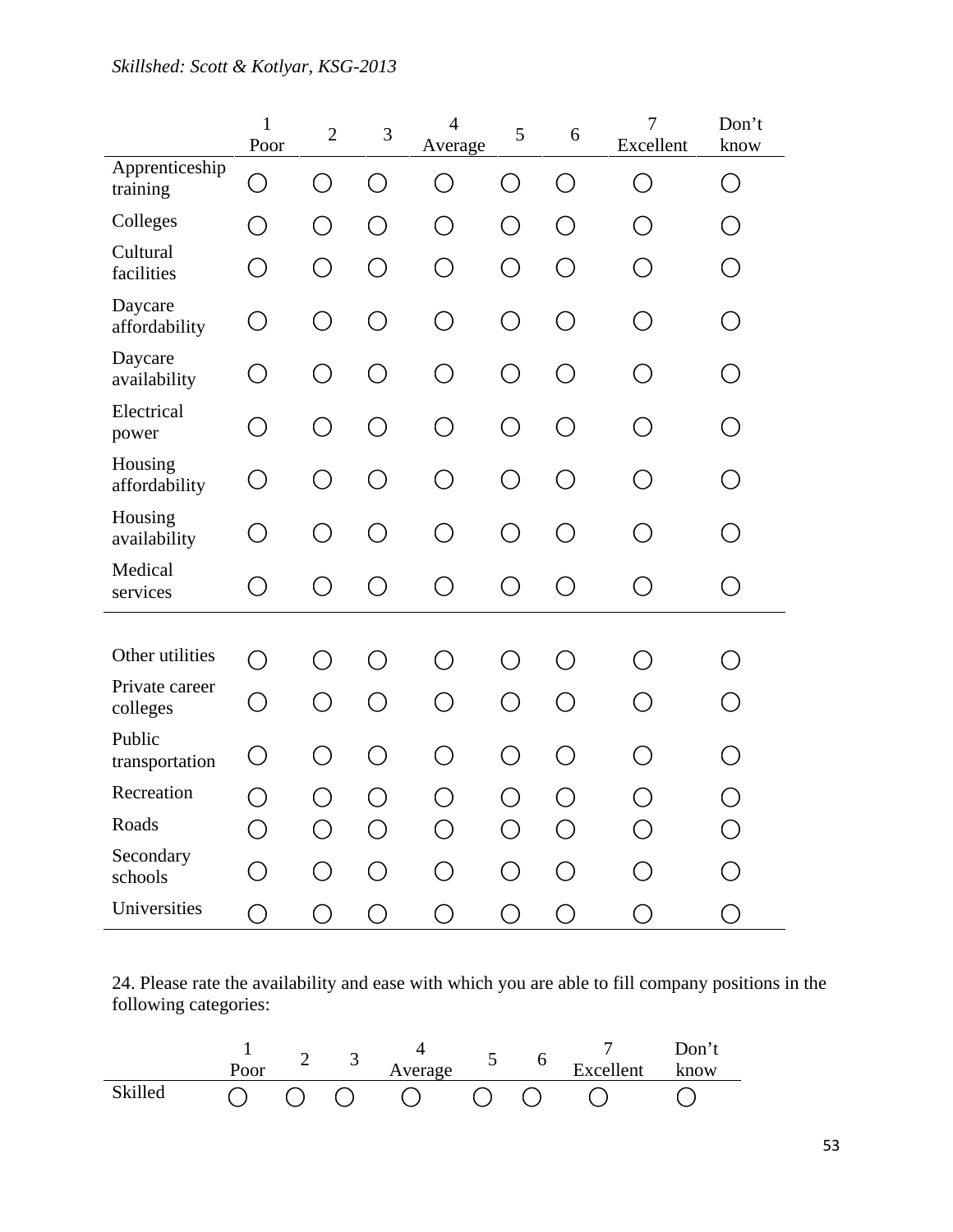| Semi-skilled |           | $\cap$ $\cap$ $\cap$ |                     | $(\ )$                                          |  |  |
|--------------|-----------|----------------------|---------------------|-------------------------------------------------|--|--|
| Unskilled    | ( )       |                      | $O$ $O$             |                                                 |  |  |
| Clerical     | $\bigcap$ |                      | $()$ $()$           | $\left( \begin{array}{c} 1 \end{array} \right)$ |  |  |
| Technical    | $\bigcap$ |                      | $\bigcap$ $\bigcap$ | ( )                                             |  |  |
| Management   |           |                      | ( ) ( )             | ( )                                             |  |  |

25. Now, thinking about the business climate of your community please rate the following attributes of your community with respect to the community business climate:

|                           | Poor |           |         | Average |                        | 6 | Excellent | Don't<br>know |
|---------------------------|------|-----------|---------|---------|------------------------|---|-----------|---------------|
| Support for<br>businesses |      |           | ( ) ( ) |         | $\left( \quad \right)$ |   |           |               |
| communication             |      | $()$ $()$ |         |         |                        |   |           |               |
| Quality of Life           |      |           |         |         |                        |   |           |               |

### **NEXT STEPS**

**26. We would now like to get your thoughts of the next stages of employment for this region.** 

27. What education and/or training do you provide to ensure your employee becomes a "good fit" for your company?

28. Overall, what are the positive aspects of hiring in Durham Region?

29. What are the negative aspects of hiring in the region of Durham?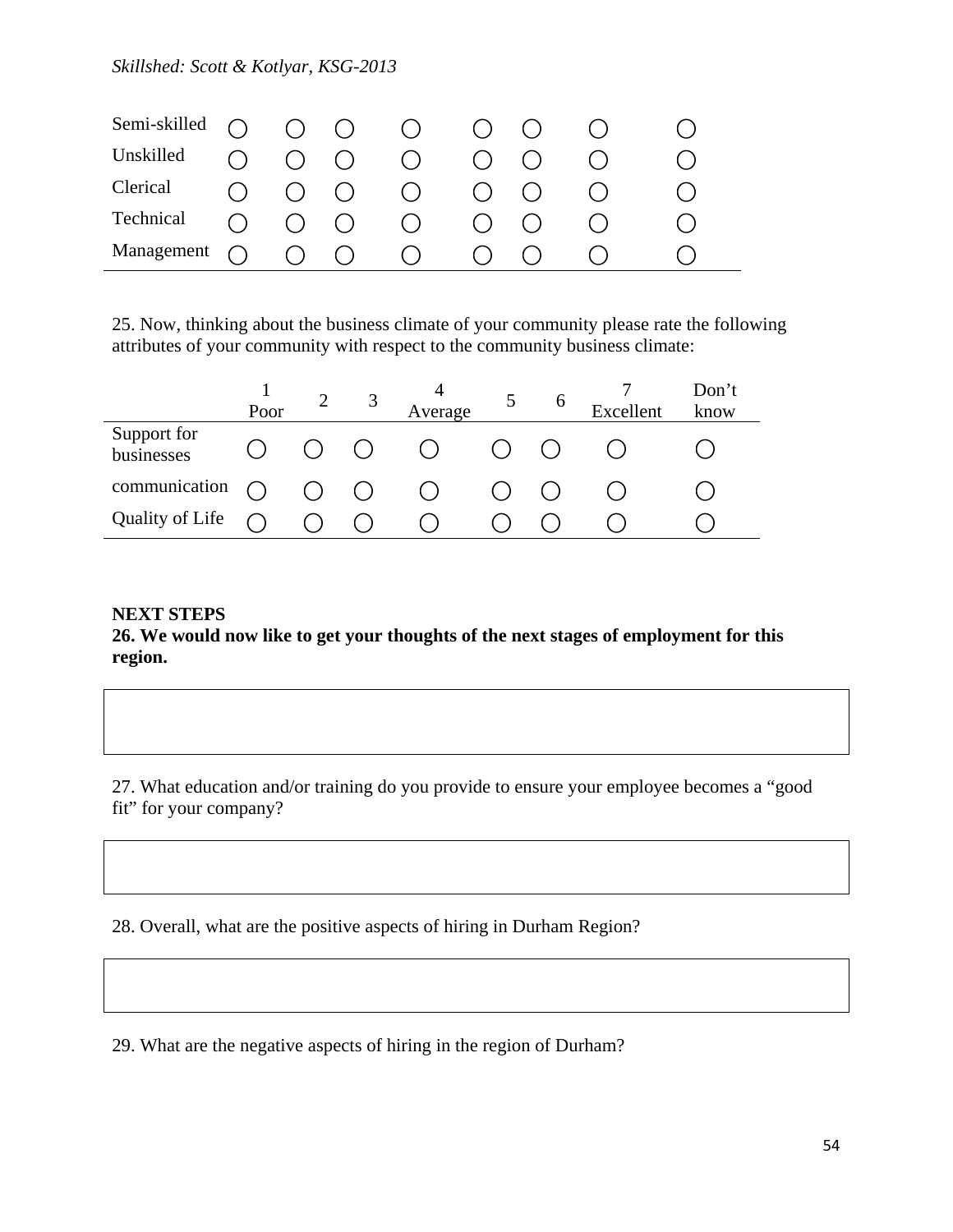**Thank you for your feedback. We very much appreciate your time and effort in answering these questions.**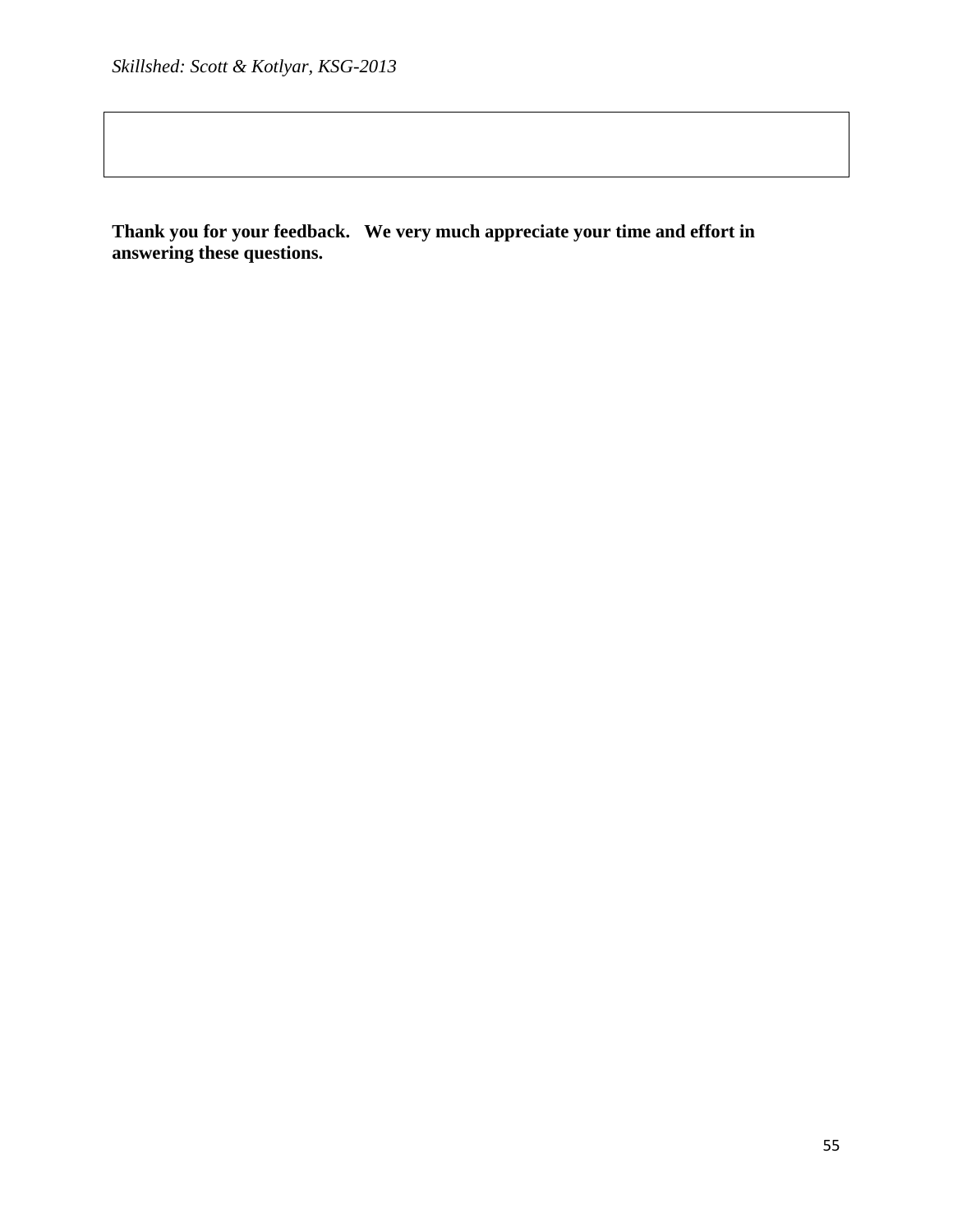# **Bibliography**

### **Studies focusing on the skills gap issue:**

- Act, Inc. (2011). *A better measure of skills gaps: Utilizing ACT skill profile and assessment data for strategic skill research*. Iowa City, IA: ACT. Retrieved from www.act.org/research/policymakers/pdf/abettermeasure.pdf
- American Society for Training & Development. (2012). *Bridging the skills gap: Help wanted, skills lacking – why the mismatch in today's economy?* Alexandria, VA: American Society for Training & Development. Retrieved from nist.gov/mep/upload/Bridging-the-Skills-Gap\_2012.pdf
- Burleton, D., Gulati, S., McDonald, C., & Scarfone, S. (2013). *Jobs in Canada: Where, what and for whom?* Toronto, ON: TD Economics. Retrieved from http://www.td.com/document/PDF/economics/special/JobsInCanada.pdf
- Canadian Chamber of Commerce. (2012). *Canada's skills crisis: What we heard, A Canadian Chamber of Commerce report on cross-country consultations in 2012*. Ottawa, ON: The Canadian Chamber of Commerce. Retrieved from http://www.chamber.ca/download.aspx?t=0&pid=f1c0b24c-9bae-e211-8bd8- 000c291b8abf
- Canadian Chamber of Commerce. (2013). *Closing the skills gap: Mapping a path for small business*. Toronto, ON: The Canadian Chamber of Commerce. Retrieved from http://www.chamber.ca/media/blog/130220\_SME\_Skills\_Symposium\_Report.pdf
- Canadian Council on Learning. (2006). *The skills gap in Canada: The knowledge intensity of Canadians' jobs is growing rapidly*. Ottawa, ON: Canadian Council on Learning. Retrieved from http://www.ccl-cca.ca/pdfs/LessonsInLearning/Dec-21-06-The-skillsgap.pdf
- Custodia-Lora, N., Glenn, L., & Legg, D. (2012). To close the skills gap, re-value the associate degree. *New England Journal of Higher Education*, *1*.
- Daggett, W. (nd). *Jobs and the skills gap*. Rexford, NY: International Center for Leadership in Education. Retrieved from http://www.maine.gov/education/diploma/jobsandskills.pdf
- Deloitte. (2009). *Mind the talent gap: Key findings from a global executive survey on IT talent*. Toronto, ON: Deloitte Development. Retrieved from http://www.deloitte.com/assets/Dcom-Canada/Local%20Assets/Documents/Consulting/ca\_consulting\_MindtheGap.pdf
- Deloitte. (2011). *Boiling point? The skills gap in U.S. manufacturing*. Deloitte Development. Retrieved from http://www.themanufacturinginstitute.org/ ~/media/A07730B2A798437D98501E798C2E13AA.ashx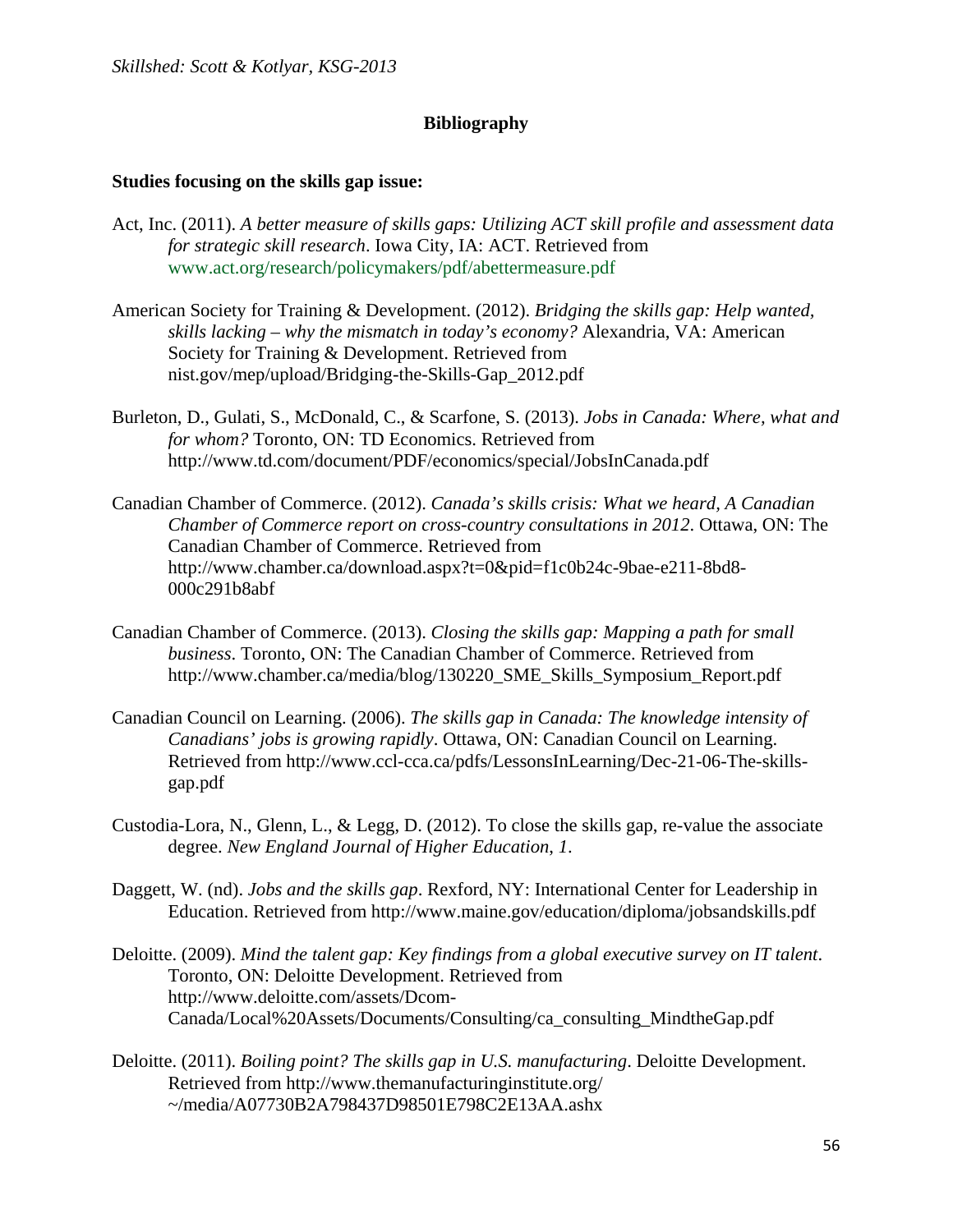- Gingras, Y. & Roy, R. (2000). Is there a skills gap in Canada? *Canadian Public Policy*, *26*, 159- 174.
- Gorman, M. (2011). A case study in effectively bridging the business skills gap for the Information Technology professional. *Journal of Education for Business*, *86*, 17-24.
- Hart, C., Stachow, G., Farrell, A., & Reed, G. (2007). Employer perceptions of skills gaps in retail: Issues and implications for UK retailers. *International Journal of Retail & Distribution Management*, *35*(4), 271-288.
- HP Education Services. (2005). *Skills Gap Analysis*. Hewlett-Packard Development. Retrieved from http://h10076.www1.hp.com/education/learningsolutions/service\_briefs/sb\_skills\_gap\_analysis.pdf
- Jackson, D., & Chapman, E. (2012). Non-technical skill gaps in Australian business graduates. *Education + Training*, *54*(2/3), 95-113.
- Johnson, S. & Gaston, B. (2011). *Voices of the Oklahoma Aerospace Industry Leaders: Improving Oklahoma's Workforce and Ultimately our Economy – Skills Gap Analysis Report*. Newcastle, OK: Anautics Inc. Retrieved from http://www.ok.gov/OAC/documents/Final%20Skills%20Gap%20Analysis%20Report%2 06-1-2011.pdf
- Kar, A., Das, A., & Das, S. (2013). Enhancing the quality and effectiveness of education: An innovative approach towards curtailing the skills gap. *Srusti Management Review*, *6*(1), 131-140.
- Liebowitz, J. (2004). Bridging the knowledge and skills gap: Tapping federal retirees. *Public Personnel Management*, *33*(4), 421-448.
- Lindorff, M. (2011). Skills gaps in Australian firms. *Journal of vocational education and training*, *63* (2), 247-259.
- Stuckey, J., & Munro, D. (2013). *The need to make skills work: The cost of Ontario's skills gap*. Ottawa, ON: The Conference Board of Canada. Retrieved from http://www.collegesontario.org/Need\_to\_Make\_Skills\_Work\_Report\_June\_2013.pdf

#### **Studies on the importance of skills and skills assessments:**

- Commander, S. & Kollo, J. (2008). The changing demand for skills: Evidence from the transition. *Economics of Transition*, *16*(2), 199-221.
- Fenwick, T. (2006). Learning as grounding and flying: Knowledge, skill and transformation in changing work contexts. *Journal of Industrial Relations*, *48*(5), 691-706.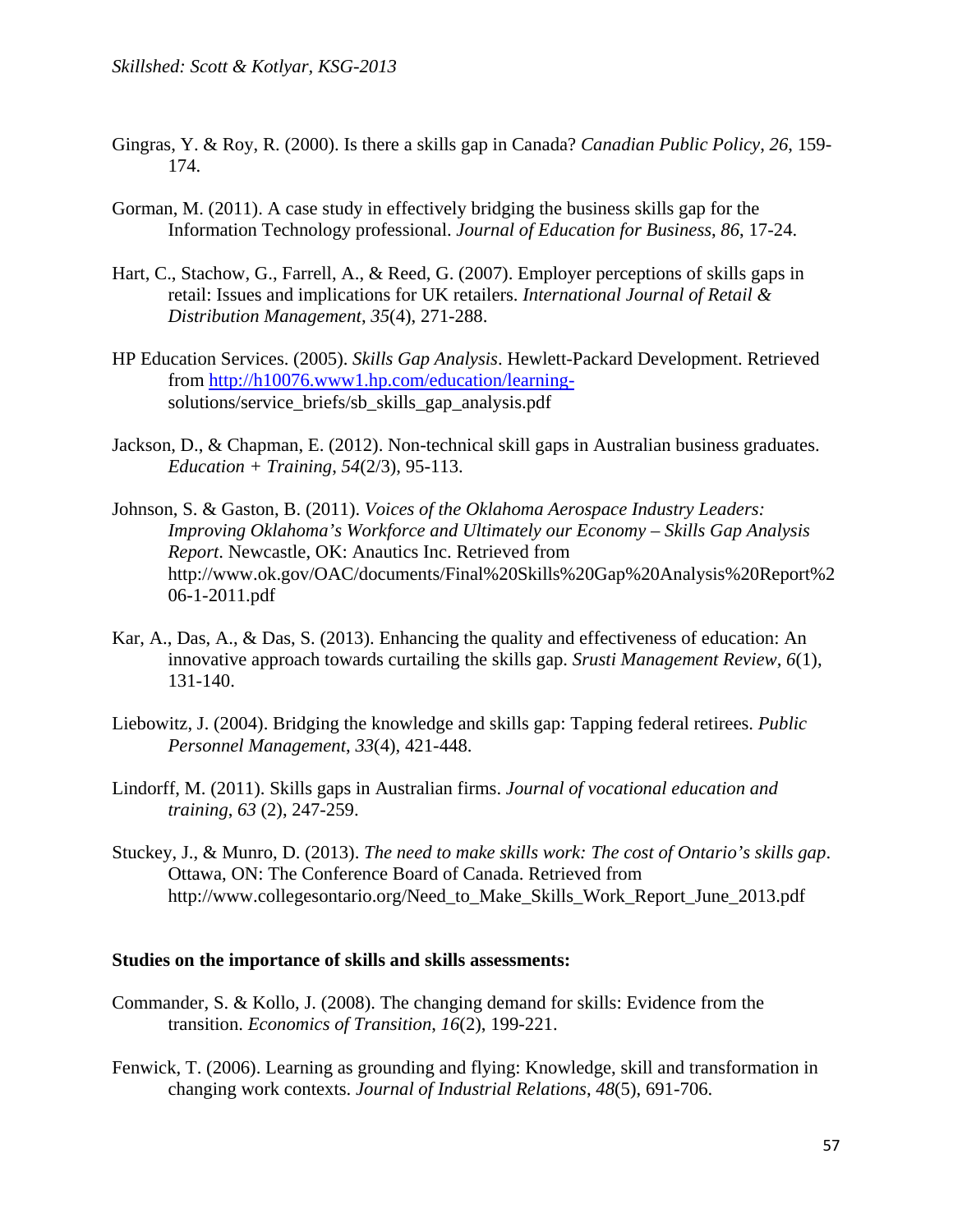- Fenwick, T. & Hall, R. (2006). Skills in the knowledge economy: Changing meanings in changing conditions. *Journal of Industrial Relations*, *48*(5), 571-574.
- Lefebvre, R., Simonova, E., & Wang, L. (2012). *Issue in focus: Labour shortages in skilled trades – the best guestimate?* Ottawa, ON: The Certified General Accountants Association of Canada. Retrieved from http://ppm.cga-canada.org/enca/Documents/ca\_rep\_2012-07\_labour-shortage.pdf
- Mihm-herold, W. (2010). "Considering human capital theory in assessment and training: Mapping the gap between current skills and the needs of a knowledge-based economy in northeast Iowa". Graduate Theses and Dissertations. Paper 11913. Retrieved from http://lib.dr.iastate.edu/cgi/viewcontent.cgi?article=2854&context=etd
- Peters, R. & Beeson M. (2010). Reducing the gap between skills sought by employers and developed by education. *Political Science & Politics*, *43*(4), 773-777.
- Preece, R. (2011). Mind the gap: Avoiding a skills shortage. *Occupational Health*, *63*(11), 12.
- Roslyn Kunin & Associates, Inc. (2003). *2010 Winter Games: Labour supply and gap analysis*. A report presented to the 2010 Winter Games Human Resources Planning Committee. Vancouver, BC: RKA Inc. Retrieved from http://www.go2hr.ca/sites/default/files/legacy/reports/2010\_labour\_supply.pdf
- Society for Human Resource Management (2008). *Critical skills needs and resources for the changing workforce*. Alexandria, VA: Human Resource Management. Retrieved from https://www.shrm.org/Research/SurveyFindings/Articles/Documents/Critical%20Skills% 20Needs%20and%20Resources%20for%20the%20Changing%20Workforce%20Survey %20Report.pdf
- Yan, B. (2006). Demand for skills in Canada: The role of foreign outsourcing and informationcommunication technology. *The Canadian Journal of Economics*, *39*(1), 53-67.

### **Examples of skillshed, skills gap, and labourshed analyses:**

- Beatty, J. (2003). Burlington, Iowa: A place to grow! *Customer Inter@ction Solutions*, *22*(5), 62- 63.
- Cedar County Economic Development Commission. (2011). *Laborshed Analysis: A Study of Workforce Characteristics*. Des Moines, IA: Iowa Workforce Development. Retrieved from http://www.iowacityareadevelopment.com/files/ Laborshed%20Report%20with%20Cover%20-%20Tipton.pdf

Chmura Economics & Analytics. (2011). *The Socioeconomic impact of uranium mining and*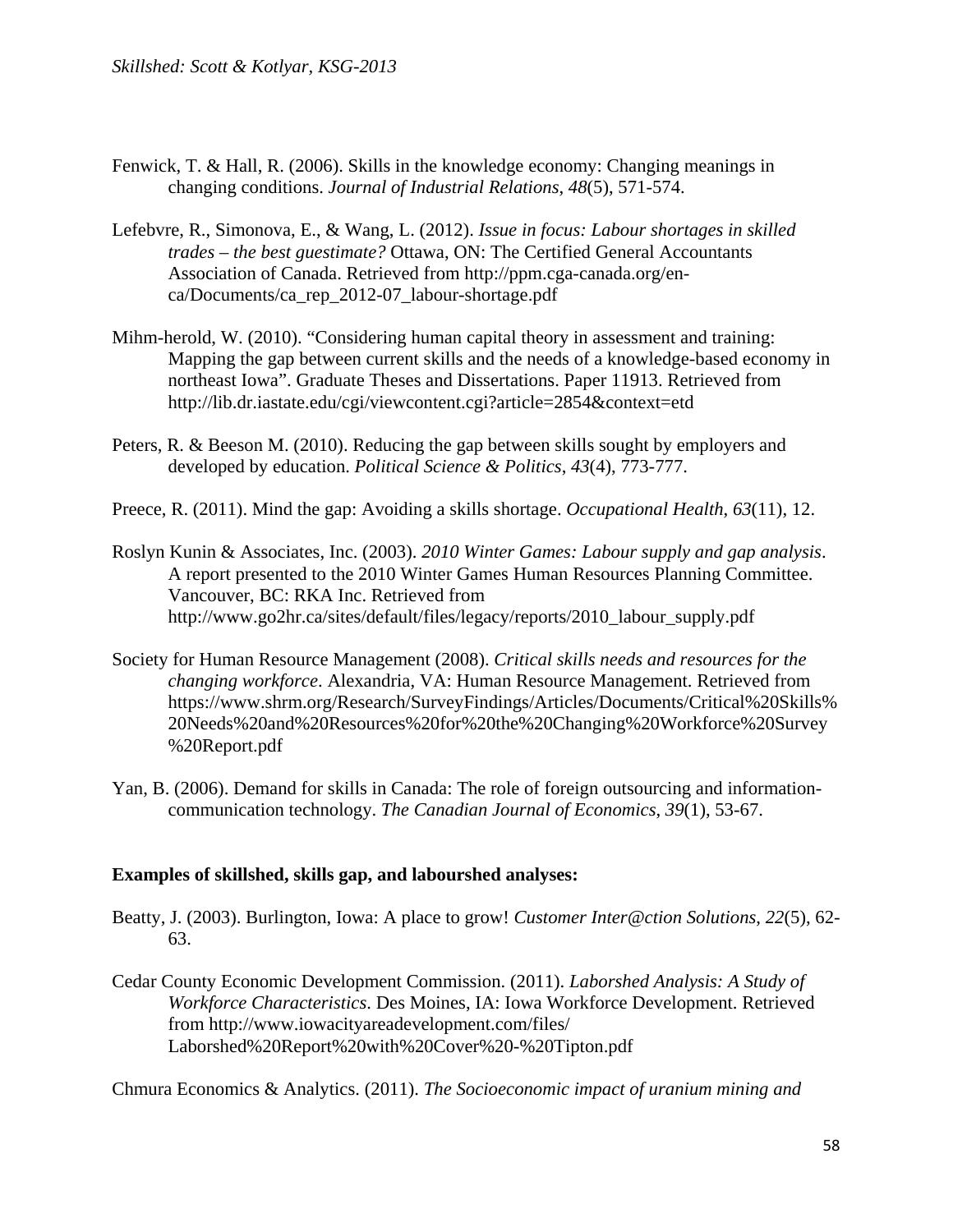*milling in the Chatham labor shed, Virginia*. Richmond, VA: Chmura Economics & Analytics. Retrieved from http://www.virginiauranium.com/wpcontent/uploads/2012/10/Socioeconomic-Impact-11-29-11.pdf

- Colorado State University Extension & Colorado Department of Local Affairs. (2008). *Final Report: Northeastern Colorado Labor Force Study*. Fort Collins, CO: Colorado State University Extension & Colorado Department of Local Affairs. Retrieved from http://www.ext.colostate.edu/cis/lf-final.pdf
- Foote Consulting Group. (2011). *Labor Shed Analysis, 2010 for the Boone & Winnebago Counties (IL) Area*. Glendale, AZ: Foote Consulting Group. Retrieved from http://www.rockfordil.com/public/resources/resource\_135/Laborshed\_Analysis\_2011.pdf
- Hamilton County. (2011). *Laborshed analysis: A study of workforce characteristics.* Des Moines, IA: Iowa Workforce Development. Retrieved from http://www.iowaworkforce.org/lmi/labsur/webstercityexecsum2010.pdf
- Iowa Innovation Gateway. (2010). *Skillshed Analysis: A Study of Occupational Clusters, Skills, & Gap Analysis*. Des Moines, IA: Iowa Workforce Development. Retrieved from http://iowainnovationgateway.com/wp-content/uploads/2010/12/IIG-Skillshed-Technical-Report.pdf
- Iowa Workforce Development. (n.d.). *Iowa's Laborshed Studies Guide: Understanding the Workforce Availability Study*. Des Moines: IA, Iowa Workforce Development. Retrieved from http://www.iowaworkforce.org/lmi/labsur/laborshed\_studies\_guide.pdf
- Iowa Workforce Development. (2008). *Davis County Laborshed Analysis: A Study f Workforce Characteristics*. Des Moines, IA: Iowa Workforce Development. Retrieved from http://www.iowaworkforce.org/lmi/labsur/bloomfieldexecsum08.pdf
- Iowa Workforce Development. (2010). *Skillshed Analysis: Guide to Identifying Your Workforce Skills*. Des Moines, IA: Iowa Workforce Development. Retrieved from http://www.iowaworkforce.org/lmi/labsur/skillshed\_gap\_report\_guide.pdf
- Iowa Workforce Development. (2011a). *Customer satisfaction survey: Laborshed studies*. Des Moines, IA: Iowa Workforce Development. Retrieved from https://www.pdiowa.com/media/9815/IWD\_customer\_satisfaction\_results\_laborshed\_stu dies.pdf
- Iowa Workforce Development. (2011b). *Iowa Skillshed Analysis: A Study of Occupational Clusters, Skills, & Gap Analysis Introduction & Methodology*. Des Moines, IA: Iowa Workforce Development. Retrieved from http://www.iowaworkforce.org/lmi/labsur/skillshedintroductionandmethod.pdf
- Iowa Workforce Development. (2011c). *Workforce Needs Assessment*. Des Moines, IA: Iowa Workforce Development. Retrieved from http://www.iowaworkforce.org/lmi/labsur/statewideworkforceassessment2010.pdf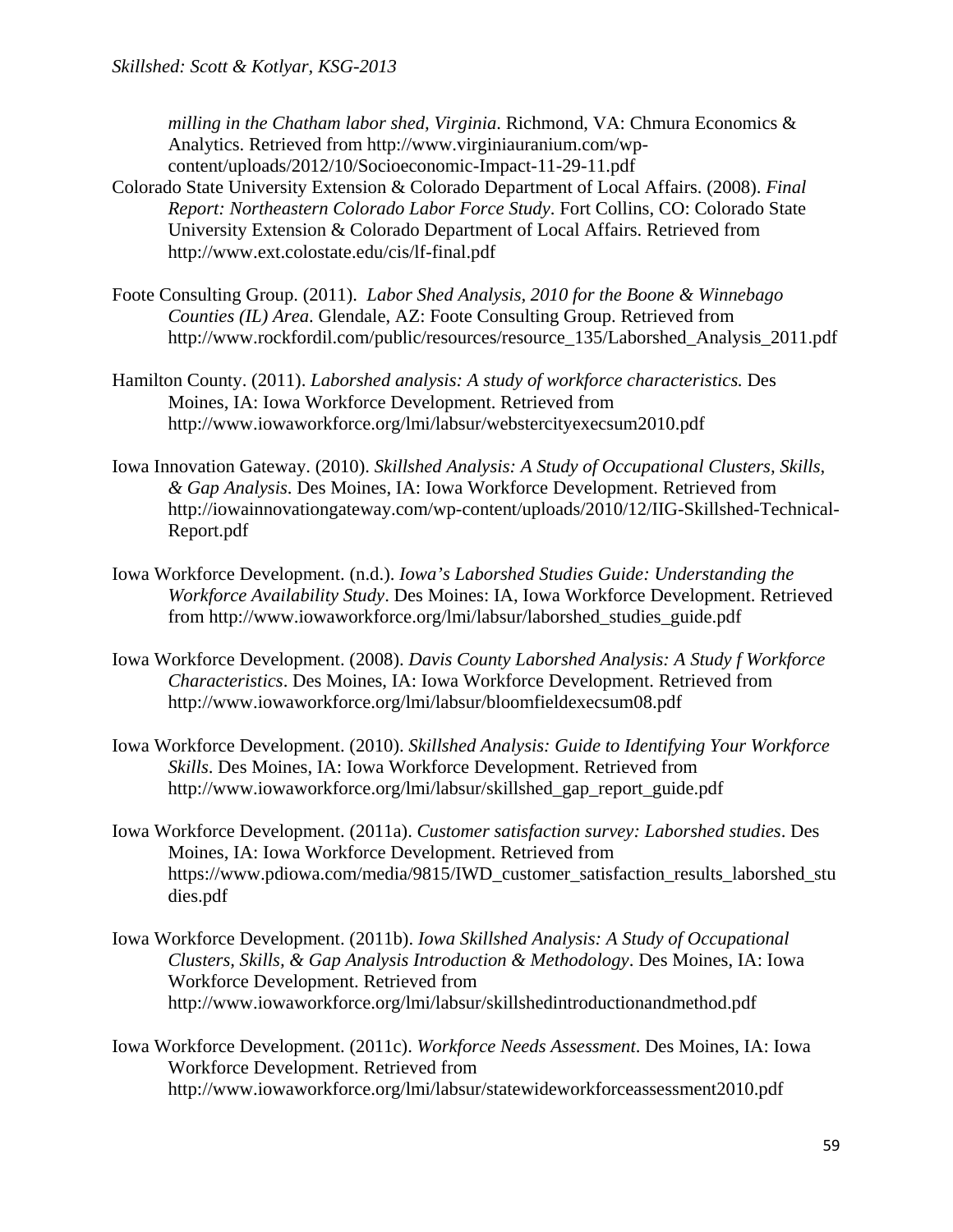- Iowa Workforce Development. (2012). *Statewide Laborshed Analysis: A Study of Workforce Characteristics*. Des Moines, IA: Iowa Workforce Development. Retrieved from http://www.iowaworkforce.org/lmi/labsur/iowastatewidelaborshedreport2011.pdf
- Mid Iowa Growth Partnership. (2011). *Skillshed Analysis: A Study of Occupational Clusters, Skills, & Gap Analysis in the Mid Iowa Growth Partnership Region*. Des Moines, IA: Iowa Workforce Development. Retrieved from http://www.iowafallsdevelopment.com/pdf/MIGP-2011%20Skillshed%20Report.pdf
- Miner, R. (2012). *Jobs of the future: Options and opportunities*. Toronto, ON: Miner Management Consultants. Retrieved from http://www.minerandminer.ca/data/Jobs\_of\_the\_Future\_Final.pdf
- Ninigret Partners. (2012). *Rhode Island defense industry skill gap study.* Providence, RI: Ninigret Partners. Retrieved from http://www.rihric.com/pdfs/DefenseSkillGapReport.pdf
- North Central Iowa Alliance. (2009). Regional Workforce Analysis: A Study of Workforce *Characteristics*. Des Moines, IA: Iowa Workforce Development. Retrieved from http://www.northcentraliowa.net/docs/Regional%20Executive%20Summary%20revised. pdf
- Northeast Iowa Business Network. (2011). *Regional Skillshed Analysis Executive Summary: A Study of Supply, Demand, and Skills Gap*. Des Moines, IA: Iowa Workforce Development. Retrieved from http://www.neiabiz.com/docs/ NE%20Iowa%20Skillshed%20Report%20Executive%20Summary%208.5x11.pdf
- Northeast Iowa Business Network. (2012). *Regional Skillshed Analysis: A Study of Supply, Demand, and Skills Gaps*. Des Moines, IA: Iowa Workforce Development. Retrieved from http://www.iowaworkforce.org/lmi/labsur/neiowaskillshed.pdf
- Opportunity Economic Development in SE Iowa. (2013). *Regional Skillshed Analysis: A Study of Occupational Clusters, Skills, & Gap Analysis*. Des Moines, IA: Iowa Workforce Development. Retrieved from http://www.appanoosecounty.org/media/userfiles/ subsite\_1/files/Appanoose/RegionalSkillshedDetailedReport.pdf
- Palkington, R., Chaplain, D., & Conrad, D. Estimating potential labor supply in a mid-sized Iowa community. *Economic Development Review*, *16*(1), 17-23.
- Palmer, J. & Bisel, J. (2012). *Michigan's agriculture cluster: A labor supply and demand profile and labor shed study*. Bureau of Labor Market Information and Strategic Initiatives. Retrieved from http://milmi.org/admin/uploadedpublications/ 1981\_Agriculture\_Labor\_Shed.pdf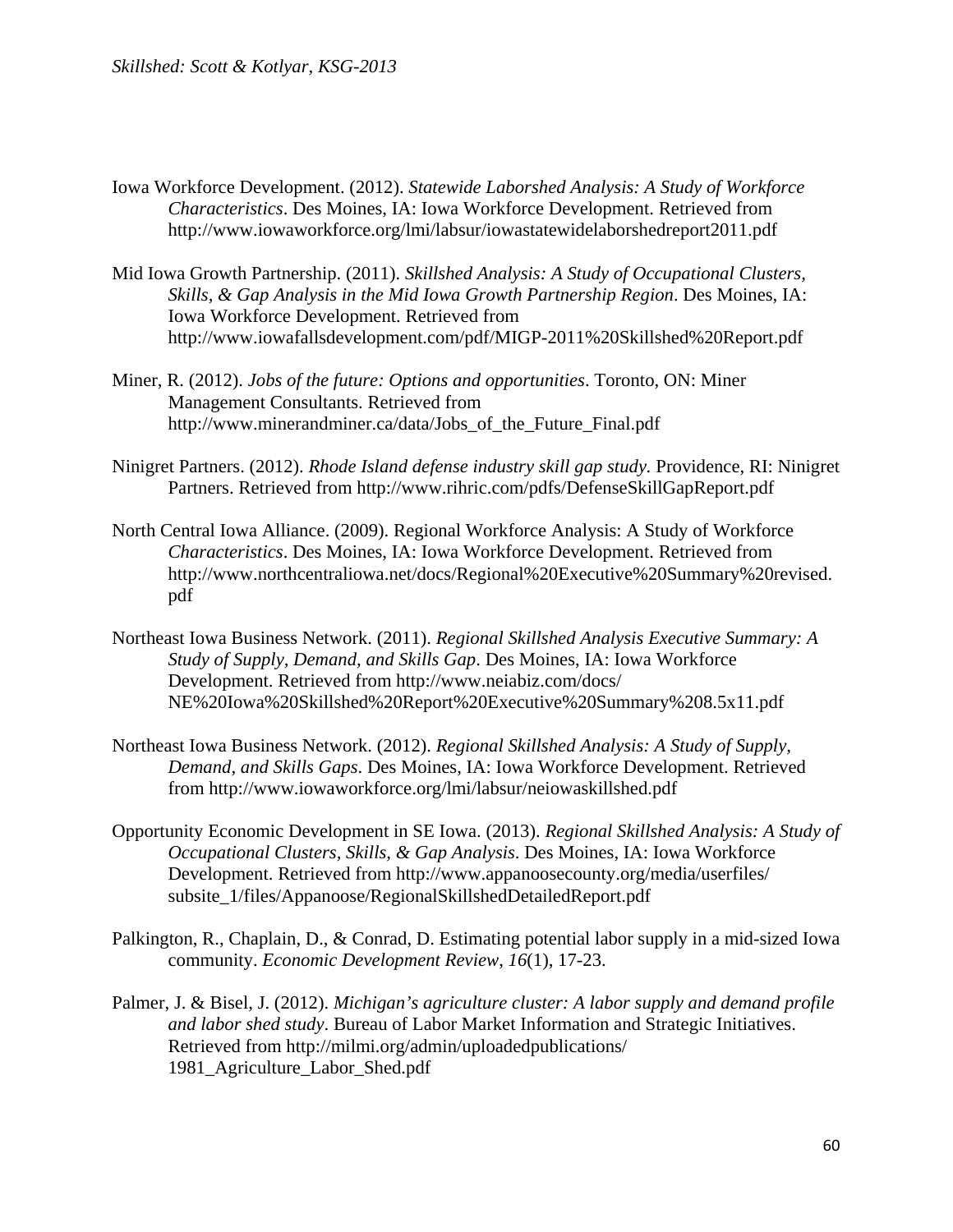- Palmer, J. & Bisel, J. (2012). *Michigan's energy cluster: A labor supply and demand profile and labor shed study*. Bureau of Labor Market Information and Strategic Initiatives. Retrieved from http://milmi.org/admin/uploadedpublications/ 1980\_Energy\_Labor\_Shed.pdf
- Palmer, J. & Bisel, J. (2012). *Michigan's healthcare cluster: A labor supply and demand profile and labor shed study*. Bureau of Labor Market Information and Strategic Initiatives. Retrieved from http://milmi.org/admin/uploadedpublications/ 1982\_Healthcare\_Labor\_Shed.pdf
- Palmer, J. & Bisel, J. (2012). *Michigan's IT cluster: A labor supply and demand profile and labor shed study*. Bureau of Labor Market Information and Strategic Initiatives. Retrieved from http://milmi.org/admin/uploadedpublications/1983\_IT\_Labor\_Shed.pdf
- Palmer, J. & Bisel, J. (2012). *Michigan's manufacturing cluster: A labor supply/demand profile and labor shed study*. Bureau of Labor Market Information and Strategic Initiatives. Retrieved from http://milmi.org/admin/uploadedpublications/ 1979\_Manufacturing\_Labor\_Shed.pdf
- South Central Iowa Area Partnership. (nd). *Regional Skillshed Analysis Technical Report*. Des Moines, IA: Iowa Workforce Development. Retrieved from http://www.ucda.us/news/documents/SkillshedTechnicalReportSouthCentral.pdf
- Southeast Iowa Great River Region. (2009). *Skillshed Analysis: A Study of Occupational Clusters, Skills, & Gap Analysis in the Southeast Iowa Great River Region*. Des Moines, IA: Iowa Workforce Development. Retrieved from http://www.greaterburlington.com/downloads/greatriverregionskillshed.pdf
- The Pathfinders. (nd). *East Mississippi Area Labor Availability Report Summary*. Dallas, TX: The Pathfinders. Retrieved from http://www.embdc.org/embdc/assets/ File/Labor%20Availability%20summary%20-%20pathfinders.pdf
- The Pathfinders. (2006). *Culpeper County, Virginia Commuter Study*. Dallas, TX: The Pathfinders. Retrieved from http://www.culpeperusa.com/ Culpeper Co VA Final Commuter July 2006.pdf
- The Pathfinders. (2012a). *The Amarillo, Texas Area Labor Availability Report*. Dallas, TX: The Pathfinders. Retrieved from http://amarilloedc.com/sites/default/files/files/ Underemployment%20Study%20Amarillo%20TX%20May%202012.pdf

The Pathfinders. (2012b). *The East Central Indiana Western Area Labor Availability Report*.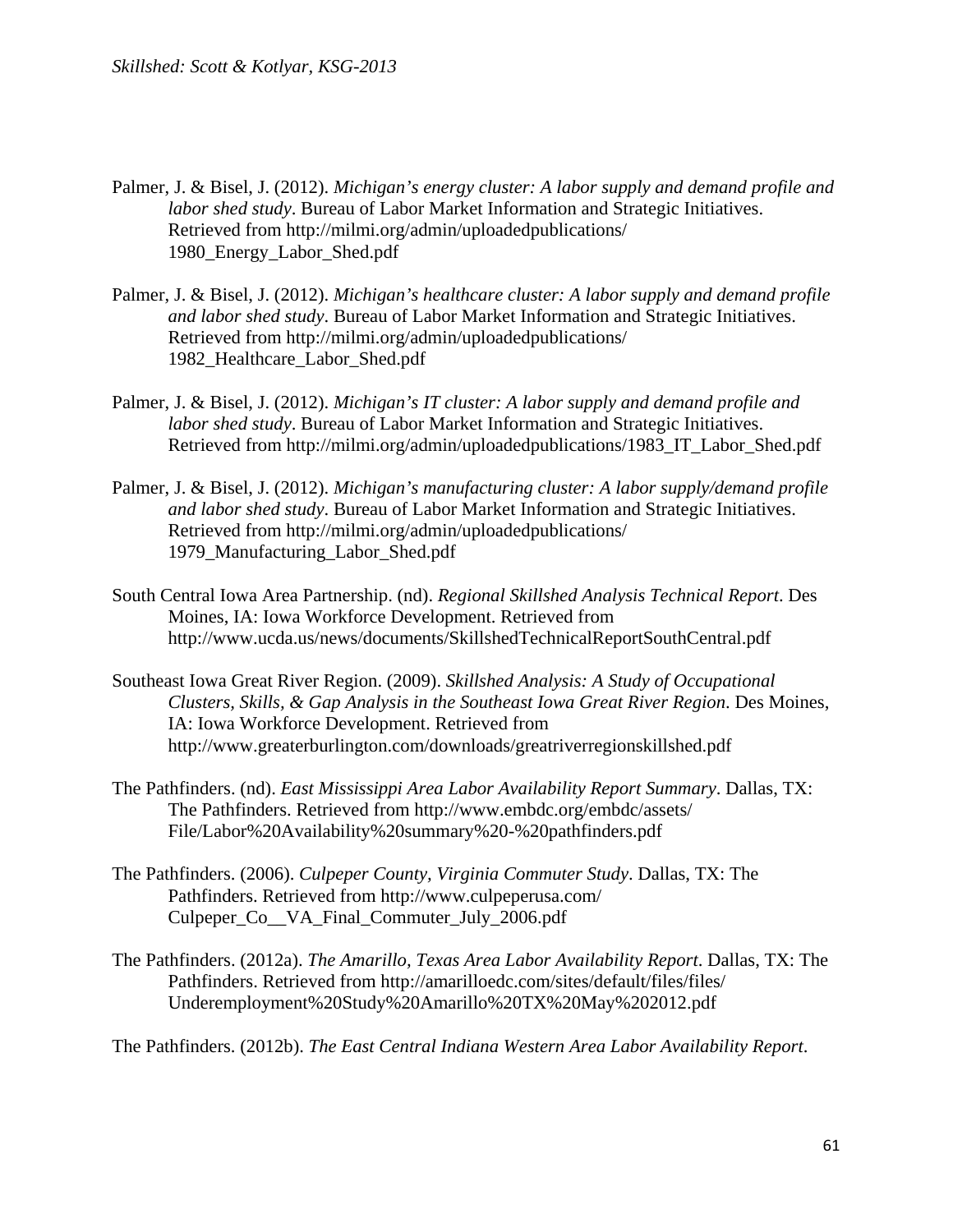Dallas, TX: The Pathfinders. Retrieved from http://www.muncie.com/media/docs/Labor%20Availability%20Report%202012%20- %20Muncie%20Indiana%20Labor%20Market%20Area\_pdf%281%29.pdf

- The Pathfinders. (2012c). *The Longview, Texas Area Skill Shed Analysis*. Dallas, TX: The Pathfinders. Retrieved from http://longviewusa.com/sites/longviewusa.com/ files/files/pdf/2012-SkillShed\_Lv.pdf
- The Pathfinders. (2013). *The Fort Hood Economic Region Labor Availability Report*. Dallas, TX: The Pathfinders. Retrieved from http://copperascoveedc.com/downloads/DataCenter/Labor-Availability-Report-Feb-2013.pdf
- TIP Strategies. (2007). *A Labor Market Assessment for The Fort Campbell Region*. Austin, TX: TIP Strategies. Retrieved from http://clarksvilletned.com/content/files/labor-marketassessment.pdf

### **Other areas of relevant interest:**

- Bell, J. (2002). Welcome to the Neighborhood: Industry Experts and Consultants Compare Quality-of-Life Issues and Cost-Related Issues and Examine the Roles they Play in the Site Selection Process. *Area Development Site and Facility Planning*, *37*(10), 28-31.
- Berman, E., Bound, J., & Machin, S. (1998). Implications of skill-biased technological change: international evidence. *Quarterly Journal of Economics*, *113*(4), 1245-79.
- Carnevale, A., Smith, N., & Strohl, J. (2010). *Help wanted: Projections of jobs and education requirements through 2018.* Washington, DC: Georgetown University Center on Education and the Workforce. Retrieved from http://www9.georgetown.edu/ grad/gppi/hpi/cew/pdfs/fullreport.pdf
- Cervero, R. (2009). Transport infrastructure and global competitiveness: Balancing mobility and livability. *Annals of the American Academy of Political and Social Science*, *626*, 210- 225.
- Crutchfield, S. (2012). *BC Tourism Labour Market Data Gaps Analysis Report*. Go2, Tourism Labour Market Data and Information System. Retrieved from https://www.go2hr.ca/download/go2-tourism-industry-data-gaps-analysis-report.
- Davidson, P. (1989). Growth centers and rural development. *Economic Development Review*, *7*(4), 46-50.
- Deloitte. (2012). *The future of productivity: clear choices for a competitive Canada*. Deloitte Development. Retrieved from http://www.deloitte.com/assets/Dcom-Canada/Local%20Assets/Documents/Insights/ca\_en\_Future\_of%20Productivity\_092812. pdf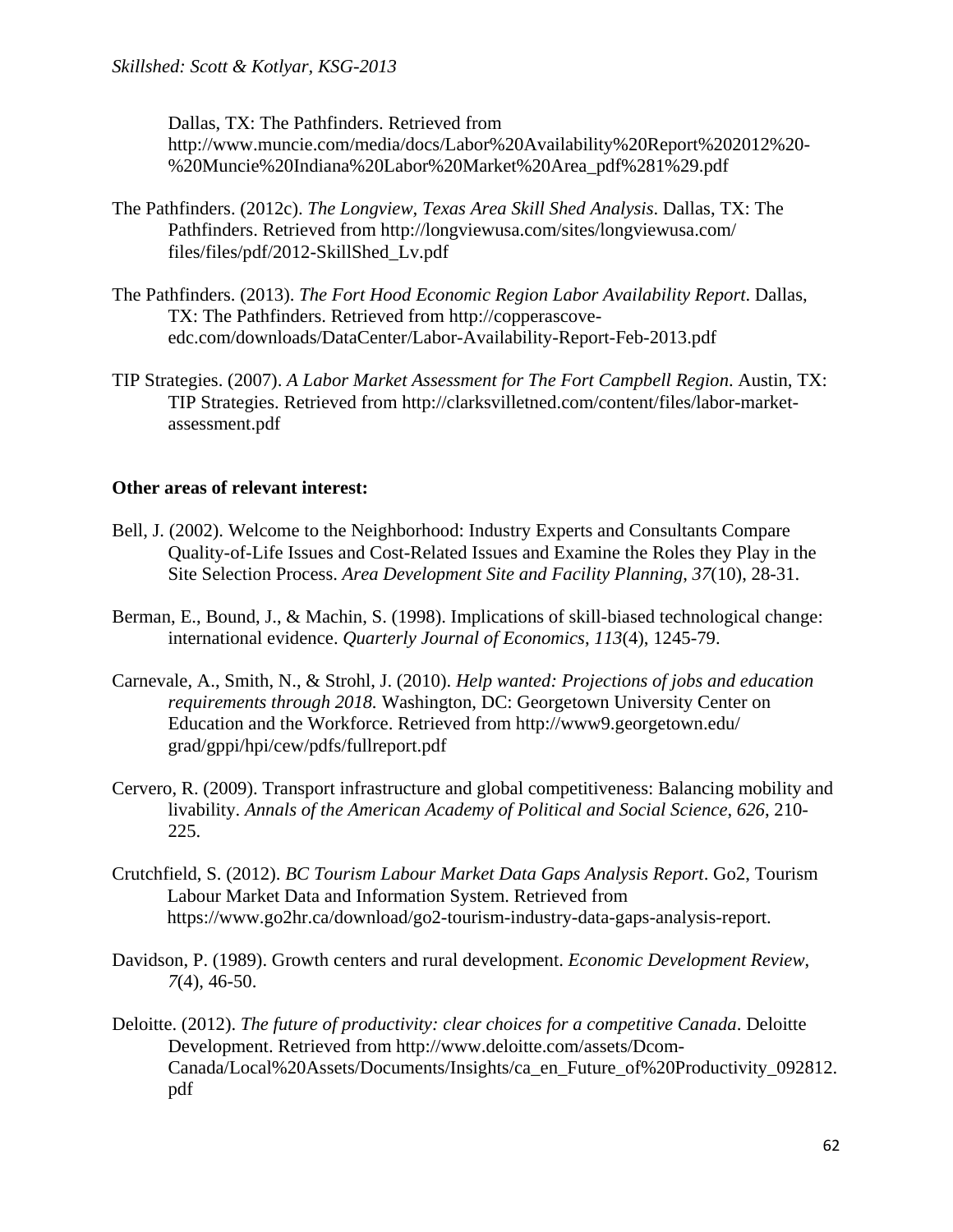- Durham Workforce Authority (DWA, 2013). Welcome to the Durham Workforce Authority. Retrieved from http://durhamworkforceauthority.ca/.
- Human Resources and Skills Development Canada. *Canadian Occupational Projection Systems (COPS)*. Retrieved from http://www23.hrsdc.gc.ca/l.3bd.2t.1ilshtml@ eng.jsp?lid=16%20&fid=1&lang=en
- Industry Canada. (2010). *Improving Canada's digital advantage: Strategies for sustainable prosperity*. Ottawa, ON: Publishing and Depository Services Public Works and Government Services Canada. Retrieved from http://publications.gc.ca/collections/ collection\_2010/ic/Iu4-144-2010-eng.pdf
- Shuai, X. (2012). Does commuting lead to migration? *The Journal of Regional Analysis & Policy*, *42*(3), 237-250.
- Society for Human Resource Management & Canadian Council of Human Resources Association (2008). *Dipping into a wide labor pool*. Alexandria, VA: Society for Human Resource Management. Retrieved from http://www.shrm.org/Research/ SurveyFindings/Articles/Documents/08-0854\_GTS\_SR\_Tables.pdf

Wirtz, R. (2002). Strength in hidden numbers. *Fedgazette*, *14*(4), 1-3.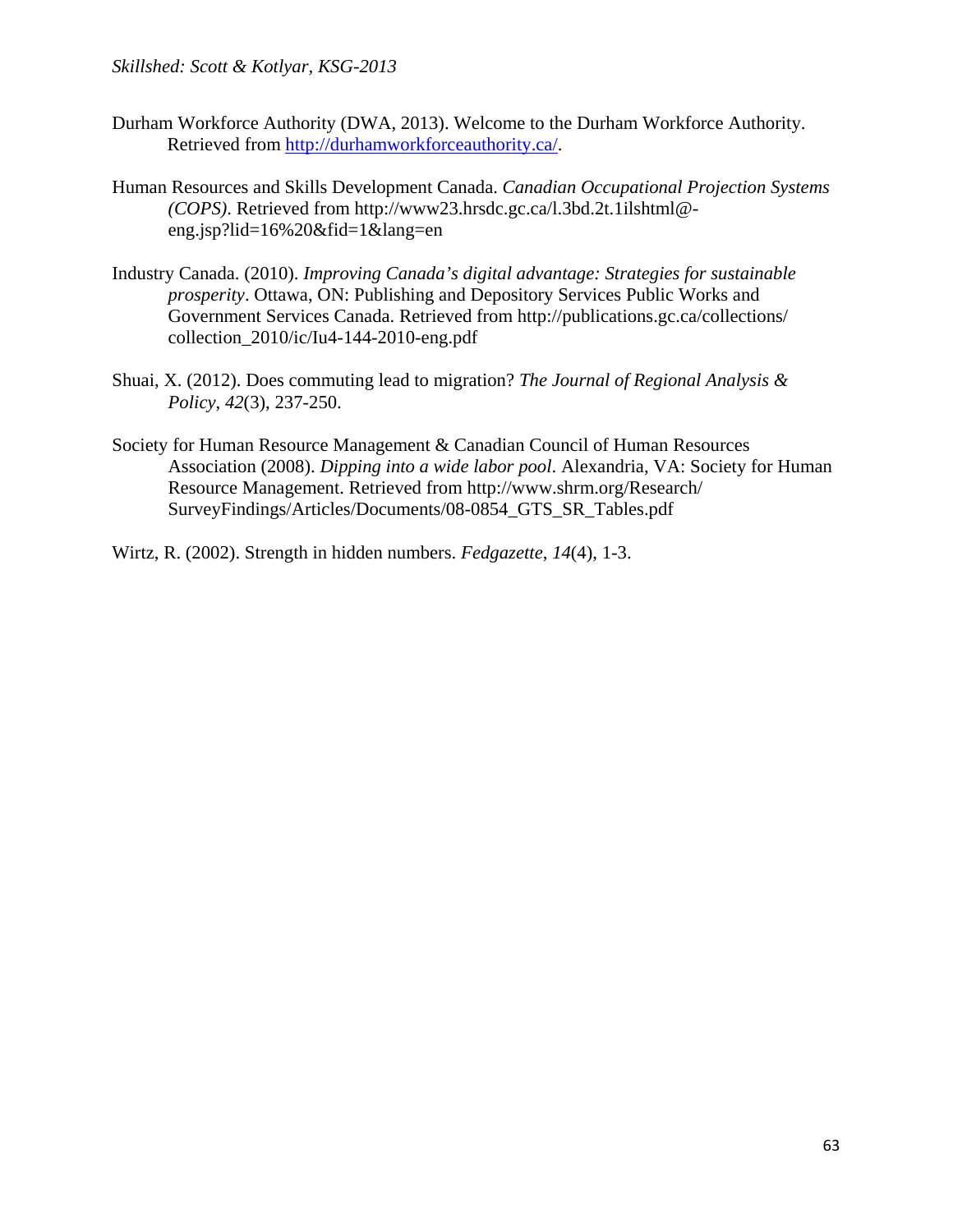### **Endnotes**

<sup>1</sup> Durham Workforce Authority (DWA, 2013). Welcome to the Durham Workforce Authority. Retrieved from http://durhamworkforceauthority.ca/.

2 Deloitte. (2012). *The future of productivity: clear choices for a competitive Canada*.

3 Canadian Chamber of Commerce. (2012). *Canada's skills crisis: What we heard, A Canadian Chamber of Commerce report on cross-country consultations in 2012*. Ottawa: The Canadian Chamber of Commerce, p. 7.

4 Stuckey, J., & Munro, D. (2013). *The need to make skills work: The cost of Ontario's skills gap*. Ottawa: The Conference Board of Canada.

 $<sup>5</sup>$  Yan, B. (2006). Demand for skills in Canada: The role of foreign outsourcing and information-</sup> communication technology. *The Canadian Journal of Economics*, *39*(1), 53-67.

 $6$  Fenwick, T. & Hall, R. (2006). Skills in the knowledge economy: Changing meanings in changing conditions. *Journal of Industrial Relations*, *48*(5), p. 572.

7 Canadian Chamber of Commerce. (2013). *Closing the skills gap: Mapping a path for small business*. Toronto: The Canadian Chamber of Commerce.

<sup>8</sup> Act, Inc. (2011). A better measure of skills gaps: Utilizing ACT skill profile and assessment *data for strategic skill research*.

9 Miner, R. (2012). *Jobs of the future: Options and opportunities*. Toronto, ON: Miner Management Consultants, p. 9.

10 Canadian Council of Learning. (2006). *The skills gap in Canada: The knowledge intensity of Canadians' jobs is growing rapidly*.

<sup>11</sup> Commander, S. & Kollo, J. (2008). The changing demand for skills: Evidence from the transition. *Economics of Transition*, *16*(2), p. 201.

<sup>12</sup> Berman, E., Bound, J., & Machin, S. (1998). Implications of skill-biased technological change: international evidence. *Quarterly Journal of Economics*, *113*(4), 1245-79.

<sup>13</sup> Fenwick, T. (2006). Learning as grounding and flying: Knowledge, skill and transformation in changing work contexts. *Journal of Industrial Relations*, *48*(5), 691-706.

<sup>14</sup> *Ibid.,* 4, p. i.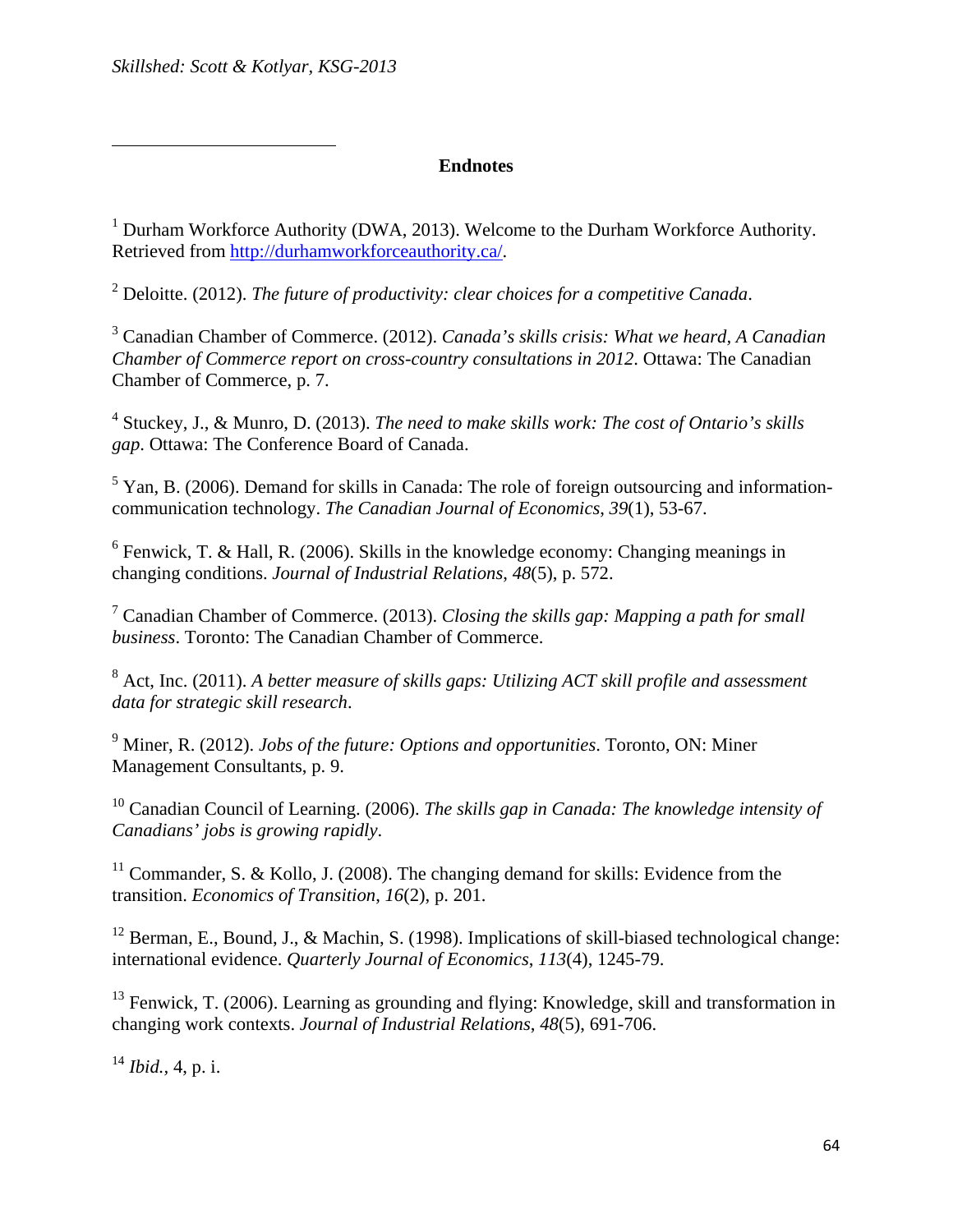<sup>15</sup> Kar, A., Das, A., & Das, S. (2013). Enhancing the quality and effectiveness of education: An innovative approach towards curtailing the skills gap. *Srusti Management Review*, *6*(1), 131-140.

<sup>16</sup> Custodia-Lora, N., Glenn, L., & Legg, D. (2012). To close the skills gap, re-value the associate degree. *New England Journal of Higher Education*.

17 Burleton, D., Gulati, S., McDonald, C., & Scarfone, S. (2013). *Jobs in Canada: Where, what and for whom?* TD Economics, p. 1.

18 See for example, Crutchfield, S. (2012). *BC Tourism Labour Market Data Gaps Analysis Report*. Go2, Tourism Labour Market Data and Information System.

19 See for example Precision Management Catalysts Ltd. (2005). *Blue Sky – Labour market study: HR gap analysis*.

20 See for example Roslyn Kunin & Associates, Inc. (2003). *2010 Winter Games: Labour supply and gap analysis*. A report presented for the 2010 Winter Games Human Resources Planning Committee.

21 Lefebvre, R., Simonova, E., & Wang, L. (2012). *Issues in focus: Labour Shortages in skilled trades – the best guestimate?* Ottawa, ON: The Certified General Accountants Association of Canada.

22 Industry Canada. (2010). *Improving Canada's digital advantage: Strategies for sustainable prosperity*. Ottawa, ON: Publishing and Depository Services Public Works and Government Services Canada, p. 22.

<sup>23</sup> *Ibid.,*3, p. 44.

24 Iowa Workforce Development. (2012). *Statewide Laborshed Analysis: A Study of Workforce Characteristics*.

25 Iowa Workforce Development. (2010). *Skillshed Analysis: Guide to Identifying Your Workforce Skills*, p. 1.

26 Colorado State University Extension & Colorado Department of Local Affairs. (2008). *Final Report: Northeastern Colorado Labor Force Study*, p. 4

27 Iowa Workforce Development. (n.d.). *Iowa's Laborshed Studies Guide: Understanding the Workforce Availability Study*.

28 The Pathfinders. (2012c). *The Longview, Texas Area Skill Shed Analysis*.

29 Mid Iowa Growth Partnership. (2011). *Skillshed Analysis: A Study of Occupational Clusters, Skills, & Gap Analysis*.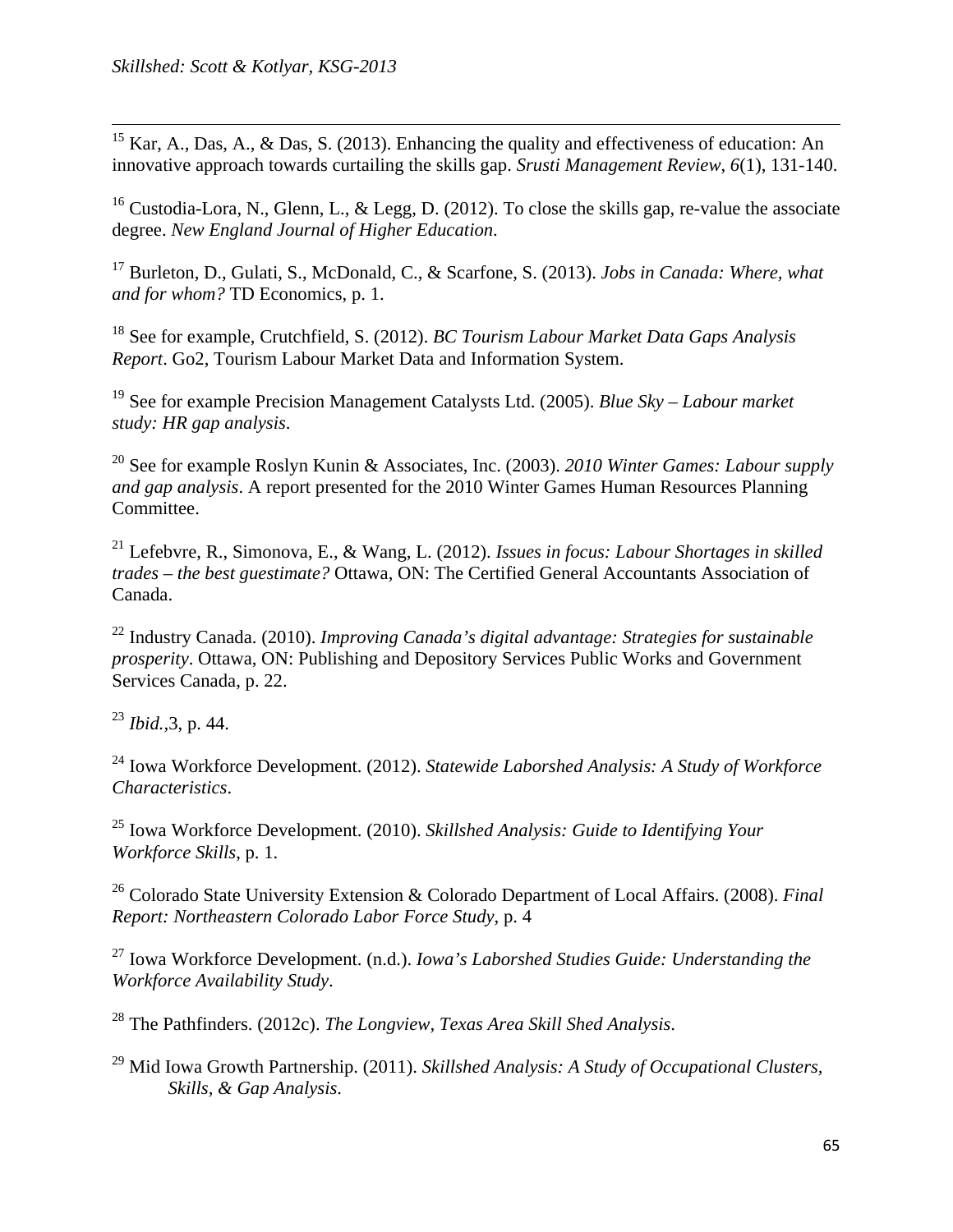30 Northeast Iowa Business Network. (2012). *Regional Skillshed Analysis: A Study of Supply, Demand, and Skills Gaps*.

<u> 1989 - Johann Stoff, amerikansk politiker (d. 1989)</u>

<sup>31</sup> *Ibid.,* 25, p. 1.

 $32$  Differences between reports include having an exclusive focus on civilian labour (e.g., The Pathfinders, 2012c) as opposed to considering both civilian and military labour (e.g., TIP Strategies, 2007), or having a sole focus on available labour (e.g., The Pathfinders, 2012a) as opposed to examining both the current and potential workforce (e.g., North Central Iowa Alliance, 2009).

33 Colorado State University Extension & Colorado Department of Local Affairs. (2008). *Final Report: Northeastern Colorado Labor Force Study*.

34 Foote Consulting Group. (2011). *Labor Shed Analysis, 2010 for the Boone & Winnebago Counties (IL) Area*.

35 The Pathfinders. (n.d.). *East Mississippi Area Labor Availability Report Summary*.

36 The Pathfinders. (2012b). *The East Central Indiana Western Area Labor Availability Report*.

37 The Pathfinders. (2012a). *The Amarillo, Texas Area Labor Availability Report*.

<sup>38</sup> *Ibid.,* 28, p. 6

<sup>39</sup> *Ibid.,* 25, p. 2.

40 See for example endnote 33.

41 Iowa Workforce Development. (2010). *Skillshed Analysis: Guide to Identifying Your Workforce Skills*.

42 See for example endnote 28.

43 Occupational skills refer to the technical and job-specific abilities that relate directly to one's performance (i.e., analytic or managerial skills). These are different than both basic skills, which are formed during one's elementary and middle school education (i.e., literacy and numeracy), and soft skills, which are related to one's personality and character (i.e., leadership and teamwork ability; Iowa Workforce Development, 2011b).

<sup>44</sup> *Ibid.,* 29, p. 3.

<sup>45</sup> *Ibid.,* 36, p. 1.